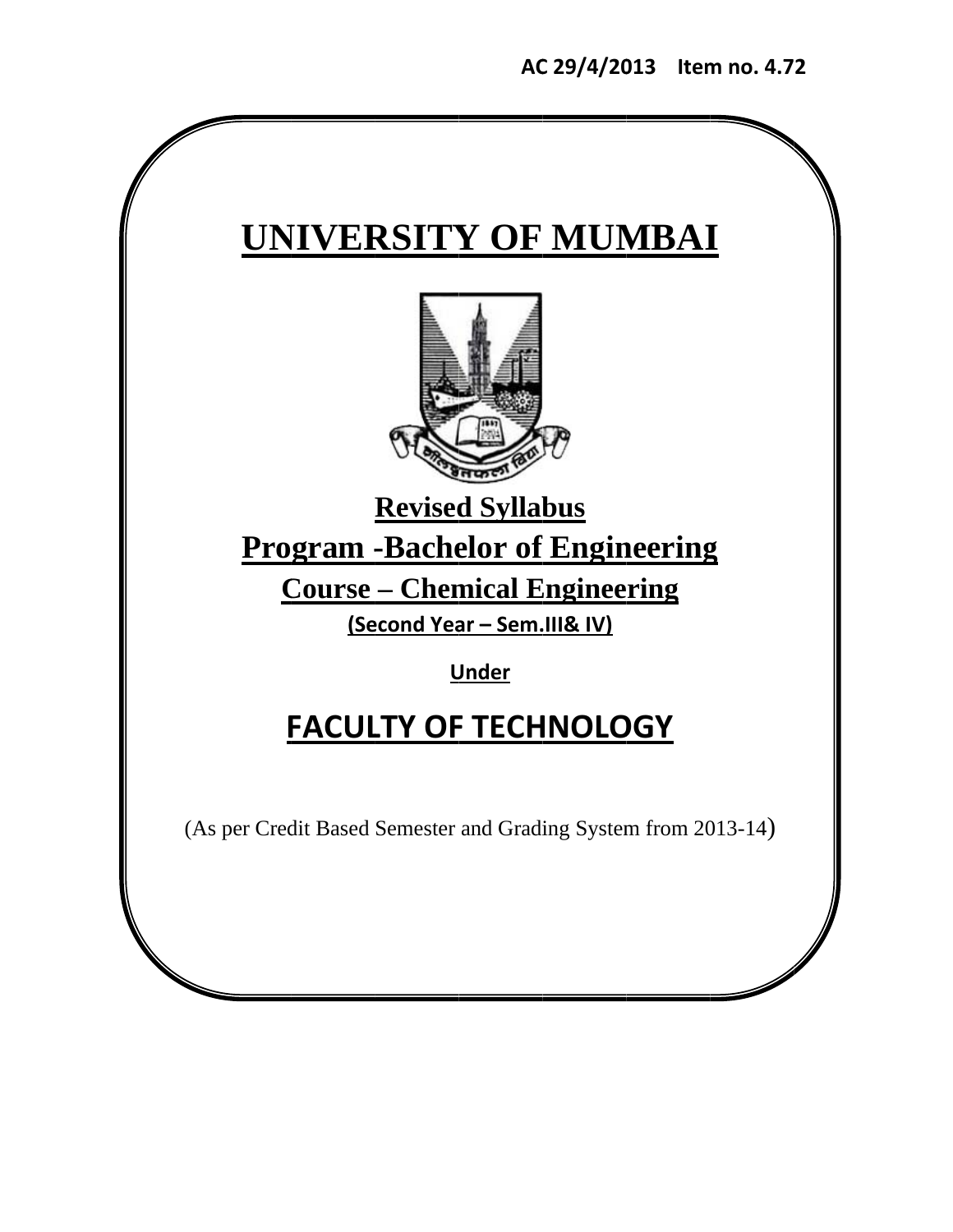# **From Dean's Desk:**

To meet the challenge of ensuring excellence in engineering education, the issue of quality needs to be addressed, debated and taken forward in a systematic manner. Accreditation is the principal means of quality assurance in higher education.The major emphasis of accreditation process is to measure the outcomes of the program that is being accredited. In line with this Faculty of Technology of University of Mumbai has taken a lead in incorporating philosophy of outcome based education in the process of curriculum development.

Faculty of Technology, University of Mumbai, in one of its meeting unanimously resolved that, each Board of Studies shall prepare some Program Educational Objectives (PEO's) and give freedom to affiliated Institutes to add few (PEO's) and course objectives and course outcomes to be clearly definedfor each course, so that all faculty members in affiliated institutes understand the depth and approach of course to be taught, which will enhance learner's learning process. It was also resolved that, maximum senior faculty from colleges and experts from industry to be involved while revising the curriculum. I am happy to state that, each Board of studies has adhered to the resolutions passed by Faculty of Technology, and developed curriculum accordingly. In addition to outcome based education, semester based credit and grading system is also introduced to ensure quality of engineering education.

Semester based Credit and Grading system enables a much-required shift in focus from teachercentric to learner-centric education since the workload estimated is based on the investment of time in learning and not in teaching. It also focuses on continuous evaluation which will enhance the quality of education. University of Mumbai has taken a lead in implementing the system through its affiliated Institutes and Faculty of Technology has devised a transparent credit assignment policy and adopted ten points scale to grade learner's performance.Credit assignment for courses is based on 15 weeks teaching learning process, however content of courses is to be taught in 12-13 weeks and remaining 3- 2 weeks to be utilized for revision, guest lectures, coverage of content beyond syllabus etc.

Credit and grading based system was implemented for First Year of Engineering from the academic year 2012-2013. Subsequently this system will be carried forward for Second Year Engineering in the academic year 2013-2014, for Third Year and Final Year Engineering in the academic years 2014- 2015 and 2015-2016 respectively.

**Dr. S. K. Ukarande** Dean, **Faculty of Technology, Member ‐ Management Council, Senate, Academic Council University of Mumbai, Mumbai**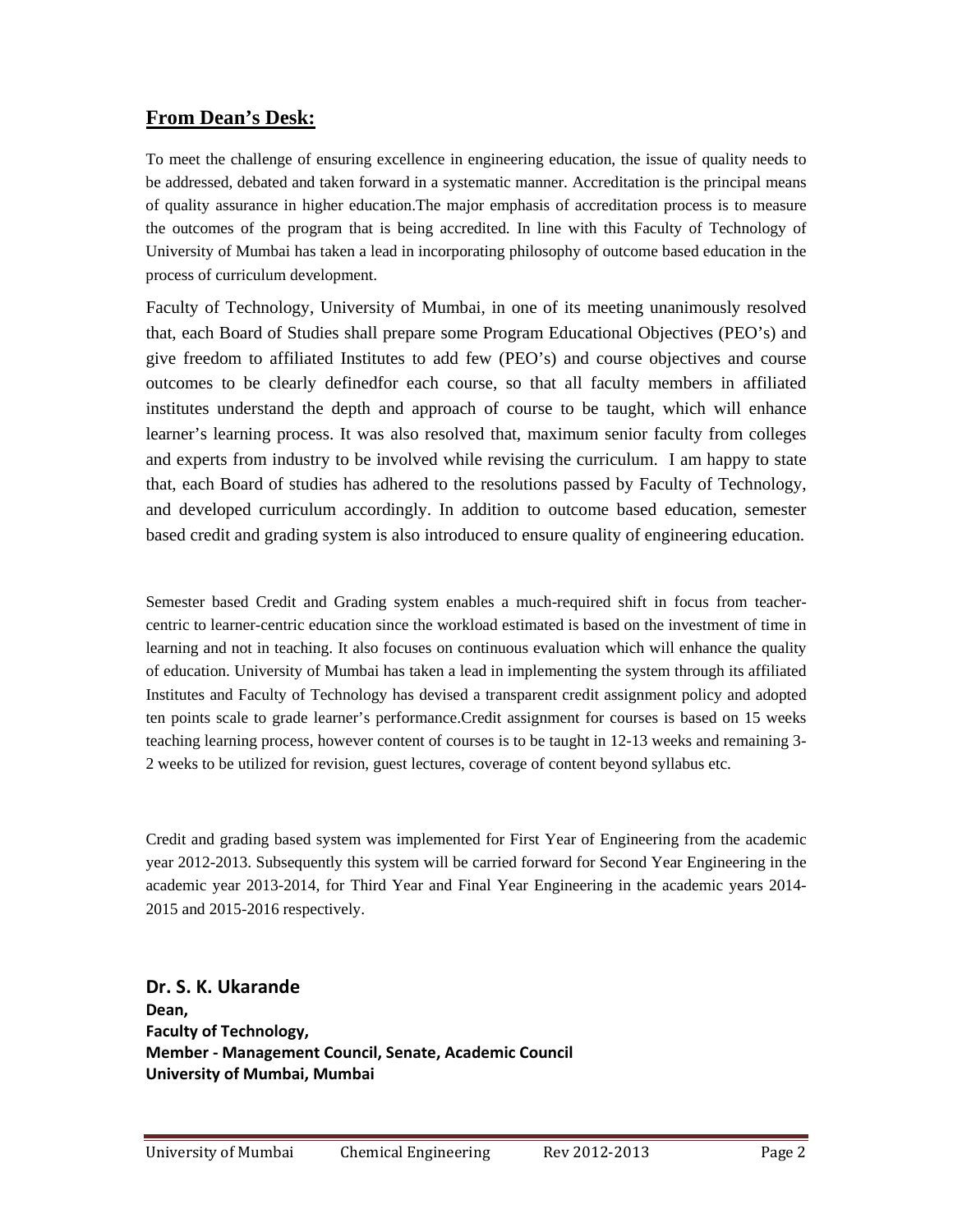# **Preamble to the Revision of Syllabus in Chemical Engineering**

The Chemical Process Industry has undergone dramatic changes in the last few years both nationally and internationally. In fact these very boundaries are merging into one global market with international competence. Today Chemical Engineering is considered as Molecular Engineering which operates at various scales to bring about transformations in a wide variety of materials. Chemical Engineering is becoming inclusive of Bio-technology, Nanotechnology and Material Science like never before. The professional arena of a Chemical Engineer has expanded greatly to cater to sectors as wide as Pharmaceutical and Electronics in addition to the more traditional Oil & Gas and Petrochemical Industries.

Parallel to these developments, the growth and expansion of theWorld Wide Web offers new opportunities as well as new challenges.Today the latest research trends have become accessible from drawing rooms across the globe. This acts as a positive feedback mechanism in increasing the pace of research in all fields including Chemical Engineering and Biotechnology. There is also an incredible amount of content, in a variety of formats, available on the net. The availability of free software such as Scilab and COCO vastly expands our boundaries of learning.

Hence, an Under-graduate Curriculum in Chemical Engineering must provide the necessary foundation for a Chemical Engineer to be able to specialize in any area as and when the need and opportunity arise.

The Curriculum must integrate knowledge of the basic sciences with problem solving abilities and communication skills. It must cultivate a willingness to face open-ended problems with inadequate data. The Curriculum must be broad enough to cover all areas from design to operation of Process plants. It should be deep enough to enable the graduates to carry out research and develop products to meet rapidly changing needs and demands.

With this scenario as the backdrop, a full day conference was organized at D. J. Sanghvi College of Engineering on the  $30<sup>th</sup>$  of January 2013. It was attended by the various heads of departments of chemical engineering as well as experts from industry. The program objectives and outcomes were thoroughly discussed in this meeting and the core structure of the syllabus was formulated. A second meeting was held in TSEC on  $5<sup>th</sup>$  of March 2013 to decide the subject experts for the subjects of III and IVsemesters.

Finally, a meeting of the Board of Studies in Chemical Engineering (Ad Hoc.) was conducted at the Fort Campus of the University of Mumbai, on the  $20<sup>th</sup>$  of April 2013, where the final draft of the Core Structure and the detailed syllabus for semesters III and IV were approved.

## **Dr. Ramesh Vulavala**

## **Chairman, Board of Studies in Chemical Engineering (Ad Hoc.)**

**University of Mumbai.**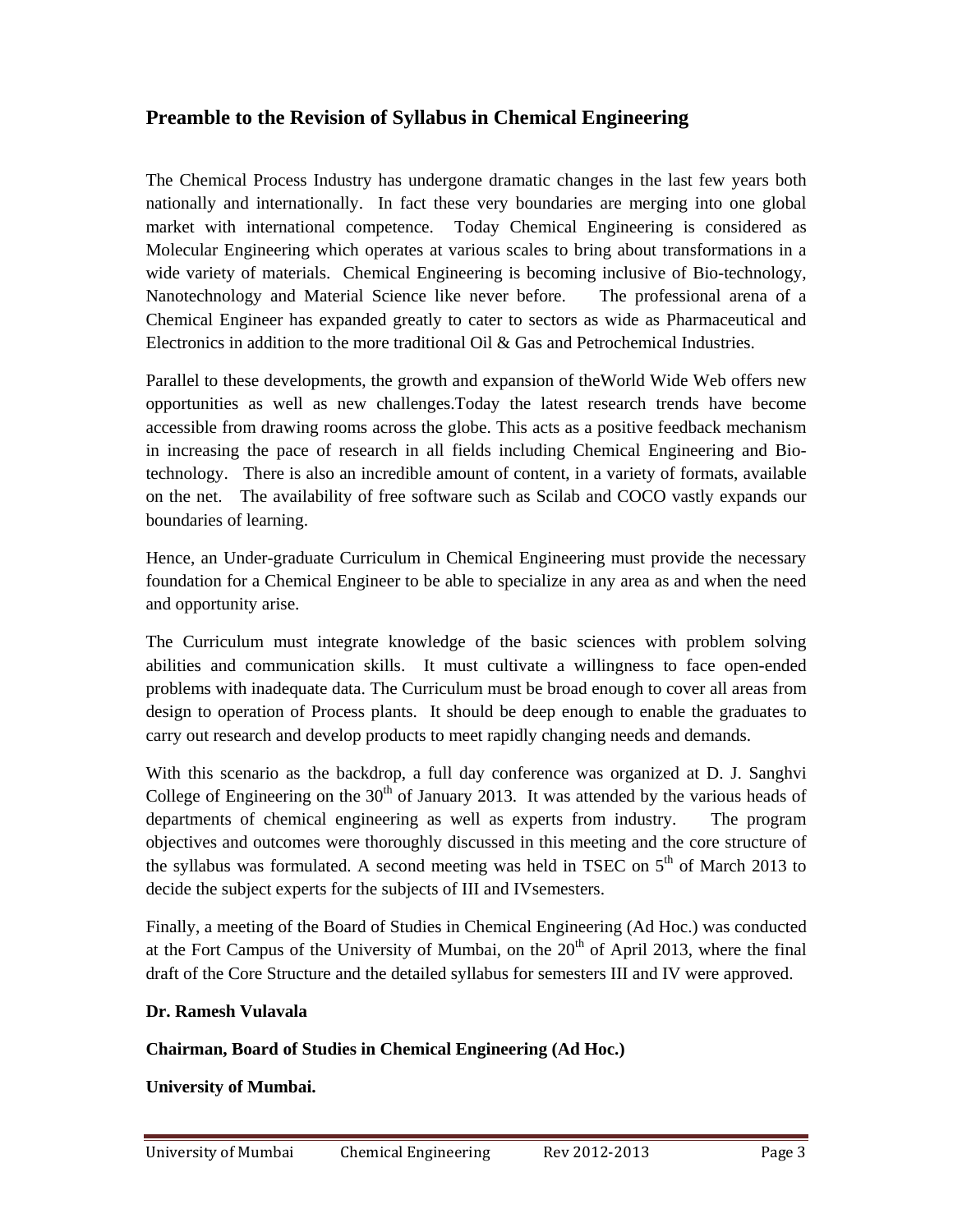# **University of Mumbai Scheme for SE: Semester-III**

# **Teaching Scheme**

| <b>Subject Code</b> | <b>Subject Name</b>                                          | <b>Teaching Scheme</b> |                |                 | <b>Credit Assigned</b> |       |     |              |
|---------------------|--------------------------------------------------------------|------------------------|----------------|-----------------|------------------------|-------|-----|--------------|
|                     |                                                              | <b>Theory</b>          | Pract.         | <b>Tutorial</b> | <b>Theory</b>          | Pract | Tut | <b>Total</b> |
| <b>CHC301</b>       | <b>Applied</b><br>Mathematics-III                            | 0 <sub>3</sub>         |                | 01              | 3.0                    | ۰     | 1.0 | 4.0          |
| <b>CHC302</b>       | Engineering<br><b>Chemistry-I</b>                            | 04                     |                | $\blacksquare$  | 4.0                    | ٠     | ۰   | 4.0          |
| <b>CHC303</b>       | <b>Fluid Flow (FF)</b>                                       | 0 <sub>3</sub>         | ۰              | 01              | 3.0                    | ٠     | 1.0 | 4.0          |
| <b>CHC304</b>       | Computer<br>Programming &<br><b>Numerical Methods</b>        | 03                     |                | 01              | 3.0                    | ٠     | 1.0 | 4.0          |
| <b>CHC305</b>       | <b>Process Calculations</b>                                  | 0 <sub>3</sub>         | ۰              | 01              | 3.0                    | ۰     | 1.0 | 4.0          |
| <b>CHC306</b>       | <b>Chemical</b><br><b>Engineering</b><br><b>Economics</b>    | 0 <sub>3</sub>         |                | 01              | 3.0                    | ٠     | 1.0 | 4.0          |
| <b>CHL307</b>       | Chem. Engg. Lab<br>(FF)                                      | $\blacksquare$         | 0 <sub>3</sub> | -               | ٠                      | 1.5   | ٠   | 1.5          |
| <b>CHL308</b>       | <b>Engineering</b><br><b>Chemistry Lab I</b>                 | $\blacksquare$         | 0 <sub>3</sub> | $\blacksquare$  | ٠                      | 1.5   | ۰   | 1.5          |
| <b>CHL309</b>       | Computer<br>Programming &<br><b>Numerical Methods</b><br>Lab | ۰                      | 02             | $\blacksquare$  | ٠                      | 1.0   |     | 1.0          |
| <b>Total</b>        |                                                              | 19                     | 08             | 05              | 19                     | 4.0   | 5.0 | 28           |

## **Examination Scheme**

| <b>Subject Code</b> | <b>Subject Name</b>                                          |                     | <b>Examination Scheme</b>  |                                        |                     |                          |                          |                          |              |
|---------------------|--------------------------------------------------------------|---------------------|----------------------------|----------------------------------------|---------------------|--------------------------|--------------------------|--------------------------|--------------|
|                     |                                                              | <b>Theory Marks</b> |                            |                                        |                     | <b>Term</b><br>Work      | Pract.                   | Oral                     | <b>Total</b> |
|                     |                                                              |                     | <b>Internal Assessment</b> |                                        | End<br>Sem.<br>Exam |                          |                          |                          |              |
|                     |                                                              | Test 1              | Test 2                     | <b>Average of Test 1</b><br>and Test 2 |                     |                          |                          |                          |              |
| <b>CHC301</b>       | <b>Applied</b><br>Mathematics-III                            | 20                  | 20                         | 20                                     | 80                  | 25                       | $\overline{\phantom{a}}$ | $\overline{\phantom{a}}$ | 125          |
| <b>CHC302</b>       | <b>Engineering</b><br><b>Chemistry-I</b>                     | 20                  | 20                         | 20                                     | 80                  | ä,                       | $\blacksquare$           | $\blacksquare$           | 100          |
| <b>CHC303</b>       | Fluid Flow (FF)                                              | 20                  | 20                         | 20                                     | 80                  | 25                       | ä,                       | $\blacksquare$           | 125          |
| <b>CHC304</b>       | Computer<br>Programming &<br><b>Numerical Methods</b>        | 20                  | 20                         | 20                                     | 80                  | $\overline{25}$          | ÷                        | $\blacksquare$           | 125          |
| <b>CHC305</b>       | <b>Process Calculations</b>                                  | 20                  | 20                         | 20                                     | 80                  | 25                       | $\blacksquare$           |                          | 125          |
| <b>CHC306</b>       | <b>Chemical</b><br><b>Engineering</b><br><b>Economics</b>    | 20                  | 20                         | 20                                     | 80                  | 25                       | ÷                        | $\overline{\phantom{a}}$ | 125          |
| <b>CHL307</b>       | Chem. Engg. Lab<br>(FF)                                      | $\blacksquare$      | $\blacksquare$             | $\blacksquare$                         | $\blacksquare$      | $\blacksquare$           | 25                       | $\blacksquare$           | 25           |
| <b>CHL308</b>       | <b>Engineering</b><br><b>Chemistry Lab I</b>                 | ä,                  | ٠                          | ٠                                      | ٠                   | ٠                        | 25                       | $\blacksquare$           | 25           |
| <b>CHL309</b>       | Computer<br>Programming &<br><b>Numerical Methods</b><br>Lab | ÷                   |                            | $\blacksquare$                         |                     | $\overline{\phantom{a}}$ | 25                       | $\overline{\phantom{a}}$ | 25           |
| <b>Total</b>        |                                                              |                     |                            | 120                                    | 480                 | 125                      | 75                       | $\blacksquare$           | 800          |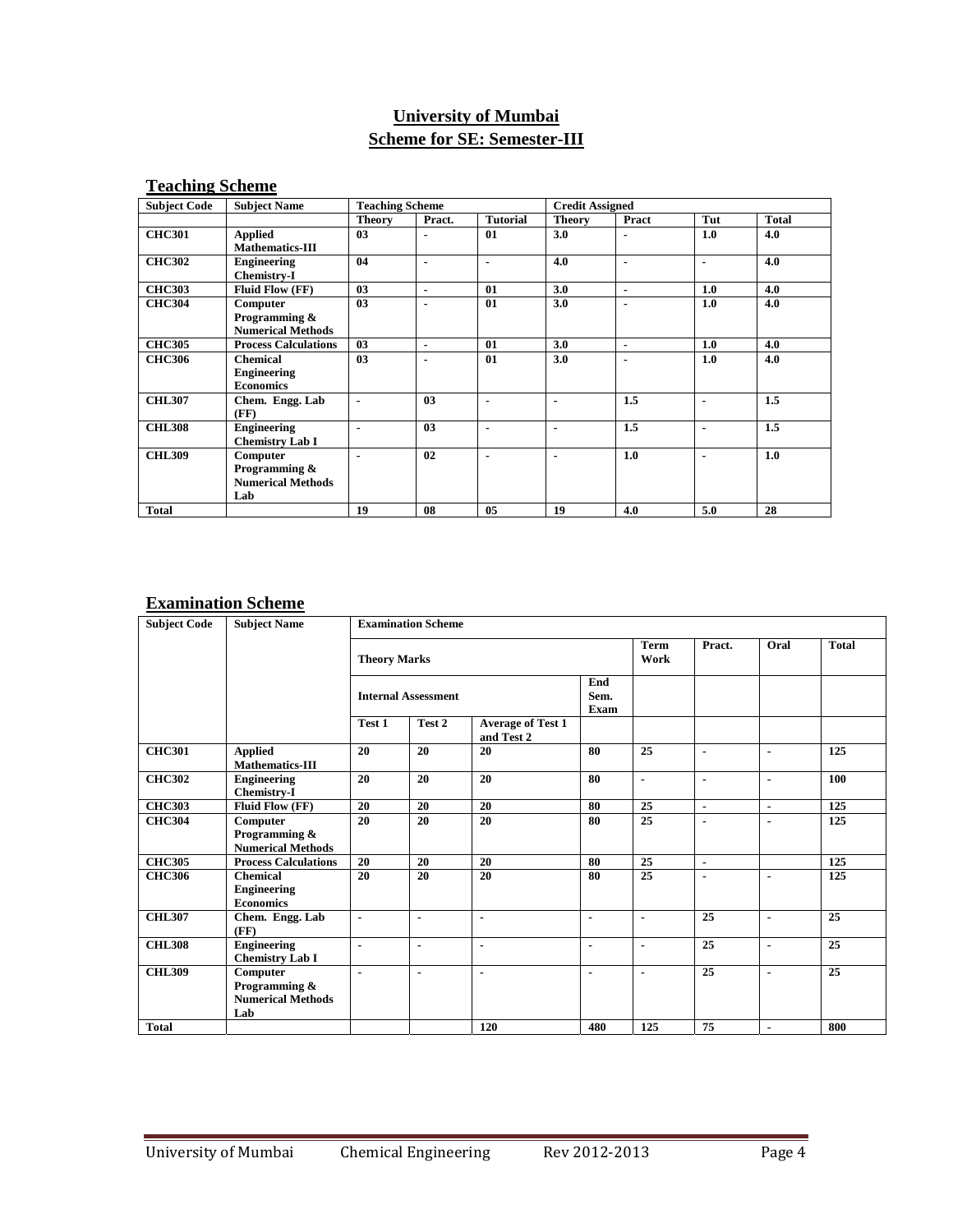## **University of Mumbai**

# **Scheme for SE: Semester-IV**

# **Teaching Scheme**

| <b>Subject Code</b> | <b>Subject Name</b>       | <b>Teaching Scheme</b> |                |                 | <b>Credit Assigned</b> |                |                |              |
|---------------------|---------------------------|------------------------|----------------|-----------------|------------------------|----------------|----------------|--------------|
|                     |                           | <b>Theory</b>          | Pract.         | <b>Tutorial</b> | <b>Theory</b>          | Pract          | Tut            | <b>Total</b> |
| <b>CHC401</b>       | <b>Applied</b>            | 03                     |                | 1.0             | 3.0                    | ۰              | 1.0            | 4.0          |
|                     | <b>Mathematics-IV</b>     |                        |                |                 |                        |                |                |              |
| <b>CHC402</b>       | Engineering               | 04                     | ٠              | ۰               | 4.0                    | ۰              |                | 4.0          |
|                     | <b>Chemistry-II</b>       |                        |                |                 |                        |                |                |              |
| <b>CHC403</b>       | <b>Chemical Engg.</b>     | 0 <sub>3</sub>         | ٠              | 1.0             | 3.0                    | $\blacksquare$ | 1.0            | 4.0          |
|                     | <b>Thermodynamics - I</b> |                        |                |                 |                        |                |                |              |
| <b>CHC404</b>       | <b>Material Science</b>   | 0 <sub>3</sub>         | -              | 1.0             | 3.0                    | ۰              | 1.0            | 4.0          |
|                     | <b>&amp;Engineering</b>   |                        |                |                 |                        |                |                |              |
| <b>CHC405</b>       | <b>Mechanical</b>         | 0 <sub>3</sub>         | ٠              | 1.0             | 3.0                    | ٠              | 1.0            | 4.0          |
|                     | <b>Equipment Design</b>   |                        |                |                 |                        |                |                |              |
|                     | (MED)                     |                        |                |                 |                        |                |                |              |
| <b>CHC406</b>       | <b>Solid Fluid</b>        | 0 <sub>3</sub>         |                | 1.0             | 3.0                    | ٠              | 1.0            | 4.0          |
|                     | <b>Mechanical</b>         |                        |                |                 |                        |                |                |              |
|                     | <b>Operations (SFMO)</b>  |                        |                |                 |                        |                |                |              |
| <b>CHL407</b>       | <b>Engineering</b>        | $\blacksquare$         | 03             | $\blacksquare$  | $\blacksquare$         | 1.5            | ٠              | 1.5          |
|                     | <b>Chemistry Lab II</b>   |                        |                |                 |                        |                |                |              |
| <b>CHL408</b>       | <b>Chemical Engg Lab</b>  | $\blacksquare$         | 0 <sub>3</sub> | $\blacksquare$  | ۰                      | 1.5            | $\blacksquare$ | $1.5\,$      |
|                     | (SFMO)                    |                        |                |                 |                        |                |                |              |
| <b>CHL409</b>       | <b>MED Lab</b>            | ۰                      | 02             | ۰               | ۰                      | 1.0            |                | 1.0          |
| <b>Total</b>        |                           | 19                     | 08             | 05              | 19                     | 4.0            | 5.0            | 28           |

## **Examination Scheme**

| <b>Subject Code</b> | <b>Subject Name</b>                                          |                     | <b>Examination Scheme</b>  |                                    |                     |                |                       |                |              |
|---------------------|--------------------------------------------------------------|---------------------|----------------------------|------------------------------------|---------------------|----------------|-----------------------|----------------|--------------|
|                     |                                                              | <b>Theory Marks</b> |                            |                                    |                     | Term<br>Work   | Pract.                | Oral           | <b>Total</b> |
|                     |                                                              |                     | <b>Internal Assessment</b> |                                    | End<br>Sem.<br>Exam |                |                       |                |              |
|                     |                                                              | Test 1              | Test 2                     | Average of<br>Test 1 and<br>Test 2 |                     |                |                       |                |              |
| <b>CHC401</b>       | <b>Applied</b><br><b>Mathematics-IV</b>                      | 20                  | 20                         | 20                                 | 80                  | 25             | $\blacksquare$        | ٠              | 125          |
| <b>CHC402</b>       | <b>Engineering</b><br><b>Chemistry-II</b>                    | 20                  | 20                         | 20                                 | 80                  | $\blacksquare$ | ä,                    | $\blacksquare$ | 100          |
| <b>CHC403</b>       | <b>Chemical Engg.</b><br>Thermodynamics - I                  | 20                  | 20                         | 20                                 | 80                  | 25             | $\tilde{\phantom{a}}$ | $\blacksquare$ | 125          |
| <b>CHC404</b>       | <b>Material Science</b><br><b>Engineering</b>                | 20                  | 20                         | 20                                 | 80                  | 25             | ×,                    | ٠              | 125          |
| <b>CHC405</b>       | Mechanical<br><b>Equipment Design</b><br>(MED)               | 20                  | 20                         | 20                                 | 80                  | 25             | ä,                    | ٠              | 125          |
| <b>CHC406</b>       | <b>Solid Fluid</b><br>Mechanical<br><b>Operations (SFMO)</b> | 20                  | 20                         | 20                                 | 80                  | 25             |                       | $\blacksquare$ | 125          |
| <b>CHL407</b>       | <b>Engineering</b><br><b>Chemistry Lab II</b>                | $\blacksquare$      | ä,                         | $\overline{\phantom{a}}$           | ٠                   | $\blacksquare$ | 25                    | ٠              | 25           |
| <b>CHL408</b>       | <b>Chemical Engg Lab</b><br>(SFMO)                           | $\blacksquare$      | ×,                         | $\overline{\phantom{a}}$           | ٠                   | $\blacksquare$ | 25                    | $\blacksquare$ | 25           |
| <b>CHL409</b>       | <b>MED Lab</b>                                               | $\blacksquare$      | $\blacksquare$             | $\blacksquare$                     | ٠                   | $\blacksquare$ | $\blacksquare$        | 25             | 25           |
| <b>Total</b>        |                                                              |                     |                            | 120                                | 480                 | 125            | 50                    | 25             | 800          |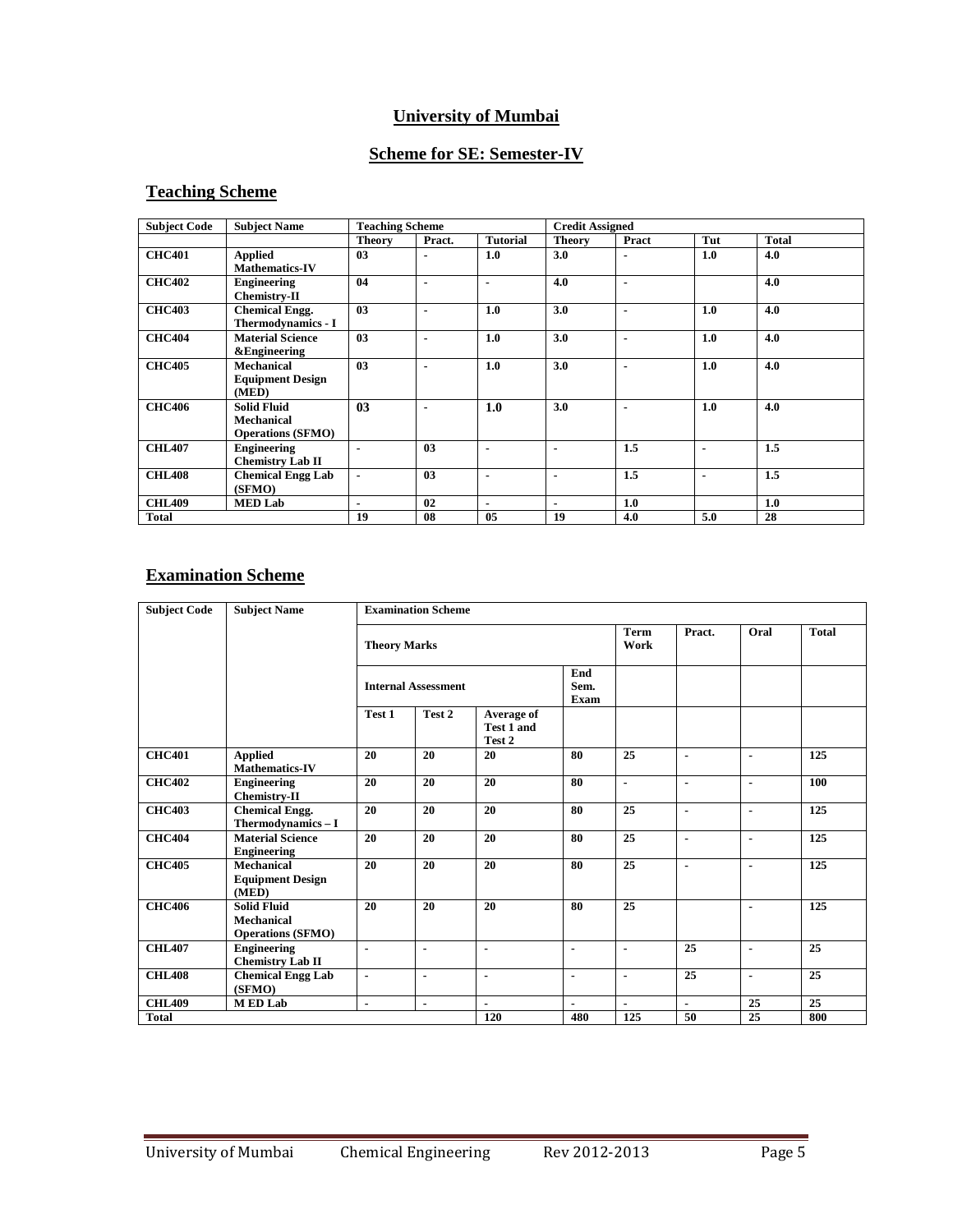# **General Guidelines**

## **Tutorials:**

- The number of tutorial batches can be decided based on facilities available in the institution.
- Tutorials can be creative assignments in the form of models, charts, projects, etc.

## **Term Work:**

- **Term work will be an evaluation of the tutorial work done over the entire semester.**
- It is suggested that each tutorial be graded immediately and an average be taken at the end.
- A minimum of ten tutorials will form the basis for final evaluation.

## **Theory Examination:**

- In general all theory examinations will be of 3 hours duration.
- Theory examination for MED in semester IV will be of 4 hour duration.
- Question paper will comprise of total six questions, each of 20 Marks.
- Only four questions need to be solved.
- Question one will be compulsory and based on maximum part of the syllabus.

**Note:** In question paper, weightage of each module will be proportional to number of respective lecture hours as mentioned in the syllabus as far as possible.

## **Practical Examination:**

- Duration for practical examination would be the same as assigned to the respective lab per week.
- A student becomes eligible for practical examination after completing a minimum of eight experiments out of ten experiments.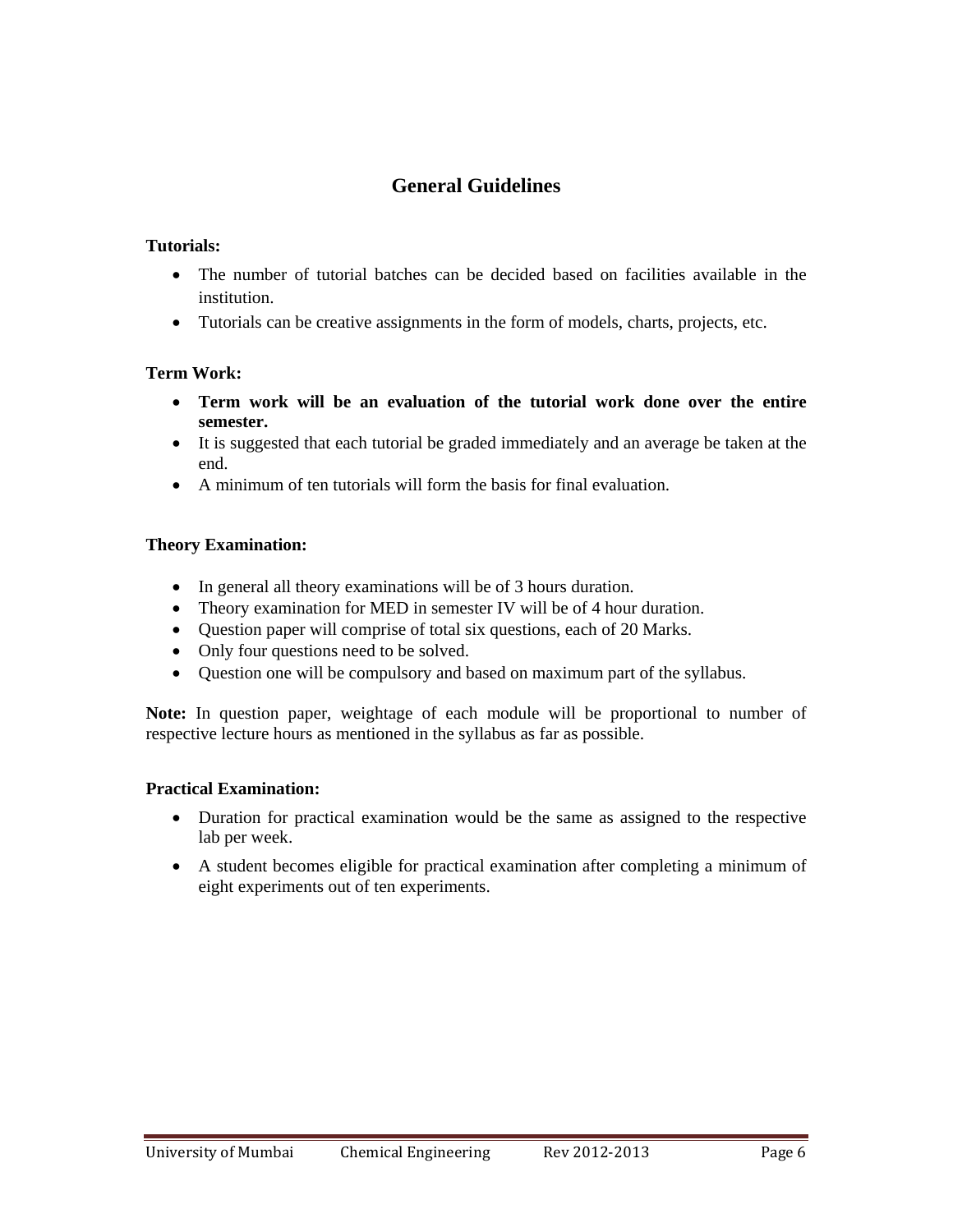# **Project& Seminar Guidelines**

- Project Groups: Students can form groups with minimum 2(Two) and not more than 3(Three)
- The load for projects may be calculated proportional to the number of groups, not exceeding two hours per week.
- Each teacher should have ideally a maximum of three groups and only in exceptional cases four groups can be allotted to the faculty.
- Seminar topics will be the consensus of the project guide and the students. Each student will work on a unique topic.
- The load for seminar will be calculated as one hour per week irrespective of the number of students
- Students should spend considerable time in applying all the concepts studied, into the project. Hence, eight hourseachwere allotted in Project A,B and three hours for Seminar to the students.

.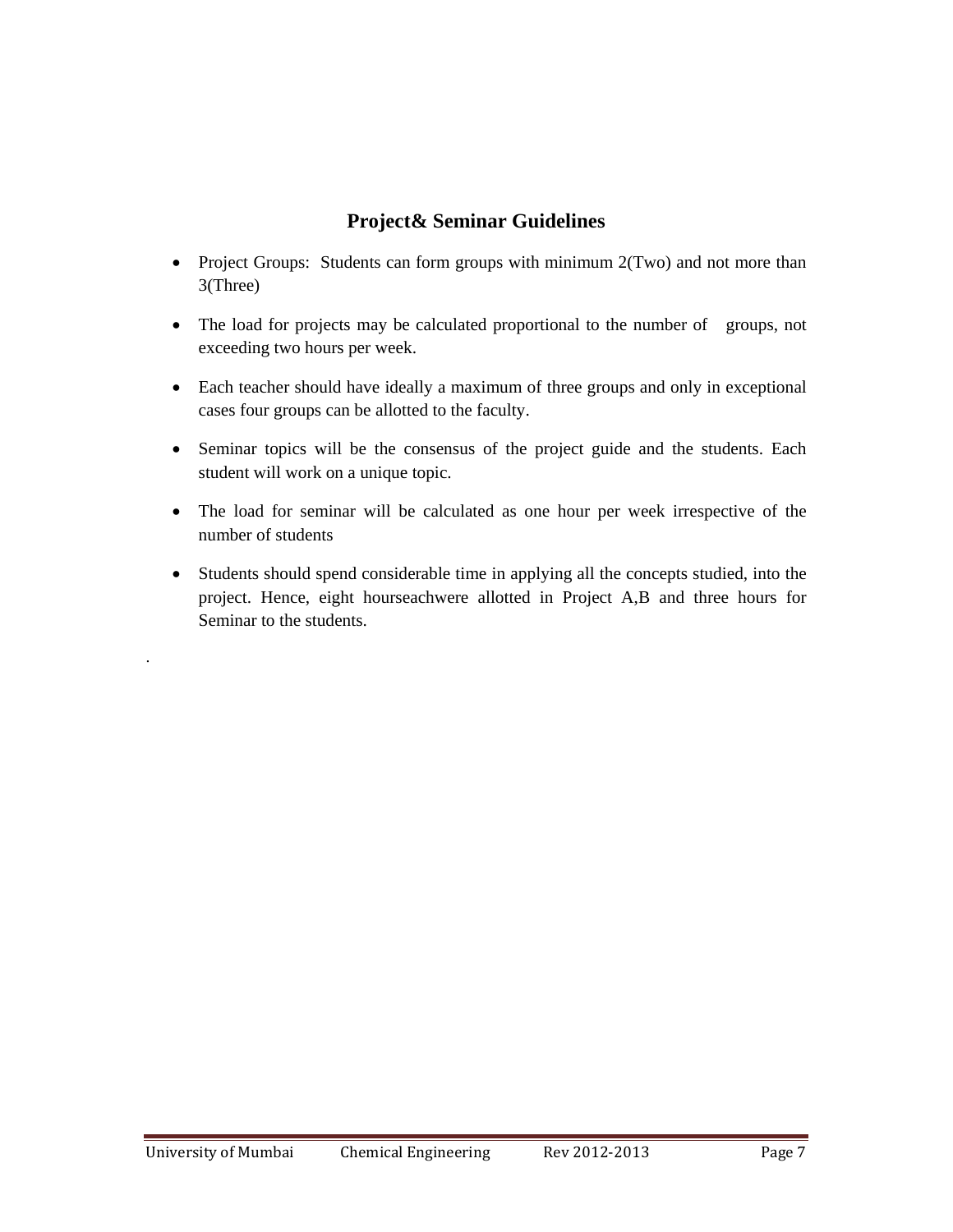# **ANNEXURE -I Program Structure for S.E.Chemical Engineering Mumbai University**

## **Semester III**

## **Teaching Scheme**

| <b>Subject Code</b> | <b>Subject Name</b>                                          | <b>Teaching Scheme</b> |                |                 | <b>Credit Assigned</b> |                |                |              |
|---------------------|--------------------------------------------------------------|------------------------|----------------|-----------------|------------------------|----------------|----------------|--------------|
|                     |                                                              | <b>Theory</b>          | Pract.         | <b>Tutorial</b> | <b>Theory</b>          | Pract          | Tut            | <b>Total</b> |
| <b>CHC301</b>       | Applied<br>Mathematics-III                                   | 0 <sub>3</sub>         | ۰              | 01              | 3.0                    | ٠              | 1.0            | 4.0          |
| <b>CHC302</b>       | Engineering<br><b>Chemistry-I</b>                            | 04                     | $\blacksquare$ | ٠               | 4.0                    | $\blacksquare$ | ۰.             | 4.0          |
| <b>CHC303</b>       | <b>Fluid Flow (FF)</b>                                       | 0 <sub>3</sub>         | ٠              | 01              | 3.0                    | ۰              | 1.0            | 4.0          |
| <b>CHC304</b>       | Computer<br>Programming &<br><b>Numerical Methods</b>        | 03                     | ۰              | 01              | 3.0                    | ٠              | 1.0            | 4.0          |
| <b>CHC305</b>       | <b>Process Calculations</b>                                  | 0 <sub>3</sub>         | ٠              | 01              | 3.0                    | ٠              | 1.0            | 4.0          |
| <b>CHC306</b>       | <b>Chemical</b><br><b>Engineering</b><br><b>Economics</b>    | 0 <sub>3</sub>         | ۰              | 01              | 3.0                    | ۰              | 1.0            | 4.0          |
| <b>CHL307</b>       | Chem. Engg. Lab<br>(FF)                                      | ٠                      | 0 <sub>3</sub> | ٠               | -                      | 1.5            | ۰              | 1.5          |
| <b>CHL308</b>       | <b>Engineering</b><br><b>Chemistry Lab I</b>                 | $\blacksquare$         | 0 <sub>3</sub> | ٠               | $\blacksquare$         | 1.5            | $\blacksquare$ | 1.5          |
| <b>CHL309</b>       | Computer<br>Programming &<br><b>Numerical Methods</b><br>Lab |                        | 02             | ٠               | $\blacksquare$         | 1.0            |                | 1.0          |
| <b>Total</b>        |                                                              | 19                     | 08             | 05              | 19                     | 4.0            | 5.0            | 28           |

## **Examination Scheme**

| <b>Subject Code</b> | <b>Subject Name</b>                                          |                     | <b>Examination Scheme</b>  |                                        |                          |                     |                 |                |                 |
|---------------------|--------------------------------------------------------------|---------------------|----------------------------|----------------------------------------|--------------------------|---------------------|-----------------|----------------|-----------------|
|                     |                                                              | <b>Theory Marks</b> |                            |                                        |                          | <b>Term</b><br>Work | Pract.          | Oral           | <b>Total</b>    |
|                     |                                                              |                     | <b>Internal Assessment</b> |                                        | End<br>Sem.<br>Exam      |                     |                 |                |                 |
|                     |                                                              | Test 1              | Test 2                     | <b>Average of Test 1</b><br>and Test 2 |                          |                     |                 |                |                 |
| <b>CHC301</b>       | <b>Applied</b><br>Mathematics-III                            | 20                  | 20                         | 20                                     | 80                       | 25                  | ٠               | $\blacksquare$ | 125             |
| <b>CHC302</b>       | <b>Engineering</b><br><b>Chemistry-I</b>                     | 20                  | 20                         | 20                                     | 80                       | ä,                  | ٠               | $\blacksquare$ | 100             |
| <b>CHC303</b>       | Fluid Flow (FF)                                              | 20                  | 20                         | 20                                     | 80                       | 25                  | $\blacksquare$  | $\blacksquare$ | 125             |
| <b>CHC304</b>       | Computer<br>Programming &<br><b>Numerical Methods</b>        | $\overline{20}$     | 20                         | 20                                     | 80                       | $\overline{25}$     | $\blacksquare$  | $\blacksquare$ | 125             |
| <b>CHC305</b>       | <b>Process Calculations</b>                                  | 20                  | 20                         | 20                                     | 80                       | 25                  | $\blacksquare$  |                | 125             |
| <b>CHC306</b>       | <b>Chemical</b><br><b>Engineering</b><br><b>Economics</b>    | 20                  | 20                         | 20                                     | 80                       | 25                  | ä,              |                | 125             |
| <b>CHL307</b>       | Chem. Engg. Lab<br>(FF)                                      | $\blacksquare$      | $\overline{\phantom{a}}$   | $\blacksquare$                         | $\overline{\phantom{a}}$ | ä,                  | 25              | $\blacksquare$ | 25              |
| <b>CHL308</b>       | <b>Engineering</b><br><b>Chemistry Lab I</b>                 | ٠                   | $\blacksquare$             | $\blacksquare$                         | $\blacksquare$           | $\blacksquare$      | $\overline{25}$ | $\blacksquare$ | $\overline{25}$ |
| <b>CHL309</b>       | Computer<br>Programming &<br><b>Numerical Methods</b><br>Lab | ÷                   | ٠                          | $\blacksquare$                         | $\blacksquare$           | ä,                  | 25              | $\blacksquare$ | 25              |
| <b>Total</b>        |                                                              |                     |                            | 120                                    | 480                      | 125                 | 75              | $\blacksquare$ | 800             |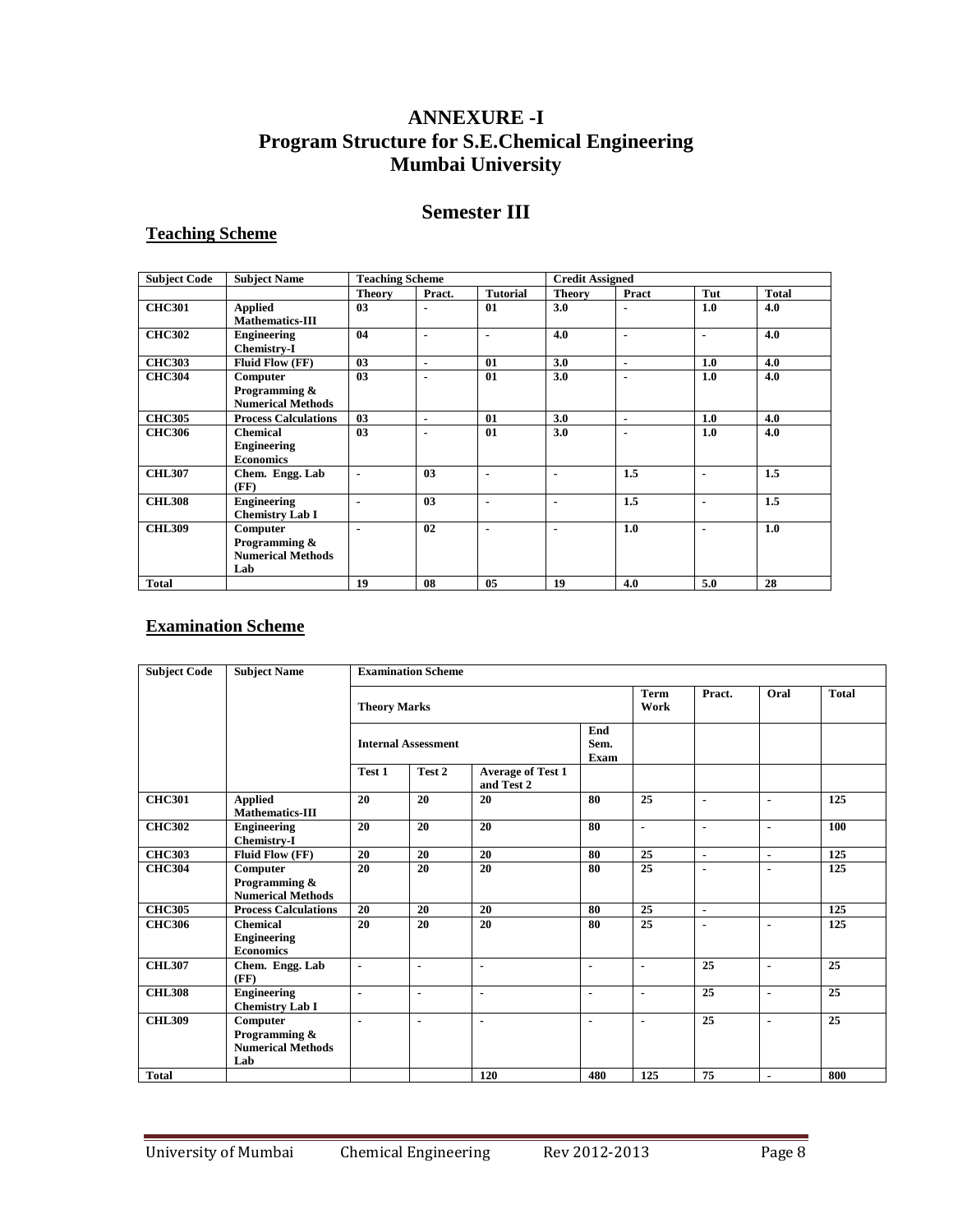| <b>Course Code</b> | <b>Course/Subject Name</b>     | Credits |
|--------------------|--------------------------------|---------|
| <b>CHC301</b>      | <b>Applied Mathematics III</b> |         |

• Basics of complex numbers: modulus, argument; equation of a circle, roots of unity, Euler's formula; hyperbolic functions; matrices: symmetric, orthogonal and unitary matrices, rank, normal form, solutions of systems of linear equations; basics of LPP: graphical method; calculus: partial derivatives, Hessian, maxima/minima of functions of 1 and 2 real variables.

### **Course Objectives:**

- To introduce students to the basic methods of Laplace transforms.
- Laplace transforms and inverse Laplace transforms of all the standard functions.
- To enable students to solve initial value ODE problems using L-transforms.
- To study Eigenvalues and Eigen spaces of matrices.
- Orthogonal and congruent reduction of quadratic forms.
- Complex analysis: C-R equations, Milne-Thomson method.
- Bilinear transformations and cross-ratios.
- Complex integration and applications of the residue theorem.
- Lagrange multiplier method for 2 and 3 variables with no more than two constraints.
- To introduce the basics of optimization using Kuhn-Tucker conditions.

- The student will be able to solve initial value ODE problems.
- The student will have a good understanding of real and complex analysis.
- The student will have a thorough grounding in matrix algebra.
- The student will be ready for any further courses on optimization.

| <b>Module</b> | <b>Contents</b>                                                                                                                                                                                                                                                                                                                                                                                         | No. of Hrs. |
|---------------|---------------------------------------------------------------------------------------------------------------------------------------------------------------------------------------------------------------------------------------------------------------------------------------------------------------------------------------------------------------------------------------------------------|-------------|
| 01            | The Laplace transform: Definition and properties (without proofs); all<br>standard transform methods for elementary functions including hyperbolic<br>functions; Heaviside unit step function, Dirac delta function; the error<br>function; evaluation of integrals using Laplace transforms; inverse Laplace<br>transforms using partial fractions and $H(t-a)$ ; convolution (no proof).              | 07          |
| 02            | Matrices: Eigenvalues and eigenspaces of 2x2 and 3x3 matrices; existence<br>of a basis and finding the dimension of the eigenspace (no proofs); non-<br>diagonalisable matrices; minimal polynomial; Cayley - Hamilton theorem<br>(no proof); quadratic forms; orthogonal and congruent reduction of a<br>quadratic form in 2 or 3 variables; rank, index, signature; definite and<br>indefinite forms. | 07          |
| 03            | Complex analysis: Cauchy-Riemann equations (only in Cartesian co-<br>ordinates) for an analytic function (no proof); harmonic function; Laplace's<br>equation; harmonic conjugates and orthogonal trajectories (Cartesian co-<br>ordinates); to find $f(z)$ when $u+v$ or $u - v$ are given; Milne-Thomson method;<br>cross-ratio (no proofs); conformal mappings; images of straight lines and         | 07          |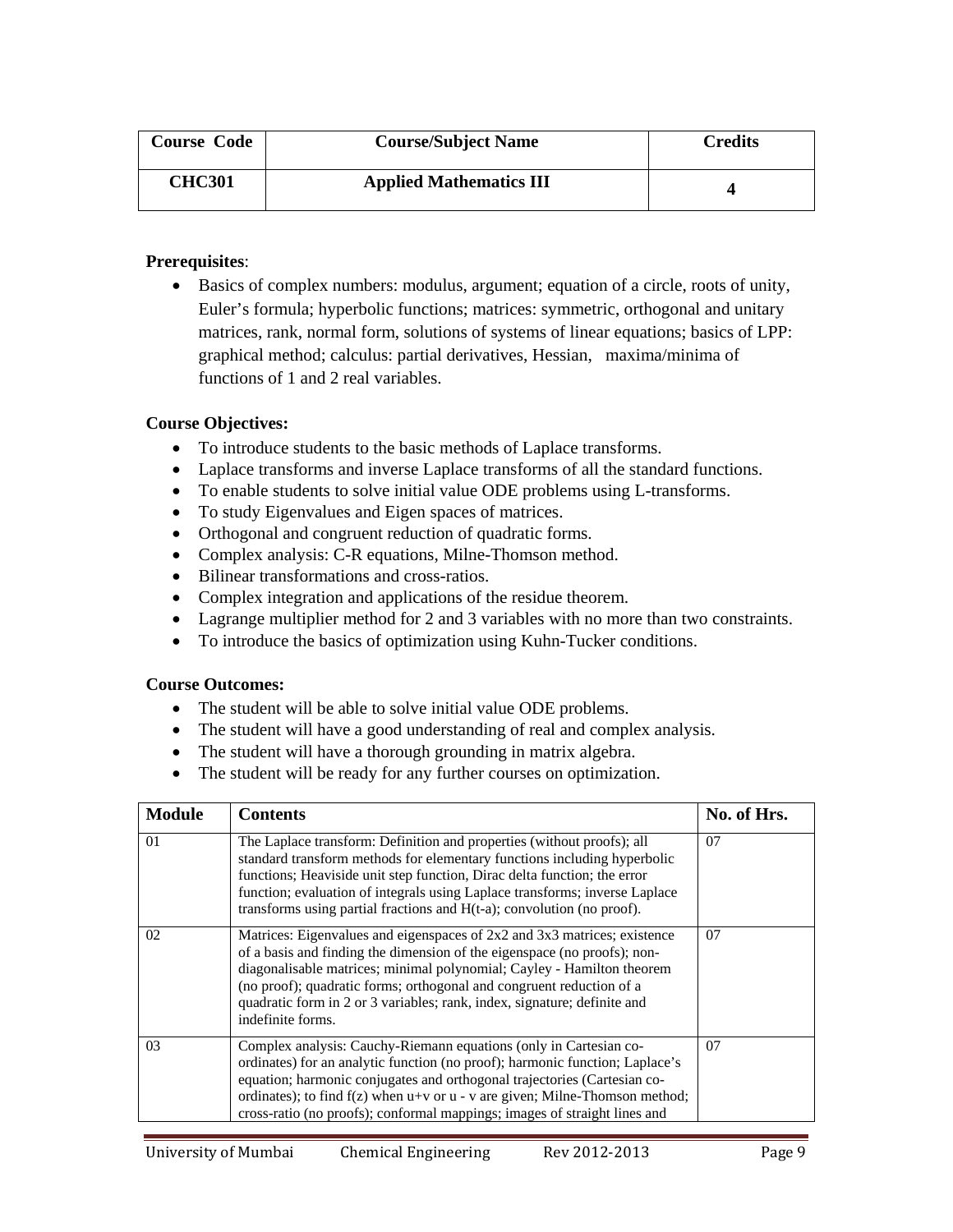|     | circles.                                                                                                                                                                                                                              |     |
|-----|---------------------------------------------------------------------------------------------------------------------------------------------------------------------------------------------------------------------------------------|-----|
| 04  | Complex Integration Cauchy's integral formula; poles and residues;<br>Cauchy's residue theorem; applications to evaluate real integrals of<br>trigonometric functions; integrals in the upper half plane; the argument<br>principle.  | 06  |
| 0.5 | Statistics: (No theory questions expected in this module) Mean, median,<br>variance, standard deviation; binomial, Poisson and normal distributions;<br>correlation and regression between 2 variables.                               | 0.5 |
| 06  | Optimization (No theory)<br>Non-linear programming: Lagrange multiplier method for 2 or 3 variables<br>with at most 2 constraints; conditions on the Hessian matrix (no proof);<br>Kuhn-Tucker conditions with at most 2 constraints. | 07  |

- Mathematical Methods in Chemical Engineering, V.G. Jenson and G.V. Jeffrey's, Academic Press, 1970.
- Laplace transforms, Murray Spiegel, Schaum's Outline Series, 1974
- Complex variables, Murray Spiegel, Schaum's Outline Series, 1964
- Linear Algebra, Murray Spiegel, Schaum's Outline Series, 1964
- Advanced Engineering Mathematics by *Erwin Kreyszig*, 9TH Edition, Wiley India.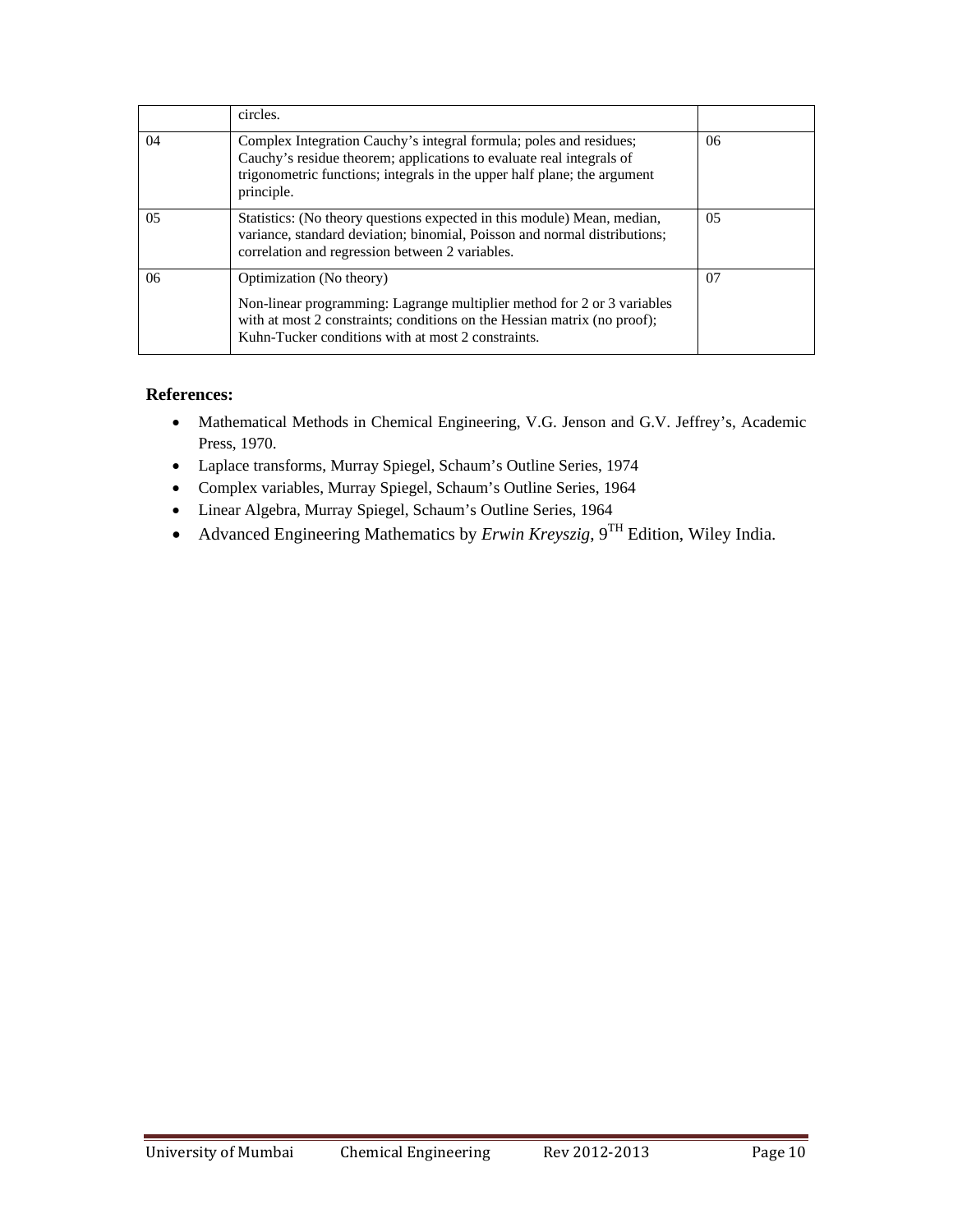| <b>Course Code</b> | <b>Course/Subject Name</b>       | <b>Credits</b> |
|--------------------|----------------------------------|----------------|
| <b>CHC302</b>      | <b>Engineering Chemistry – I</b> |                |

- Knowledge of Vander-Waal's forces, various bonds, Octet rule, Resonance theory, Hybridization.
- Knowledge of variable valency, ligands.
- Knowledge of properties of transition metals.
- Knowledge of intermediate steps involved in conversion of reactants to products.
- Knowledge of Inductive effect, Mesomeric effect, Resonance, Tautomerism, Hyperconjugation and bondcleavage to form reactive species. Knowledge of substitution reaction.

## **Course Objectives:**

- To understand chemical bonding.
- To study chelation and its advantages.
- To understand structures of different bio-molecules and their chemistry.
- To study importance of iron compounds for life.
- To understand different concepts of organic reactions.
- To study the effect of temperature and time on chemical reactions.
- To become aware of industrially important reactions.
- To understand mechanism of aromatic substitution and elimination reactions.

- Students will learn the basic areas in chemistry like different theories of chemical bonding, organometallic chemistry, mechanism and application of aromatic substitution, elimination reactions and the orientation of functional groups.
- Students will also be capable of defining the different basic terms related to electrochemistry, spectroscopic methods, different analytical techniques and the application of surfactants.
- Students will be aware of the significance of active methylene group during organic synthesis and the importance of catalyst. Moreover, on the basis of Huckel's rule, students will be able to differentiate between aromatic and non-aromatic compounds.
- Students will be able to carry out organic estimations, gravimetric analysis and handle different instruments in the laboratory.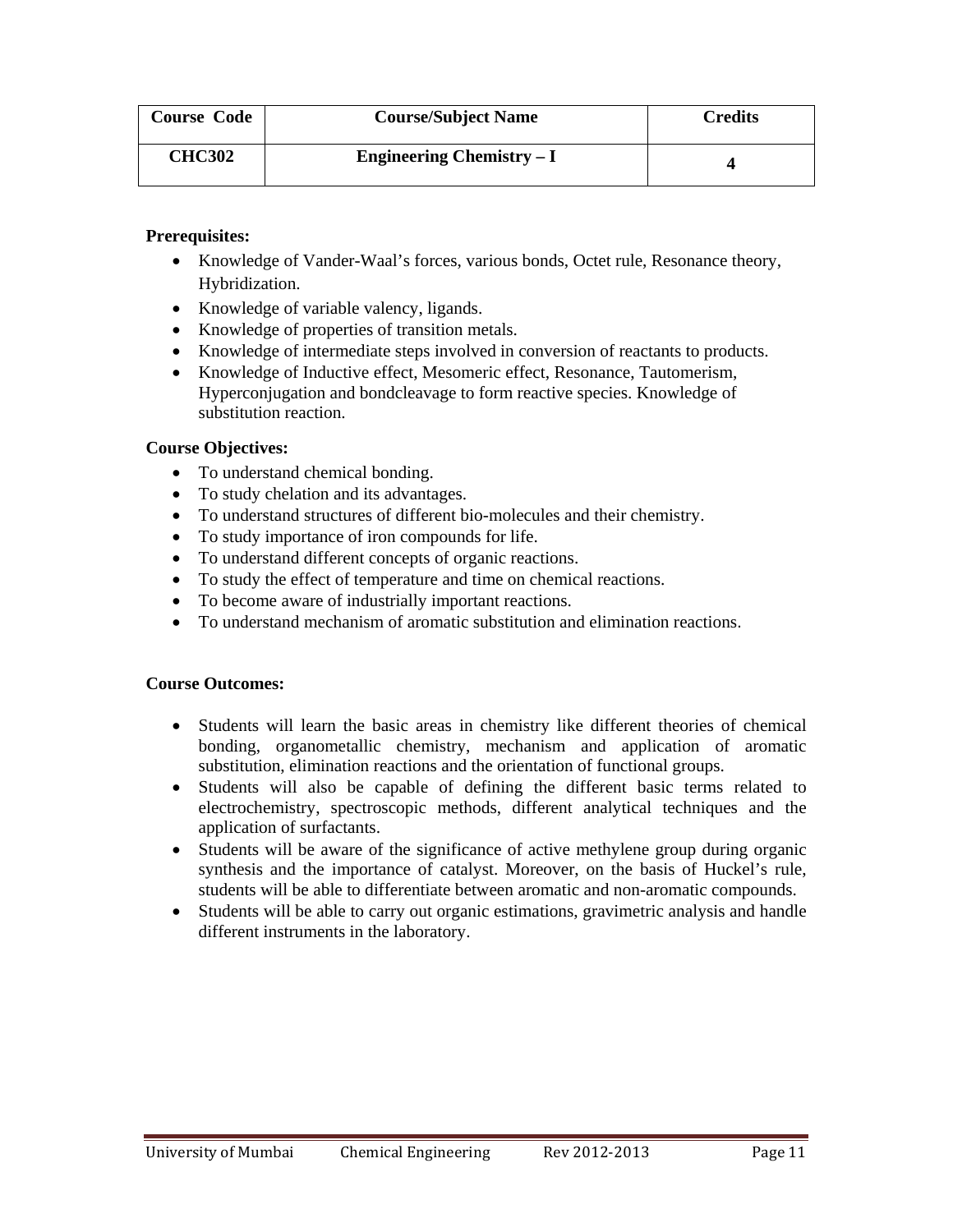| <b>Module</b>  | <b>Contents</b>                                                                                                                                                                                                                                                                                                                                                                                                                                                                                                                                                                                                                                                                                                              | No. of       |
|----------------|------------------------------------------------------------------------------------------------------------------------------------------------------------------------------------------------------------------------------------------------------------------------------------------------------------------------------------------------------------------------------------------------------------------------------------------------------------------------------------------------------------------------------------------------------------------------------------------------------------------------------------------------------------------------------------------------------------------------------|--------------|
| No.            |                                                                                                                                                                                                                                                                                                                                                                                                                                                                                                                                                                                                                                                                                                                              | <b>Hours</b> |
| 1              | <b>Basic Concepts of Chemistry and Molecular Structures</b><br>Hydrogen bonding, Valence bond-Theory, Molecular orbital theory, Non-bonding and<br>anti-bonding orbitals, LCAO method, VSEPR theory.Structure of BF <sub>3</sub> , PCl <sub>3</sub> , PCl <sub>5</sub> and<br>$SF_4$ . Molecular orbital structures of homonuclear and heteronuclear molecules $H_2$ , $BF_2$ ,<br>$B_2, C_2, N_2, O_2, F_2, CO, HF, NO_2$ , metallic bond.                                                                                                                                                                                                                                                                                  | 8            |
| $\overline{2}$ | <b>Co-ordination chemistry</b><br>Co-ordination number or ligancy, Complex ion, Co-ordination dative bond complex<br>$\bullet$<br>ions. Theories of coordination compounds such as Werner's Co-ordination theory,<br>Valence bond-Theory, Crystal field theory (CFT), Ligand field theory. Effective<br>Atomic Number (EAN). Nomenclature and isomerism (Only Geometrical and<br>Structural) in co-ordination compounds with respect to co-ordination number 4 and 6.<br>Application of CFT to tetrahedral and octahedral complexes, drawbacks of CFT, MOT<br>as applied to octahedral complexes of Fe, Measurement of CFSE (10Dq), Numericals<br>based on EAN and 10Dq measurement, Applications of coordination compounds. | 10           |
| 3              | Organometallic compounds and Bio-inorganic chemistry<br>Chemistry of Fe-carbonyls with respect to preparation, properties, structure and<br>bonding. Biochemistry of proteins containing Cu, Fe and Zn chemistry of cytochromes                                                                                                                                                                                                                                                                                                                                                                                                                                                                                              | 07           |
|                | and their application, $O_2$ atom transfer reactions of biomolecules containing Fe.                                                                                                                                                                                                                                                                                                                                                                                                                                                                                                                                                                                                                                          |              |
| 4              | <b>Reaction Mechanism &amp; Reactive Intermediates</b><br>Transition state (T.S.), Intermediate. Difference between T.S. & intermediate.<br>$\bullet$<br>Equilibrium (Thermodynamically) controlled & rate (Kinetically) controlled reactions.<br>Explain w.r.t. Nitration of chlorobenzene, methylation of toluene by Friedel-Craft's<br>$\bullet$<br>reaction, sulphonation of naphthalene.                                                                                                                                                                                                                                                                                                                                | 07           |
| $\overline{5}$ | <b>Reactive intermediates</b>                                                                                                                                                                                                                                                                                                                                                                                                                                                                                                                                                                                                                                                                                                | 11           |
|                | Reactive intermediates<br>$\bullet$<br>Carbocation, carbanion, carbon free radicals and carbenes - their formation, structure &<br>$\bullet$<br>stability.<br>Name reactions with mechanism w.r.t. each reactive intermediate.<br>$\bullet$<br>Carbocation – Pinacol - Pinacolone reaction.<br>Carbanion – Michael reaction.<br>Free radical - Wohl-Ziegler bromainationreaction.<br>Carbene - Reimer-Tiemannreaction for aldehyde.                                                                                                                                                                                                                                                                                          |              |
| 6              | <b>Substitution reactions</b>                                                                                                                                                                                                                                                                                                                                                                                                                                                                                                                                                                                                                                                                                                | 9            |
|                | A. Electrophilic substitution reactions.<br>In monocyclic aromatic compounds<br>Mechanism<br>Orientation influence<br>Friedel Craft alkylation<br>B. Nucleohilic substitution reactions.<br>SN1 reaction with mechanism<br>SN2 reaction with mechanism<br>C. Elimination reactions.<br>E1 reaction with mechanism<br>E2 reaction with mechanism                                                                                                                                                                                                                                                                                                                                                                              |              |

- Advanced Inorganic Chemistry J. D. Lee
- Vogels Textbook of Practical organic chemistry.
- Spectroscopy Kalsi
- A textbook of Physical Chemistry Glasston Samuel, Macmillan India Ltd. (1991)
- Organic Chemistry I L Finar volume I and II.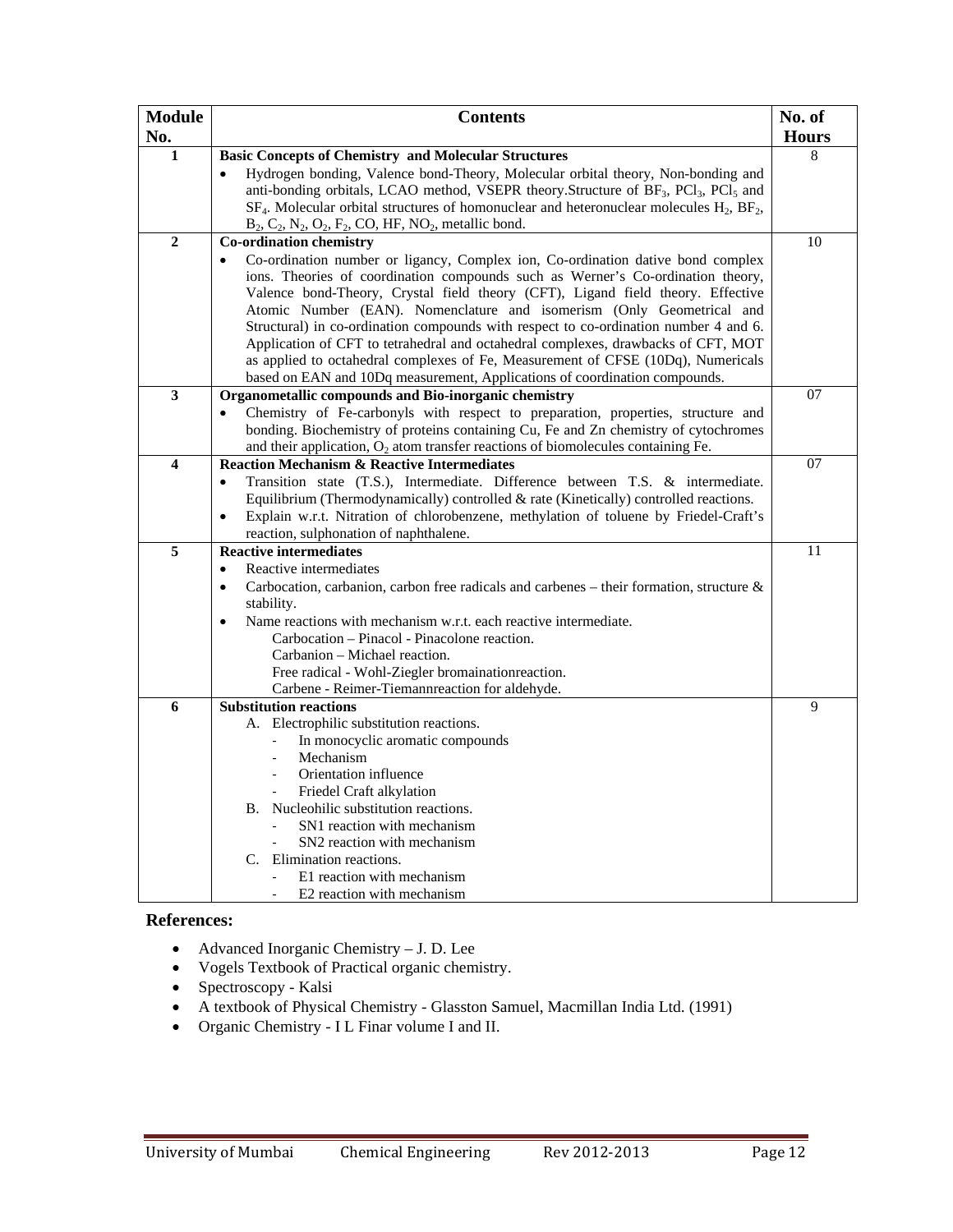| <b>Course Code</b> | <b>Course/Subject Name</b> | <b>Credits</b> |
|--------------------|----------------------------|----------------|
| <b>CHC303</b>      | <b>Fluid Flow</b>          |                |

• Students are assumed to have adequate background in physics, units and dimensions and thermodynamics.

## **Course Objectives:**

- Students should be able to understand the scope of the subject in chemical industry.
- They should be comfortable with measurement of pressure or pressure drop.
- They should be able to understand basic principles and equations of fluid flow.
- They should be able to calculate pressure drop and flow rates in conduits for incompressible as well as compressible fluids.
- They should be able to determine viscosity using different methods such as Stokes Law, Capillary viscometer.
- They should be able to calculate power requirement in agitation and to be able to select and calculate power requirement for pumps.
- They should be able to select proper valves.

- After studying this subject, students would be able to measure pressure drop, flow rates etc. for incompressible and compressible fluids.
- They can select pumps and valves and would be able to calculate power requirement for pumping as well as agitation operations.

| <b>Module</b> | <b>Contents</b>                                                                | <b>No. of Hours</b> |
|---------------|--------------------------------------------------------------------------------|---------------------|
| .No.          |                                                                                |                     |
|               | <b>Introduction and Basic Concepts:</b>                                        | $\mathbf{2}$        |
|               | Scope and Applications of fluid flow                                           |                     |
|               | Properties of fluids such as Density, viscosity, surface tension,<br>$\bullet$ |                     |
|               | capillarity effect, vapor pressure, compressibility factor, Enthalpy,          |                     |
|               | Entropy.                                                                       |                     |
| 2             | <b>Pressure and Fluid Statics:</b>                                             | $\boldsymbol{4}$    |
|               | Fluid Pressure at a Point,<br>$\bullet$                                        |                     |
|               | Pascal's Law.                                                                  |                     |
|               | Pressure Variation in a fluid at rest.                                         |                     |
|               | <b>Measurement of Pressure</b>                                                 |                     |
|               | Manometer.                                                                     |                     |
|               | Peizometer U-Table Manometer                                                   |                     |
|               | Single Column manometer                                                        |                     |
|               | $U$ – Tube differential manometer                                              |                     |
|               | Inverted Differential $U$ – tube manometer                                     |                     |
|               | Inclined manometer.                                                            |                     |
|               | Hydrostatic Equilibrium                                                        |                     |
| 3             | <b>Fluid Kinematics:</b>                                                       | $\mathbf{2}$        |
|               | Types of fluid flow namely steady and unsteady, Uniform and non-               |                     |
|               | uniform, laminar and turbulent, compressible and incompressible,               |                     |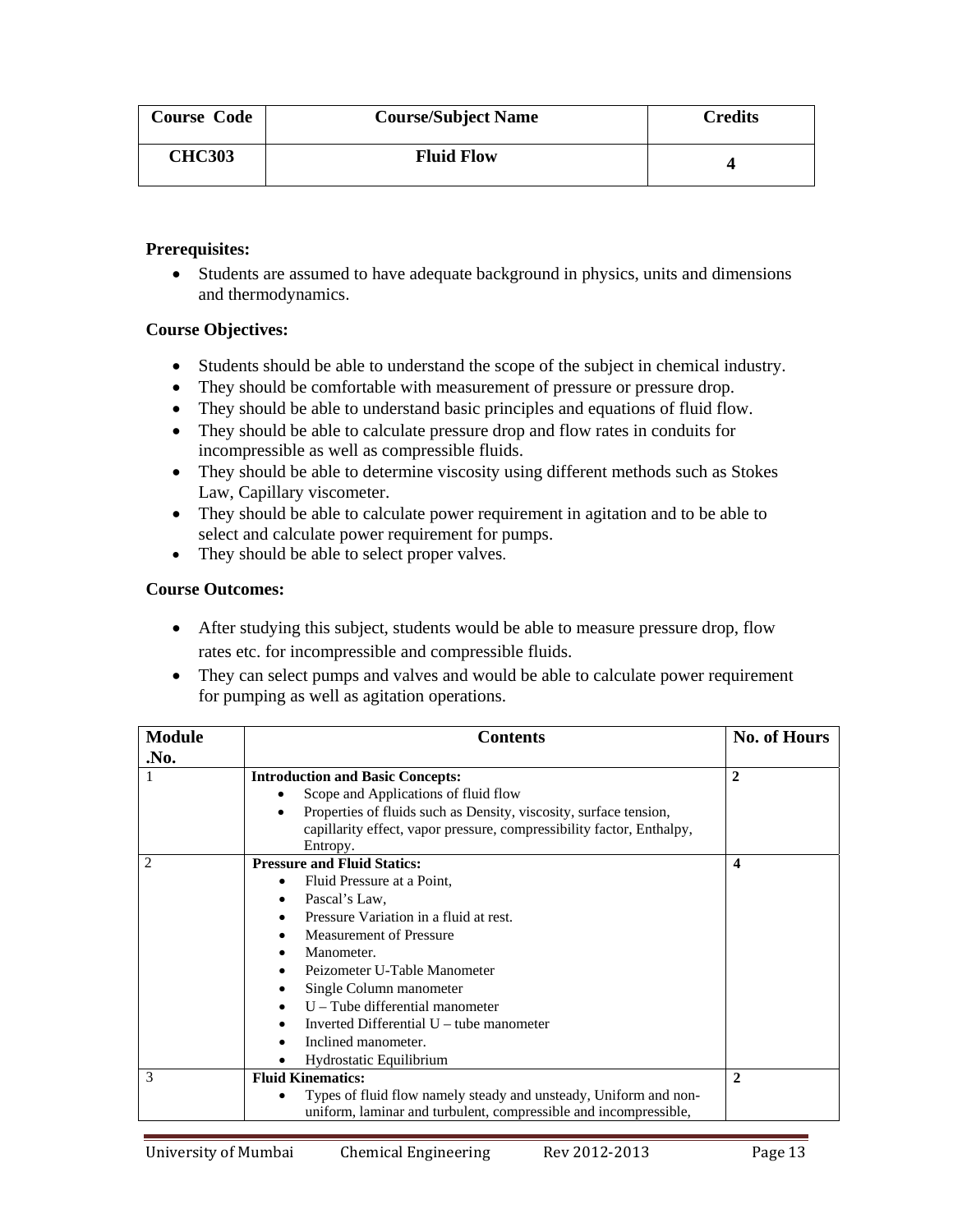| Concepts of Stream lines, stream tubes. Newton Law of Viscosity,<br>$\bullet$       |  |
|-------------------------------------------------------------------------------------|--|
|                                                                                     |  |
| Rheological behavior of fluid                                                       |  |
| 5<br><b>Basic Equations of Fluid Flow</b><br>4                                      |  |
| Equation of Continuity,                                                             |  |
| Equation of motion: Euler's equation of motion, Bernoulli's equation<br>$\bullet$   |  |
| from Euler's Equation.                                                              |  |
| Modified Bernoulli's equation.<br>$\bullet$                                         |  |
| 5<br><b>Practical Application of Bernoulli's Equation:</b><br>5                     |  |
| Venturimeter: Horizontal and inclined.<br>٠                                         |  |
| Orificemeter, Pitot tube<br>٠                                                       |  |
| Notches and Weirs: Introduction, classification, Derivation for V -                 |  |
| notch.                                                                              |  |
| $\boldsymbol{9}$<br><b>Flow through Circular Pipes:</b><br>6                        |  |
| Shear - Stress, Distribution and velocity distribution for<br>$\bullet$             |  |
| incompressible fluids in cylindrical tube                                           |  |
| Relationship between Skin friction and wall shear, friction factor,<br>$\bullet$    |  |
| Darcy's Weisbach equation                                                           |  |
| Reynolds experiment and Reynolds no., Formation of Boundary                         |  |
| layer.                                                                              |  |
| <b>Laminar Flow through Pipes:</b>                                                  |  |
| Shear stress, velocity distribution,<br>$\bullet$                                   |  |
| Derivation of local velocity, maximum velocity, average velocity<br>$\bullet$       |  |
| Kinetic Energy Correction factor, Hagen - Poiseullie equation.<br>$\bullet$         |  |
| <b>Turbulent Flow:</b>                                                              |  |
| Velocity distribution equations, Average velocity, local velocity,<br>$\bullet$     |  |
| maximum velocity, kinetic energy correction factor. Von Carman                      |  |
| equation and friction factors (No Numericals on universal velocity)                 |  |
| Equivalent diameter for circular and non circular ducts.<br>٠                       |  |
| Pipes in series and Parallel.<br>$\bullet$                                          |  |
| Losses due to different fittings, sudden expansion etc.                             |  |
| 7<br><b>Compressible Fluids:</b><br>6                                               |  |
| Introduction, Mach no., Sonic, supersonic and subsonic flow,<br>$\bullet$           |  |
| continuity equation and Bernoulli's equation, stagnation properties,                |  |
| Acoustic velocity.                                                                  |  |
| Adiabatic Flow.<br>٠                                                                |  |
| Isothermal Flow.<br>٠                                                               |  |
| Isentropic Flow.<br>$\bullet$                                                       |  |
| Flow past immersed bodies:                                                          |  |
| Drag forces, Coefficient of drag, Terminal settling velocity, Stoke's<br>$\bullet$  |  |
| Law. Capillary viscometer.                                                          |  |
| <b>Power Consumption in Agitation:</b>                                              |  |
| Power curves, Power No., types of impellers.                                        |  |
| <b>Pumps and Valves:</b><br>6<br>8                                                  |  |
| Classification and types, Centrifugal pumps, Introduction, main parts,<br>$\bullet$ |  |
| Work done, Power required, Definitions of heads and efficiency,                     |  |
| NPSH, Priming, Cavitations characteristic curves.                                   |  |
| Specific speed, minimum speed.                                                      |  |
| <b>Reciprocating Pump:</b>                                                          |  |
| Classifications and working                                                         |  |
| General idea about Compressors, Fans and Blowers.                                   |  |
| <b>Types of Valves</b>                                                              |  |
| Globe valves, Check valves, Gate valves, butterfly valves and non -                 |  |
| return valves.                                                                      |  |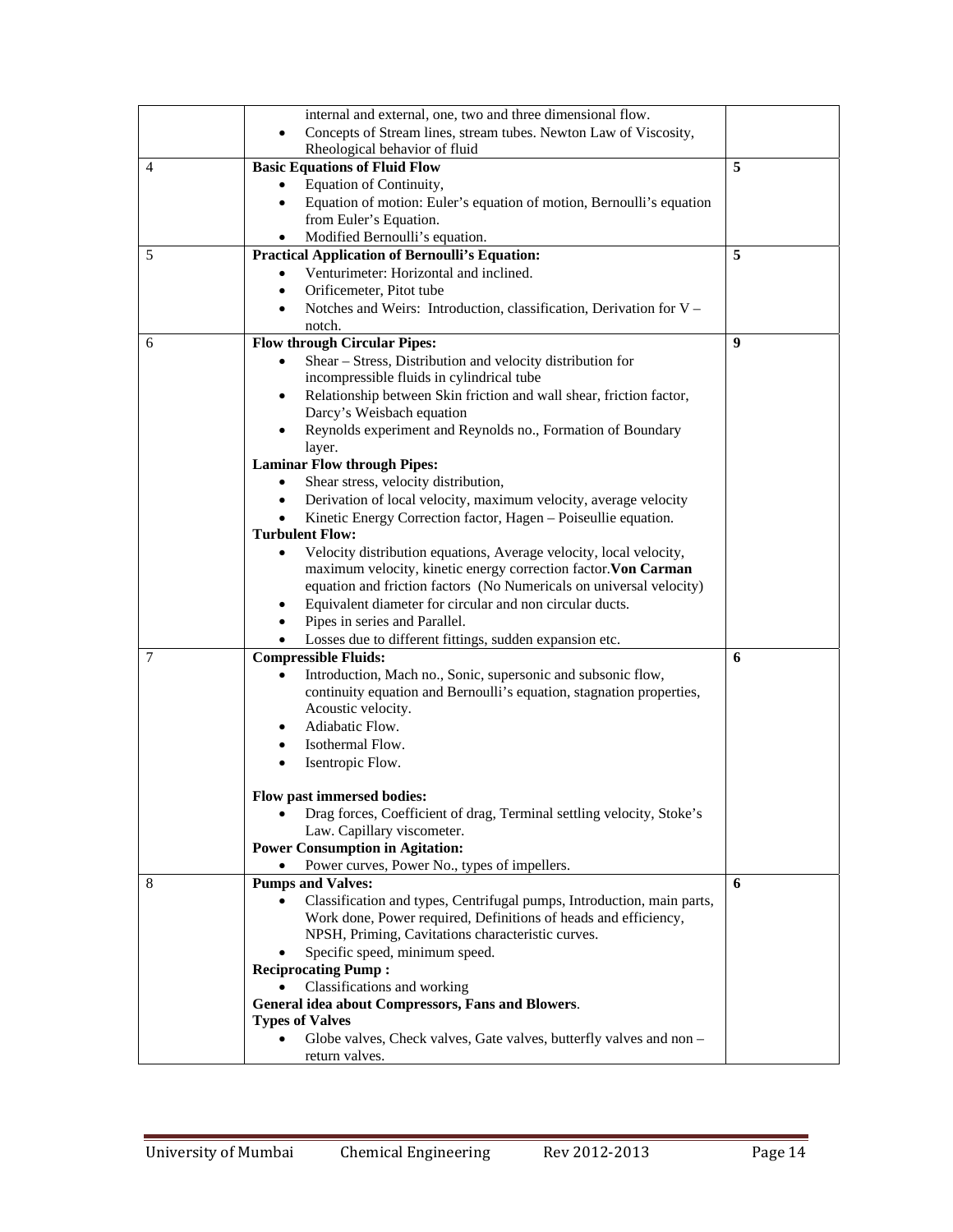- Warren L. Mccabe, Julian C. Smith, Peter Harriott, Unit Operations of Chemical Engineering, McGraw Hill International Edition.
- Coulson J. M., Richardson J. F., Backhurst J. R. and J. H. Harker, Chemical Engineering, Vol. 1
- Fluid Mechanics and Hydraulics by SureshUkarande , Ane Books, 2012.
- Introduction to Fluid Mechanics,  $7<sup>th</sup>$  edition, Robbert W. Fox, Philip J. Pritchard, Alan T. McDonald, WILEY, India Edition.
- Fluid Mechanics Fundamentals and Applications, Yunus A. Cengel, John M. Cimbala, Adapted by S. Bhattacharya, The McGraw Hill Companies.
- Fluid Mechanics and Hydraulic Machines, Dr. R. K. Bansal, Laxmi Publications Pvt. Ltd.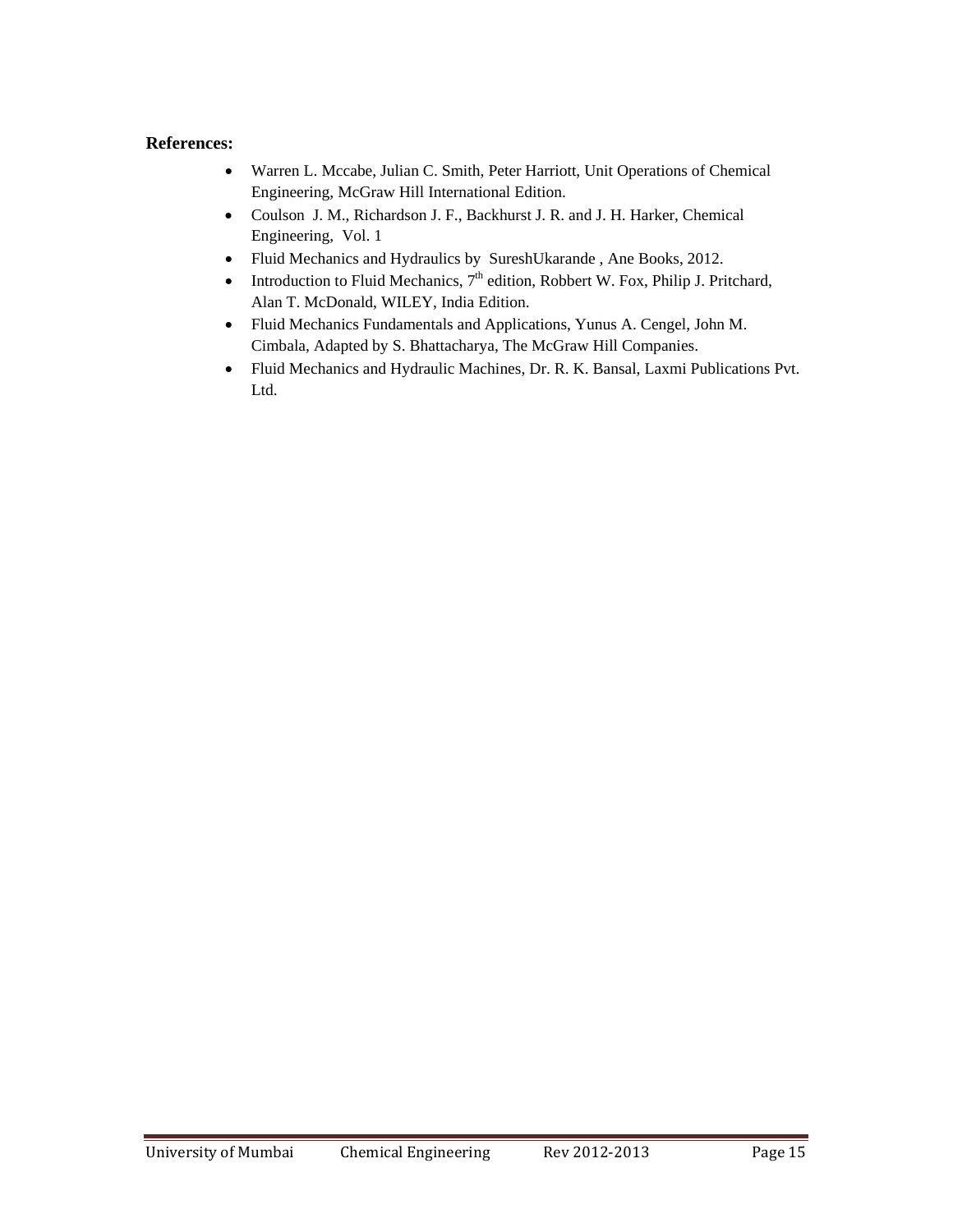| <b>Course Code</b> | <b>Course/Subject Name</b>                                  | <b>Credits</b> |
|--------------------|-------------------------------------------------------------|----------------|
| <b>CHC304</b>      | <b>Computer Programming and Numerical</b><br><b>Methods</b> |                |

- Differential Calculus.
- Integral Calculus.
- Differential Equations.
- Linear Algebraic Equations.

### **Course Objectives:**

- To familiarize students with the use of software in solving numerical problems.
- To develop analytical thinking in designing programs.
- To learn to interpret results of computer programs and debug the same.
- To learn to present results in graphical form.

- The students will be able to solve linear algebraic equations.
- The students will be able to solve non-linear algebraic equations.
- The students will be able to solve differential equations.
- The students will be able to solve partial differential equations.
- The students will be able make plots of their results.

| <b>Module</b> | <b>Contents</b>                                          | No. of hrs     |
|---------------|----------------------------------------------------------|----------------|
| 1             | Introduction to Scilab.<br>٠                             | 0.5            |
|               | Handling vectors and matrices in Scilab.                 |                |
|               | Program control using For, While and Do loops.           |                |
|               | Decision making with If and Case structures.<br>٠        |                |
| 2             | Solution of algebraic and transcendental equations.<br>٠ | 9              |
|               | RegulaFalsi Method.                                      |                |
|               | Successive substitution.                                 |                |
|               | Secant Method.                                           |                |
|               | Newtons Method one and two simultaneous equations.       |                |
| 3             | Systems of linear equations.                             | 0 <sub>5</sub> |
|               | Gauss-Seidel Method.                                     |                |
|               | Gauss-Jordan Method.                                     |                |
| 4             | Ordinary differential equations.<br>٠                    | 9              |
|               | Eulers explicit and implicit methods.<br>$\bullet$       |                |
|               | Runge-Kutta second and fourth order methods.             |                |
|               | Adams-Bashforth formulas.                                |                |
| 5             | Partial differential equations.<br>٠                     | $\mathbf Q$    |
|               | Method of lines.                                         |                |
|               | Crank-Nicholson method.                                  |                |
|               | Laplace equation.                                        |                |
|               | Iterative methods.                                       |                |
|               | Parabolic equations.                                     |                |
|               | Bender-Schmidt method.                                   |                |
| 6             | Difference Equations<br>٠                                | 02             |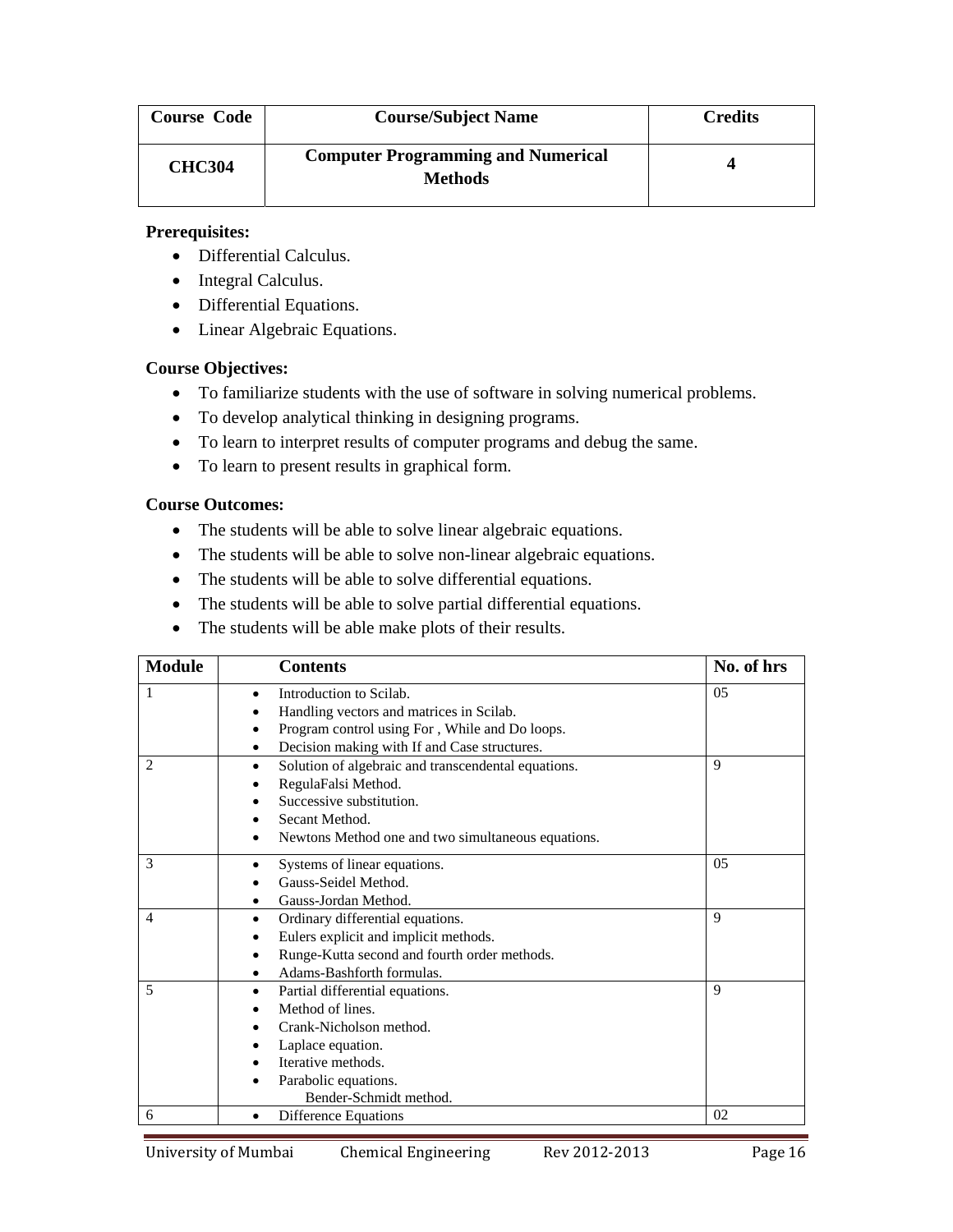- Programming in ScilabByVinu V Das, New Age International Publishers
- Numerical Methods, M. K. Jain, S. R. K. Iyengar, and R. K. Jain Sixth Edition.New Age International Publishers, New Delhi, 2012.
- Numerical Methods for Engineers. By Santosh K. GuptaNew Age Publishers, Second Edition, 2010
- Introduction to Chemical Engineering Computing by Bruce A. FinlaysonWiley-International, 2005.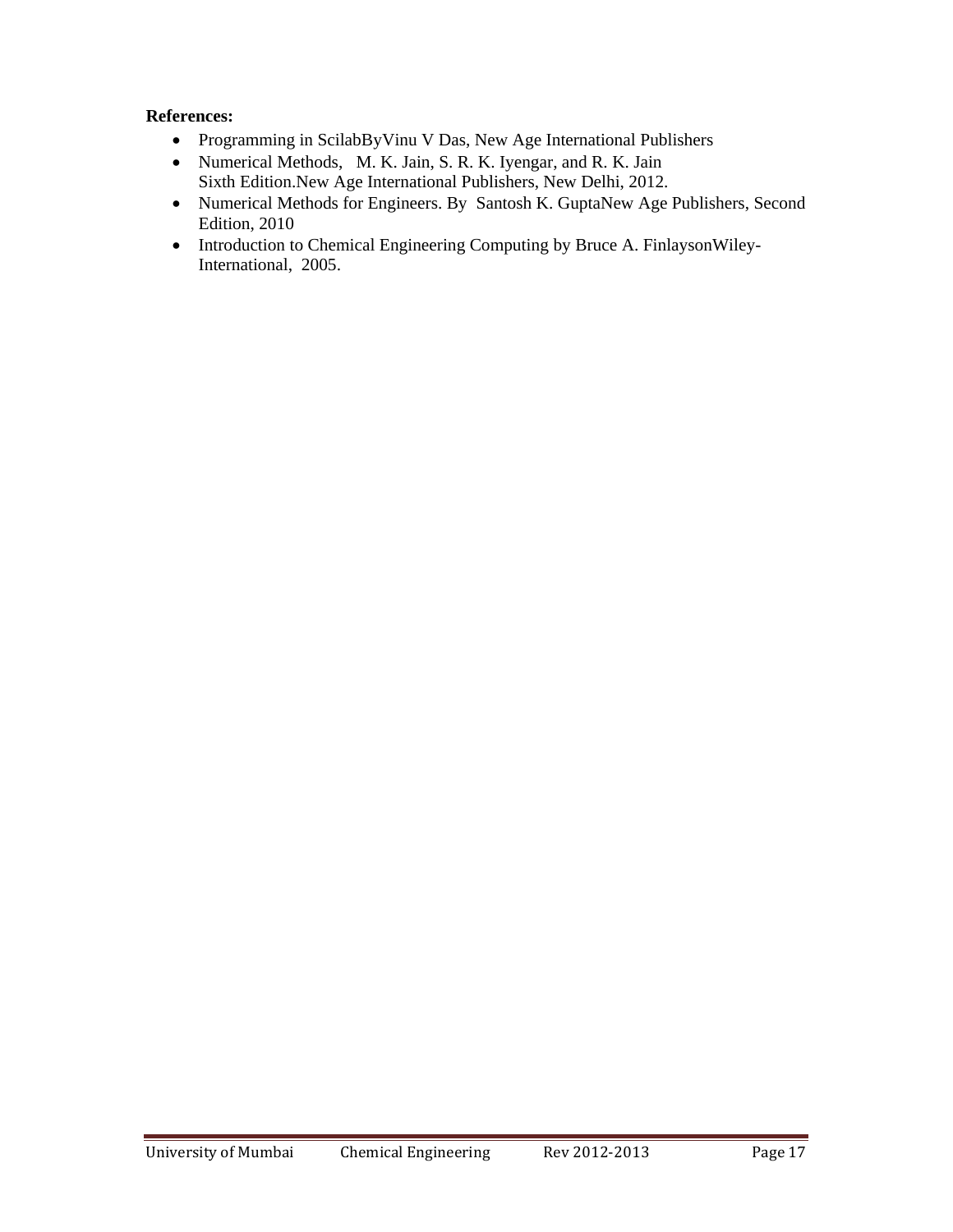| <b>Course Code</b> | <b>Course/Subject Name</b>  | <b>Credits</b> |
|--------------------|-----------------------------|----------------|
| <b>CHC305</b>      | <b>Process Calculations</b> |                |

- Linear algebra.
- Differential equations.

## **Course Objectives:**

- Students will learn to write mass balances on various process equipmentswith and without recycle.
- Students will learn to write energy balances on various process equipmentswith and without recycle.
- Students will learn to write mass and energy balances for chemical reactionswith and without recycle.
- Students will learn to flow sheeting calculations.

- Students will learn to calculate mass and energy flow rates into and out of various process equipments.
- Students will learn to calculate conversion, selectivity etc for various reactions with and without recycle.
- Students will learn to carry out degrees of freedom analysis for various units.

| <b>Module</b>  | <b>Contents</b>                                                                                                                                                                                                                                                                                                                                                                                                                              | No. of hrs |
|----------------|----------------------------------------------------------------------------------------------------------------------------------------------------------------------------------------------------------------------------------------------------------------------------------------------------------------------------------------------------------------------------------------------------------------------------------------------|------------|
| 1              | Introduction<br>٠<br>Units And Dimensions Various systems of units, conversion of units<br>٠<br>from one system to other<br>Basic Chemical Calculations, Density, specific volume, specific gravity,<br>$\bullet$<br>Concentration & composition of mixtures and solutions. Density of<br>gases & vapors using Ideal Gas law & Van der waals equation of state,<br>Dalton's law, Amagat, slaw, concept of VLE, Raoult's law, Henry's<br>law. | 6          |
| $\mathfrak{D}$ | Material Balance (For Unit Operations)<br>٠<br>General material balance equation, degree of freedom analysis for<br>$\bullet$<br>individual units, solving material balance problems for various unit<br>operations using steady state equation<br>Material Balance for Unsteady Processes.<br>$\bullet$                                                                                                                                     | 8          |
| 3              | Material Balance (for process involving Chemical Reaction)<br>٠                                                                                                                                                                                                                                                                                                                                                                              | 9          |
| 4              | Recycle, Bypass and Purge Calculations (For Module 2 & 3)<br>٠                                                                                                                                                                                                                                                                                                                                                                               | 3          |
| 5              | Calculations using Psychrometric chart; Humidity and saturation<br>٠                                                                                                                                                                                                                                                                                                                                                                         | 3          |
| 6              | <b>Energy Balance</b><br>Heat capacity, sensible heat, latent heat, calculation of enthalpy                                                                                                                                                                                                                                                                                                                                                  | 10         |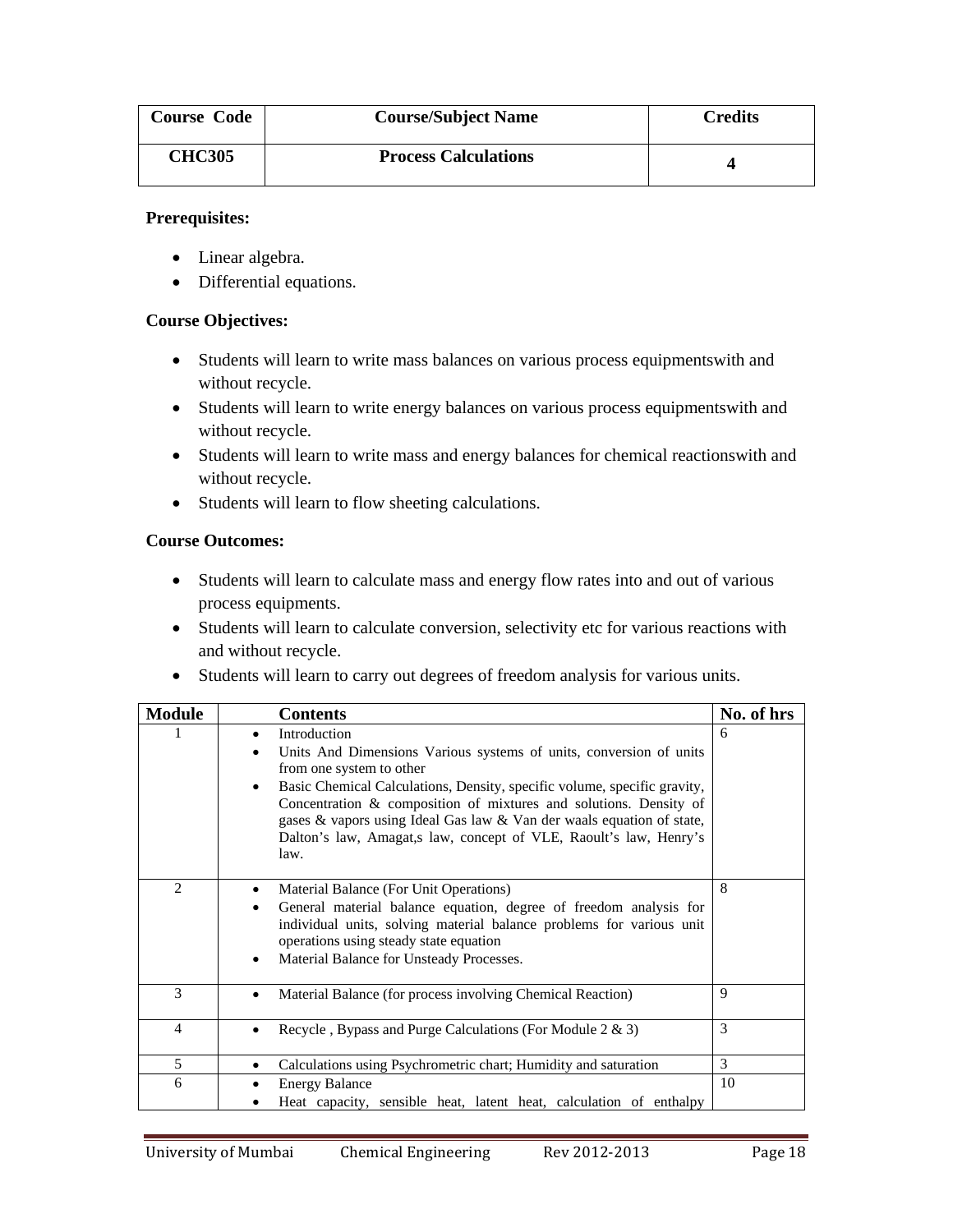| changes.                                                               |  |
|------------------------------------------------------------------------|--|
| General energy balance equation; Energy balances for process involving |  |
| chemical reaction including adiabatic reactions & combustion processes |  |
| (Orsat Analysis & Net, Gross Calorific Value determination). Material  |  |
| and Energy Balance (Binary Distillation & Combustion)                  |  |

- Stoichiometry- Bhatt , B. I. U., Vora S. M.: Tata McGraw Hill.
- Basic Principles & Calculations in Chemical Engineering- D. M. Himmelblau, Prentice Hall of India Pvt. Ltd.
- R. M. Felder, R. W. Rousseau, Elementary Principles of Chemical Processes; Jonn Wiley Sons, Inc, New York, 1978.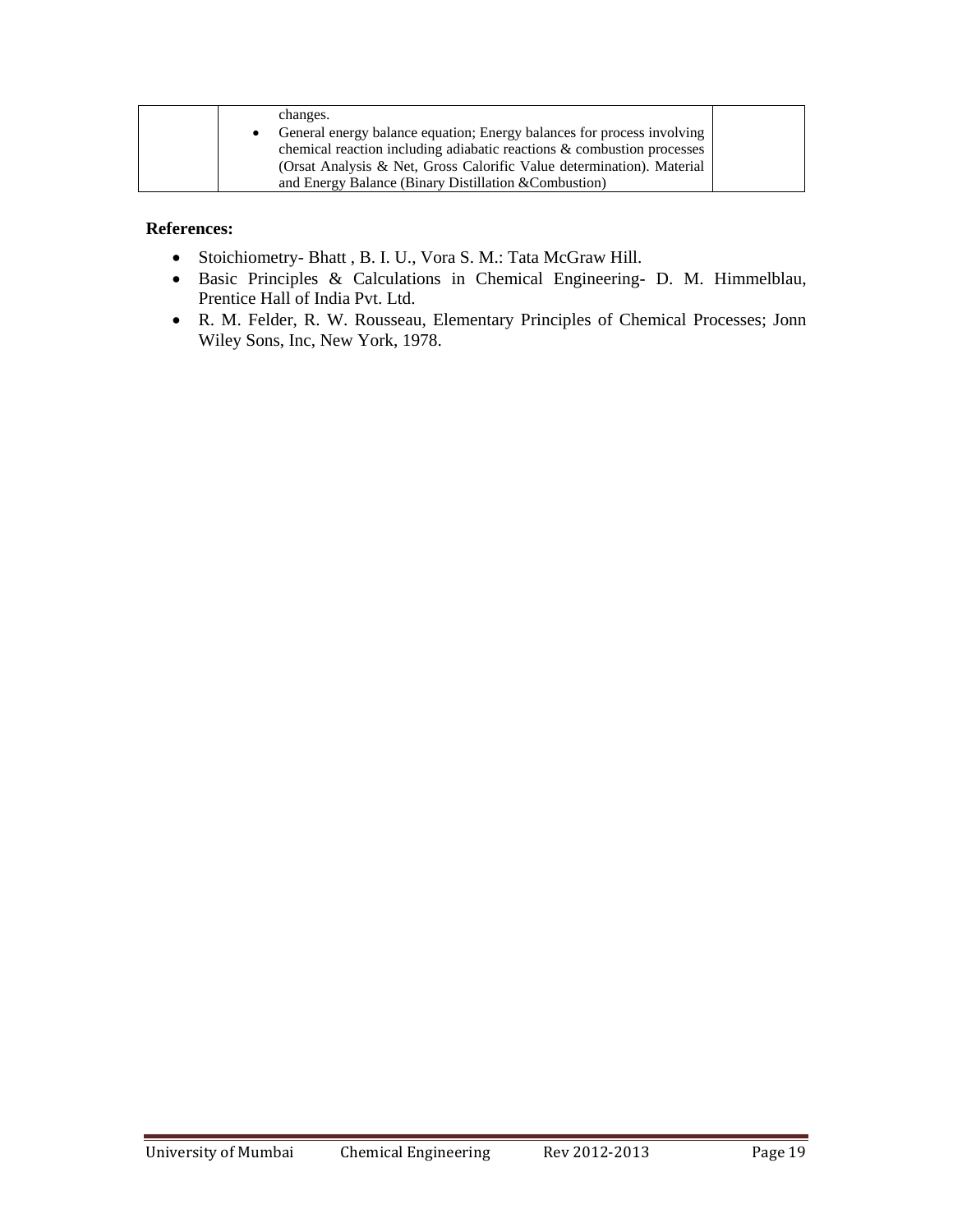| <b>Course Code</b> | <b>Course/Subject Name</b>            | Credits |
|--------------------|---------------------------------------|---------|
| <b>CHC306</b>      | <b>Chemical Engineering Economics</b> |         |

- The concepts of basic Mathematics as well as a few concepts of higher mathematics.
- The concepts of basic chemistry, basic civil engineering, basic mechanical engineering, etc. in order to understand the concepts like, corrosion, corrosion allowance, construction costs, equipment costs, etc.

## **Course Objectives:**

- To understand various economical terms and economics related activities which can be helpful to them during economical evaluation of any chemical engineering related problem.
- To learn about various basic economic aspects like need, demand, supply, price, cost and market.
- To make familiar to calculate the interest amount on investments as well as loans by different methods
- To understand the concepts of present and future worth of property.
- To understand existing rules and regulations as well as types related to taxes and insurance.
- To understand the methodology of cost estimation including fixed and variable costs by considering the concept of cost indices.
- To have the knowledge about evaluation of depreciation cost as well as salvage value, scrap value, book value of property
- To understand the concept of profitability evaluation of project and select best process alternative based on its economic evaluation.
- To understand the concept of balance sheet, profit and loss accounting and income statement.

- Students will be able to calculate the profitability, rate of return on investments and cost estimation.
- After acquiring the knowledge in this subject, students become familiar with various aspects related to economics and can apply them for economic evaluation of chemical process and decide its economical feasibility.
- The knowledge in this subject will make the students well aware about economic evaluation of dissertation work that they will undertake in final year of their curriculum.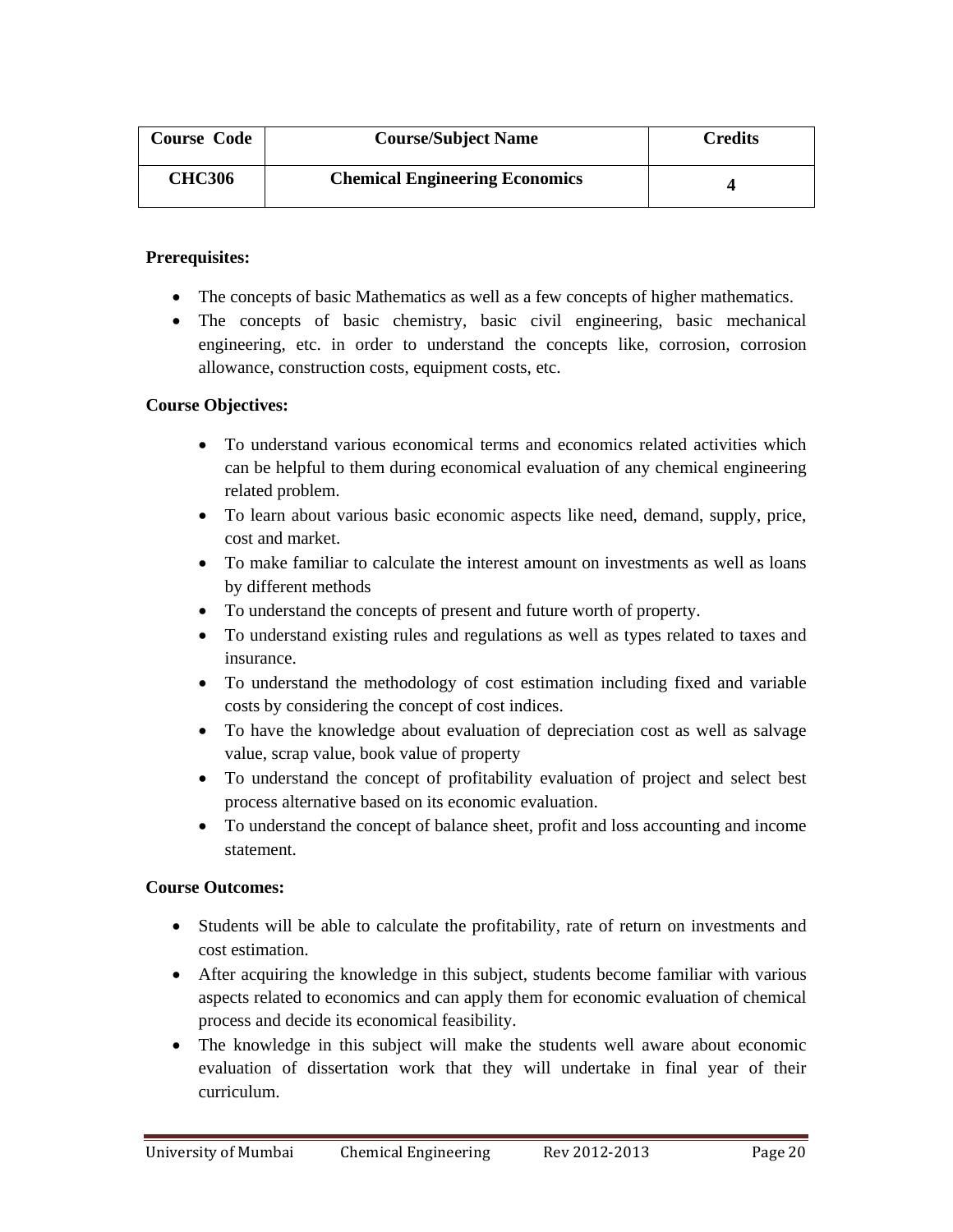| <b>Module</b>  | <b>Contents</b>                                                                            | No. of hrs |
|----------------|--------------------------------------------------------------------------------------------|------------|
| 1              | <b>Introduction to Basic Principles of Economics:</b>                                      | 02         |
|                |                                                                                            |            |
|                | Economics-various definitions<br>$\bullet$<br>Concept of Need – hierarchy                  |            |
|                | Market - Concept of Price determination under particular market conditions -<br>$\bullet$  |            |
|                | perfect competition market & monopoly market, causes                                       |            |
|                | Price Discrimination-concept, types<br>$\bullet$                                           |            |
|                | Concept of Cost-total cost, fixed and variable cost, direct and indirect cost<br>$\bullet$ |            |
|                | $Cost$ index $-$ definition, types                                                         |            |
| $\overline{2}$ | <b>Demand and Supply analysis:</b>                                                         | 02         |
|                |                                                                                            |            |
|                | Law of demand-assumptions and exceptions<br>$\bullet$                                      |            |
|                | Demand schedule and demand curve<br>$\bullet$                                              |            |
|                | Determinants of demand<br>$\bullet$                                                        |            |
|                | Changes and variations in demand<br>$\bullet$                                              |            |
|                | Demand elasticity-definition, types, methods of measurement of elasticity,<br>$\bullet$    |            |
|                | Income elasticity of demand, types.                                                        |            |
|                | Law of Supply-assumptions and exceptions<br>$\bullet$                                      |            |
|                | Supply schedule and supply curve<br>$\bullet$                                              |            |
|                | Determinants of supply, changes and variations in supply<br>$\bullet$                      |            |
|                | Supply elasticity-definition, types, determinants<br>$\bullet$                             |            |
|                | Methods of measurement of supply                                                           |            |
| 3              | <b>Economics of production and Growth:</b>                                                 | 02         |
|                | Production function-types of production economies<br>$\bullet$                             |            |
|                | Diseconomies of scale<br>$\bullet$                                                         |            |
|                | Features of growth<br>$\bullet$                                                            |            |
|                | Growth v/s Development<br>$\bullet$                                                        |            |
|                | Determinants of growth (economic and non-economic)<br>$\bullet$                            |            |
|                | Stages of growth<br>$\bullet$                                                              |            |
|                | Growth strategy- steady state and big - push growth strategy; balanced and                 |            |
|                | unbalanced growth                                                                          |            |
| 4              | <b>Cost Accounting:</b>                                                                    | 03         |
|                |                                                                                            |            |
|                | Outline of Accounting Procedure                                                            |            |
|                | Basic Relationship in Accounting<br>٠                                                      |            |
|                | Balance Sheet- types of Asset; Current and Cash Ratio<br>٠                                 |            |
|                | Income Statement; Debits and Credits; General format of Journal and Ledger<br>$\bullet$    |            |
|                | Methods of cost accounting<br>$\bullet$                                                    |            |
|                | Accumulation, inventory and cost-of-sales account<br>$\bullet$                             |            |
|                | Material cost - Different Methods: current average, fifo, lifo                             |            |
|                |                                                                                            |            |
| 5              | <b>Interests and Investment Costs:</b>                                                     | 06         |
|                | Importance of time value of money- Interest and Interest rate;<br>$\bullet$                |            |
|                | Types of Interest - Simple interest (ordinary and exact), Compound interest,<br>$\bullet$  |            |
|                | Nominal and Effective interest rates, Continuous interest                                  |            |
|                | Present worth and Discount                                                                 |            |
|                | Annuities, Perpetuities and Capitalized costs                                              |            |
|                | Cash Flow in Chemical Projects                                                             |            |
|                |                                                                                            |            |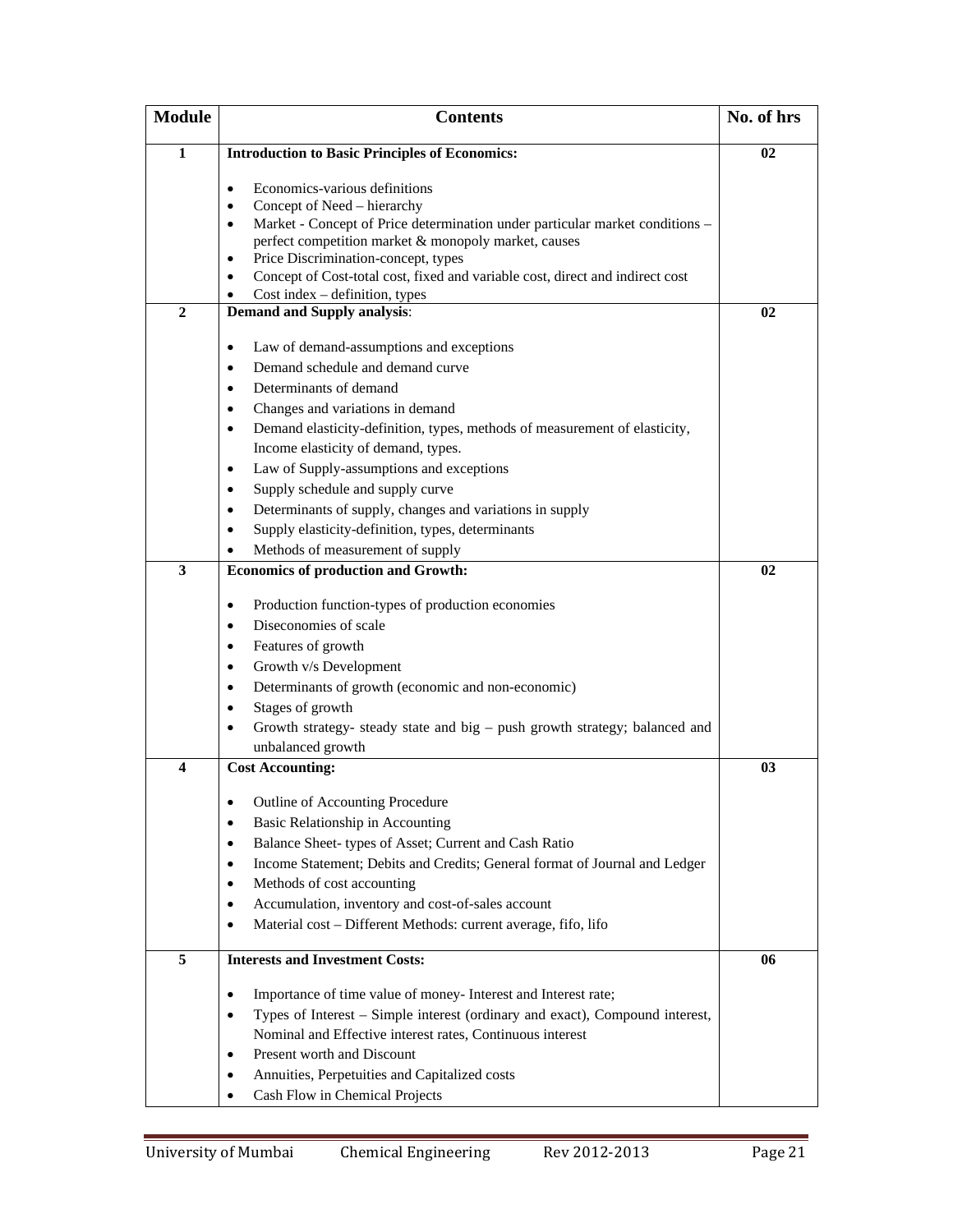| 6 | <b>Taxes and Insurance:</b>                                                                  | 0 <sub>3</sub> |
|---|----------------------------------------------------------------------------------------------|----------------|
|   |                                                                                              |                |
|   | Concept of taxes and insurance<br>$\bullet$                                                  |                |
|   | Types of Taxes - property tax, excise tax, income tax Capital gain tax, surtax,<br>$\bullet$ |                |
|   | normal tax                                                                                   |                |
|   | Insurance types, Legal responsibilities, Self insurance<br>$\bullet$                         |                |
|   | Effect of taxes and depreciation on annual income<br>$\bullet$                               |                |
| 7 | <b>Cost Estimation:</b>                                                                      | 10             |
|   |                                                                                              |                |
|   | Cash flow to Industrial operation – Tree diagram; Cumulative Cash position<br>$\bullet$      |                |
|   | Factors affecting cost estimation;<br>$\bullet$                                              |                |
|   | Total, fixed, working capital investment<br>$\bullet$                                        |                |
|   | Breakdown of Fixed capital investment- Direct costs; Indirect costs;<br>$\bullet$            |                |
|   | <b>Types of Capital Cost Estimates</b><br>$\bullet$                                          |                |
|   | Grass Root plant; Battery limit;<br>$\bullet$                                                |                |
|   | Estimation of equipment cost by scaling (six tenth rule); Components of costs<br>$\bullet$   |                |
|   | in FCI;                                                                                      |                |
|   | Methods of Cost Estimation<br>$\bullet$                                                      |                |
|   | <b>Estimation of Total Product Cost;</b><br>$\bullet$                                        |                |
|   | Break even Analysis                                                                          |                |
| 8 | Profitability, Alternative Investments & Replacements:                                       | 11             |
|   |                                                                                              |                |
|   | Introduction; Profitability Standards;<br>$\bullet$                                          |                |
|   | Mathematical methods for profitability evaluation- Rate of Return on<br>$\bullet$            |                |
|   | investment method, Discounted cash flow method, Net present worth                            |                |
|   | method, Capitalized Cost method, Pay out period method; Advantages &                         |                |
|   | Disadvantages of Different Profitability Analysis Methods and their                          |                |
|   | comparison                                                                                   |                |
|   | Alternative investments<br>$\bullet$                                                         |                |
|   | Replacement analysis<br>$\bullet$                                                            |                |
|   | Practical factors affecting investment and replacement decisions<br>$\bullet$                |                |
|   |                                                                                              |                |

- Peters, M. S. and Timmerhaus, K. D. , "Plant design and economics for chemical engineers", latest edition, Mcgraw Hill, New York
- Pravin Kumar "Fundamentals of Engineering Economics" Wiley India.
- Kharbanda, O. P. and Stallworthy, E. A. "Capital cost estimating for process industries", Butterworths, Londen
- K. K Dewett and Adarshchand, " Modern Economic Theory", latest edition, S Chand and Company
- O. P Khanna, "Industrial Engineering and Management" DhanpatRai Publications (P) Ltd.
- AtulSathe, ShubhadaKanchan, "Chemical Engineering Economics", VipulPrakashan, Mumbai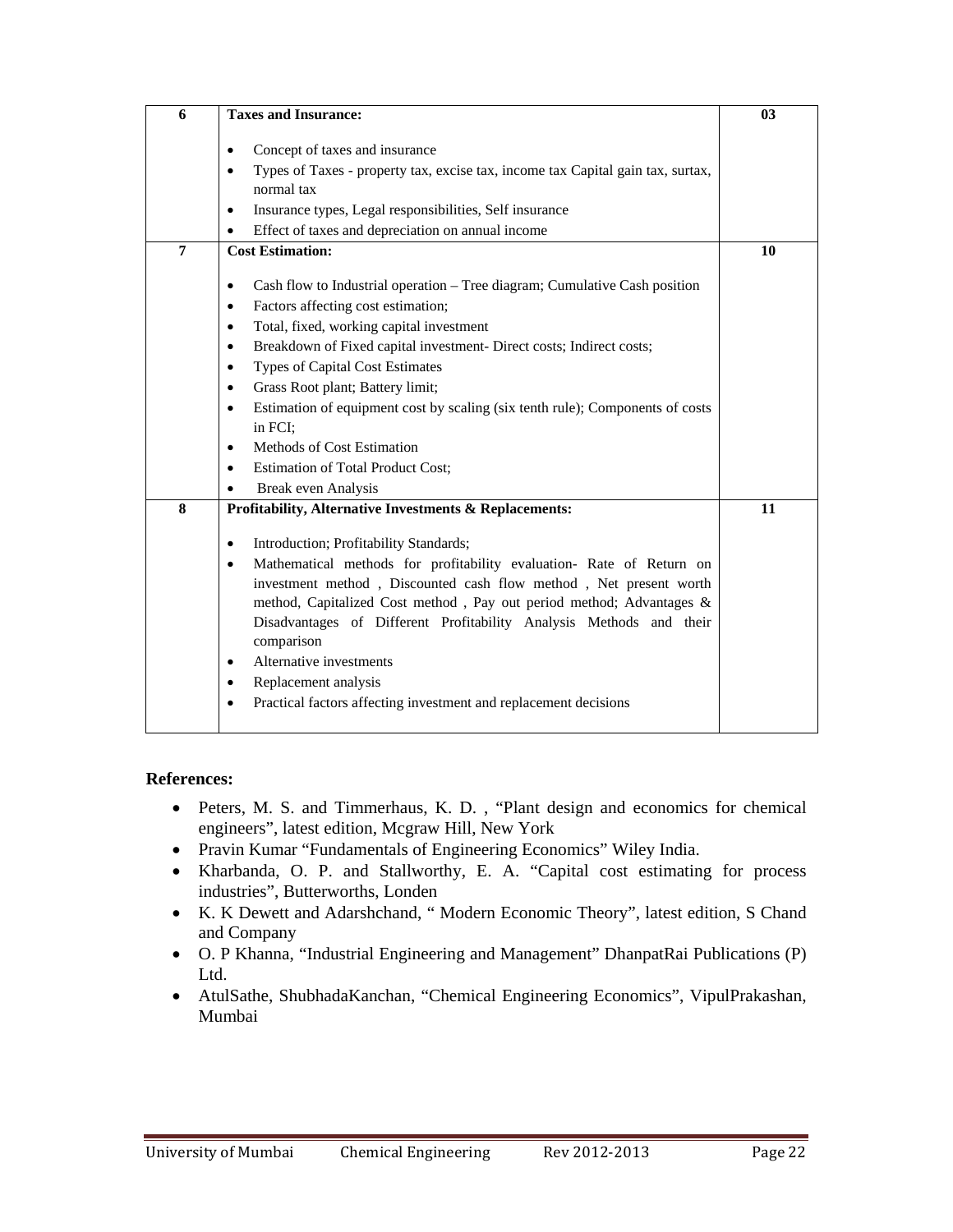| <b>Course Code</b> | <b>Course/Subject Name</b>           | <b>Credits</b> |
|--------------------|--------------------------------------|----------------|
| <b>CHL307</b>      | <b>Chemical Engineering Lab (FF)</b> | 1.5            |

- Viscosity by Efflux time.
- Reynolds Apparatus.
- Bernoulli's apparatus
- Venturimeter
- Orificemeter
- Pitot tube
- $\bullet$  V Notch
- Friction through Circular pipe
- Flow through Annulus.
- Flow through Helical coil
- Pipe Fitting (Minor Losses)
- Centrifugal Pumps
- Power Consumption in agitated vessel
- Viscosity by Stoke's Law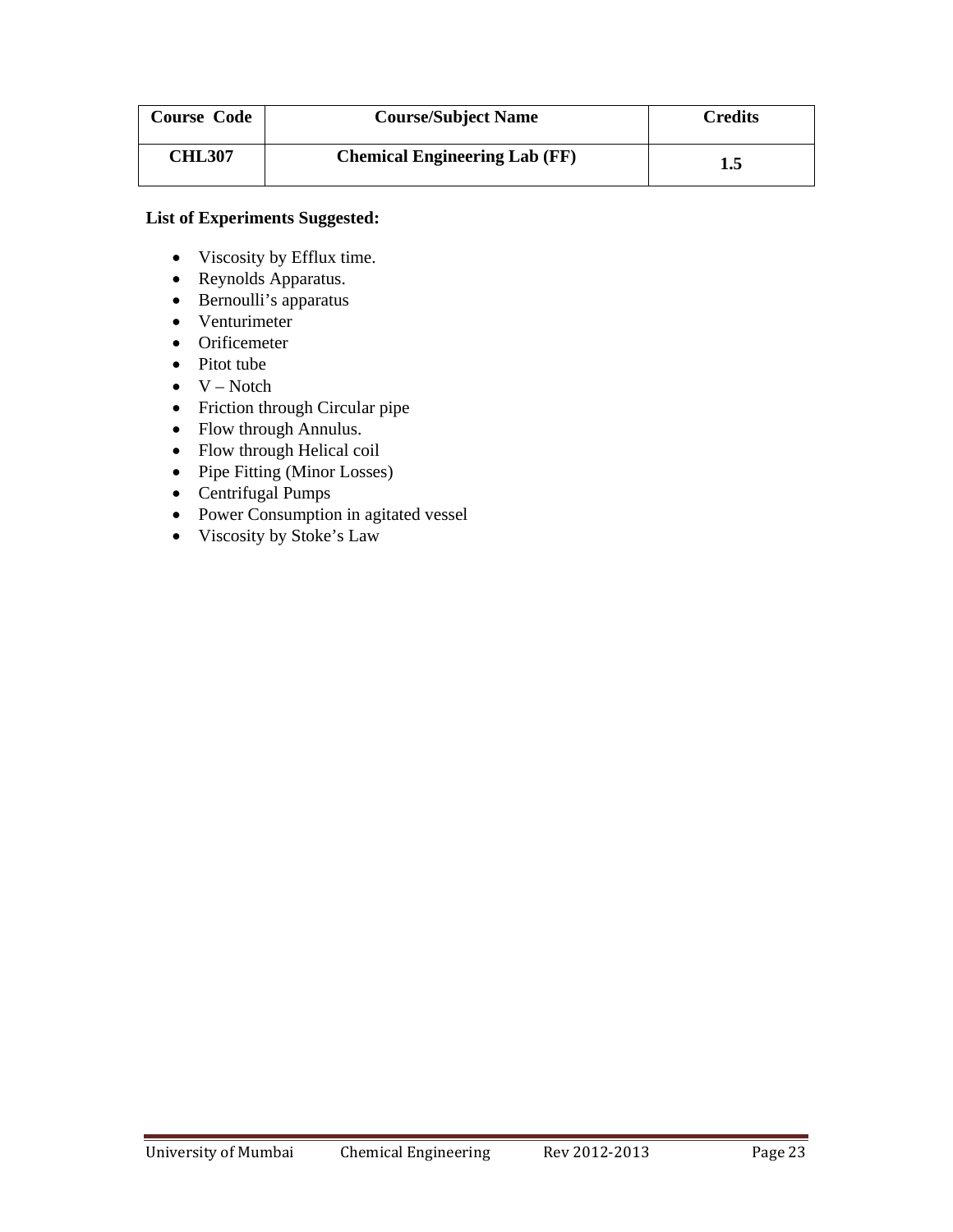| <b>Course Code</b> | <b>Course/Subject Name</b>         | <b>Credits</b> |
|--------------------|------------------------------------|----------------|
| <b>CHL308</b>      | <b>Engineering Chemistry-I Lab</b> | 1.5            |

Volumetric analysis:

Preparation of standard solutions and to find normality and deviation factor. [Any 3]

Titrimetric analysis:

- Analysis of talcum powder for Mg content by EDTA method
- Analysis of Aspirin as per I.P. or USP
- Determination of fluoride content in the toothpaste spectrophotometrically
- Estimation of CaO in cement
- Estiimation of Vitamin C using Ceric ammonium sulphate
- Estimation of Glycine by non aqueous titration using perchloricacid

Organic estimations

- Estimation of aniline
- Estimation of phenol
- Estimation of Acetamide

Gravimetric estimation of

- Barium as  $BaCl<sub>2</sub>$
- Tin as  $SnCl<sub>2</sub>$
- Nickel as Ni D.M.G.
- Zinc as  $ZnSO<sub>4</sub>$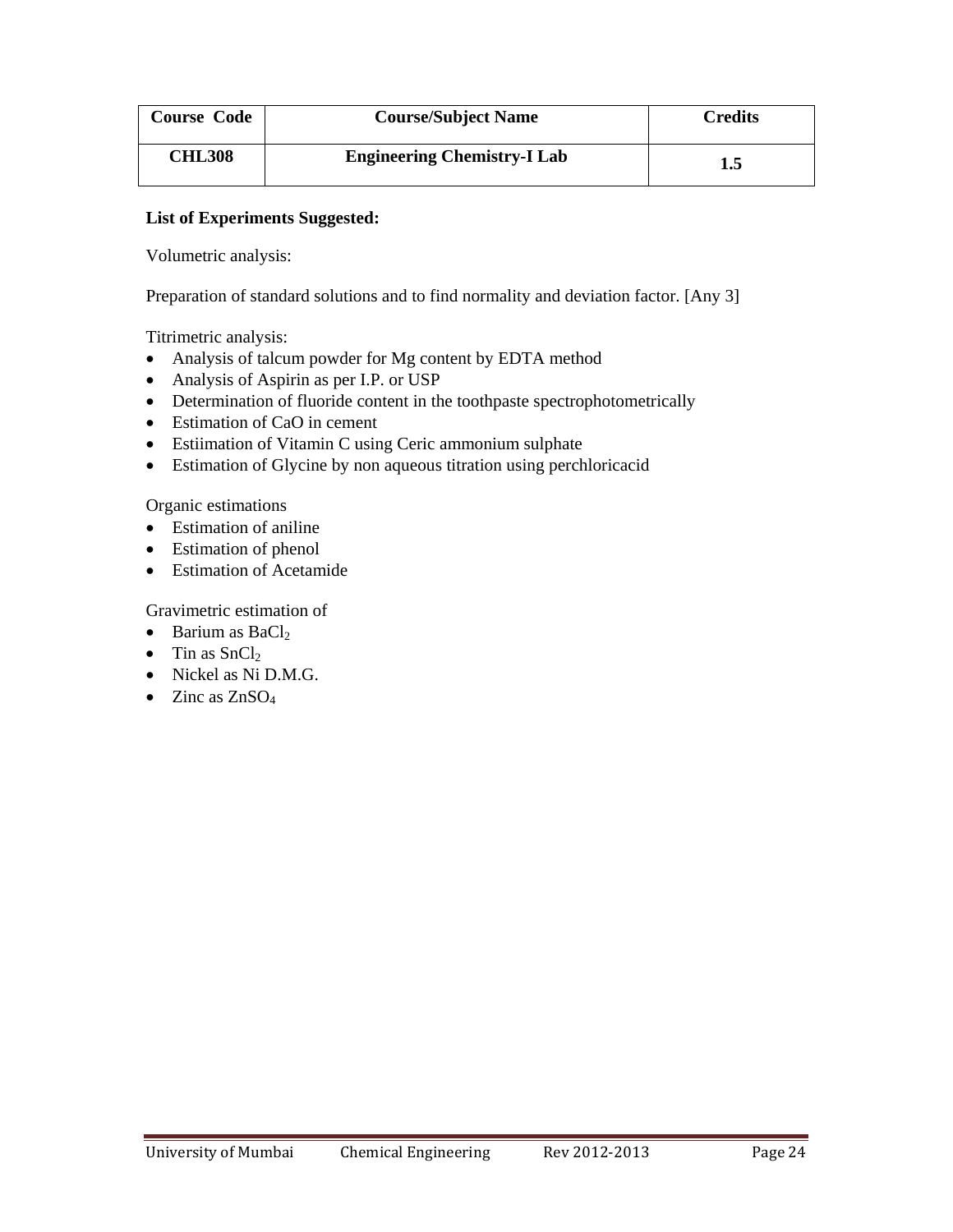| <b>Course Code</b> | <b>Course/Subject Name</b>                                      | <b>Credits</b> |
|--------------------|-----------------------------------------------------------------|----------------|
| <b>CHL309</b>      | <b>Computer Programming and Numerical</b><br><b>Methods Lab</b> |                |

- Solving a single NLE by Successive Substitution.
- Solving a single NLE by Regula-Falsi method.
- Solving a single NLE by Newton's method.
- Solving a system of linear equations by Gauss Jordan method.
- Solving a system of linear equations by Gauss Seidel method.
- Solving an ODE by Euler's methods.
- Solving an ODE by RK methods.
- Solving an ODE by Adam-Bashforth method.
- Solving a PDE by Crank-Nicholson method.
- Solving a PDE by Bender-Schmidt method.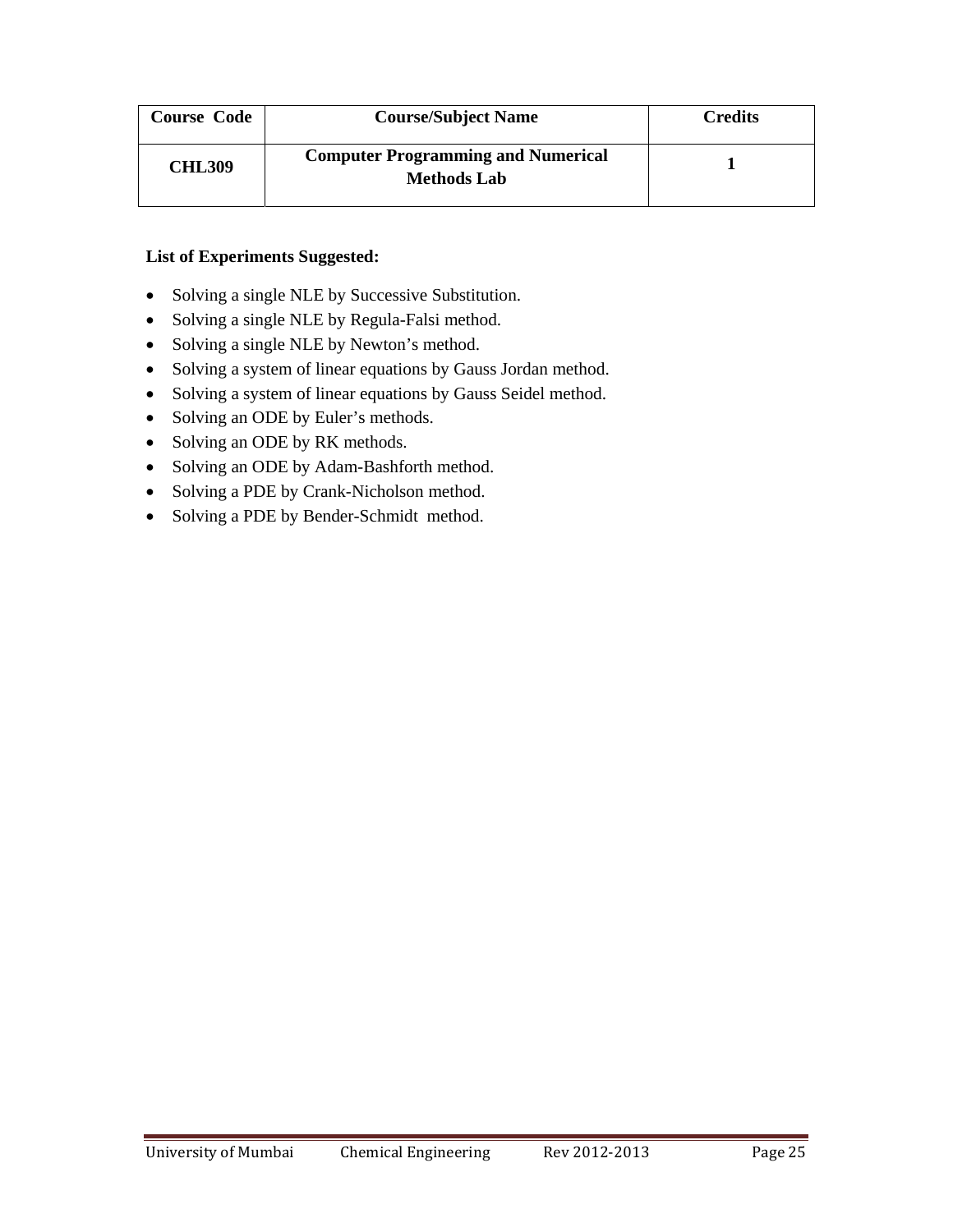# **Semester IV**

# **Teaching Scheme**

| <b>Subject Code</b> | <b>Subject Name</b>      | <b>Teaching Scheme</b> |                |                          | <b>Credit Assigned</b> |       |     |              |
|---------------------|--------------------------|------------------------|----------------|--------------------------|------------------------|-------|-----|--------------|
|                     |                          | <b>Theory</b>          | Pract.         | <b>Tutorial</b>          | <b>Theory</b>          | Pract | Tut | <b>Total</b> |
| <b>CHC401</b>       | <b>Applied</b>           | 03                     | $\blacksquare$ | 1.0                      | 3.0                    |       | 1.0 | 4.0          |
|                     | <b>Mathematics-IV</b>    |                        |                |                          |                        |       |     |              |
| <b>CHC402</b>       | Engineering              | 04                     |                | $\overline{\phantom{0}}$ | 4.0                    |       |     | 4.0          |
|                     | <b>Chemistry-II</b>      |                        |                |                          |                        |       |     |              |
| <b>CHC403</b>       | <b>Chemical Engg.</b>    | 0 <sub>3</sub>         |                | 1.0                      | 3.0                    |       | 1.0 | 4.0          |
|                     | Thermodynamics - I       |                        |                |                          |                        |       |     |              |
| <b>CHC404</b>       | <b>Material Science</b>  | 0 <sub>3</sub>         |                | 1.0                      | 3.0                    |       | 1.0 | 4.0          |
|                     | <b>&amp;Engineering</b>  |                        |                |                          |                        |       |     |              |
| <b>CHC405</b>       | Mechanical               | 0 <sub>3</sub>         |                | 1.0                      | 3.0                    |       | 1.0 | 4.0          |
|                     | <b>Equipment Design</b>  |                        |                |                          |                        |       |     |              |
|                     | (MED)                    |                        |                |                          |                        |       |     |              |
| <b>CHC406</b>       | <b>Solid Fluid</b>       | 0 <sub>3</sub>         |                | 1.0                      | 3.0                    |       | 1.0 | 4.0          |
|                     | Mechanical               |                        |                |                          |                        |       |     |              |
|                     | <b>Operations (SFMO)</b> |                        |                |                          |                        |       |     |              |
| <b>CHL407</b>       | Engineering              |                        | 0 <sub>3</sub> |                          |                        | 1.5   |     | 1.5          |
|                     | <b>Chemistry Lab II</b>  |                        |                |                          |                        |       |     |              |
| <b>CHL408</b>       | <b>Chemical Engg Lab</b> |                        | 03             |                          |                        | 1.5   |     | 1.5          |
|                     | (SFMO)                   |                        |                |                          |                        |       |     |              |
| <b>CHL409</b>       | <b>MED Lab</b>           |                        | 02             |                          |                        | 1.0   |     | 1.0          |
| <b>Total</b>        |                          | 19                     | 08             | 0 <sub>5</sub>           | 19                     | 4.0   | 5.0 | 28           |

# **Examination Scheme**

| <b>Subject Code</b> | <b>Subject Name</b>                                          | <b>Examination Scheme</b>  |        |                                    |     |              |                 |                          |                 |
|---------------------|--------------------------------------------------------------|----------------------------|--------|------------------------------------|-----|--------------|-----------------|--------------------------|-----------------|
|                     |                                                              | <b>Theory Marks</b>        |        |                                    |     | Term<br>Work | Pract.          | Oral                     | <b>Total</b>    |
|                     |                                                              | <b>Internal Assessment</b> |        | End<br>Sem.<br>Exam                |     |              |                 |                          |                 |
|                     |                                                              | Test 1                     | Test 2 | Average of<br>Test 1 and<br>Test 2 |     |              |                 |                          |                 |
| <b>CHC401</b>       | <b>Applied</b><br><b>Mathematics-IV</b>                      | 20                         | 20     | 20                                 | 80  | 25           | $\blacksquare$  | $\blacksquare$           | 125             |
| <b>CHC402</b>       | <b>Engineering</b><br><b>Chemistry-II</b>                    | 20                         | 20     | 20                                 | 80  |              |                 | $\blacksquare$           | 100             |
| <b>CHC403</b>       | <b>Chemical Engg.</b><br>Thermodynamics - I                  | 20                         | 20     | 20                                 | 80  | 25           |                 |                          | 125             |
| <b>CHC404</b>       | <b>Material Science</b><br>Engineering                       | 20                         | 20     | 20                                 | 80  | 25           |                 |                          | 125             |
| <b>CHC405</b>       | Mechanical<br><b>Equipment Design</b><br>(MED)               | 20                         | 20     | 20                                 | 80  | 25           | ä,              | $\overline{\phantom{a}}$ | 125             |
| <b>CHC406</b>       | <b>Solid Fluid</b><br>Mechanical<br><b>Operations (SFMO)</b> | 20                         | 20     | 20                                 | 80  | 25           |                 | $\blacksquare$           | 125             |
| <b>CHL407</b>       | <b>Engineering</b><br><b>Chemistry Lab II</b>                |                            |        |                                    |     |              | $\overline{25}$ |                          | $\overline{25}$ |
| <b>CHL408</b>       | <b>Chemical Engg Lab</b><br>(SFMO)                           |                            |        |                                    |     |              | 25              |                          | 25              |
| <b>CHL409</b>       | <b>MED Lab</b>                                               |                            |        |                                    |     |              |                 | 25                       | 25              |
| <b>Total</b>        |                                                              |                            |        | 120                                | 480 | 125          | 50              | 25                       | 800             |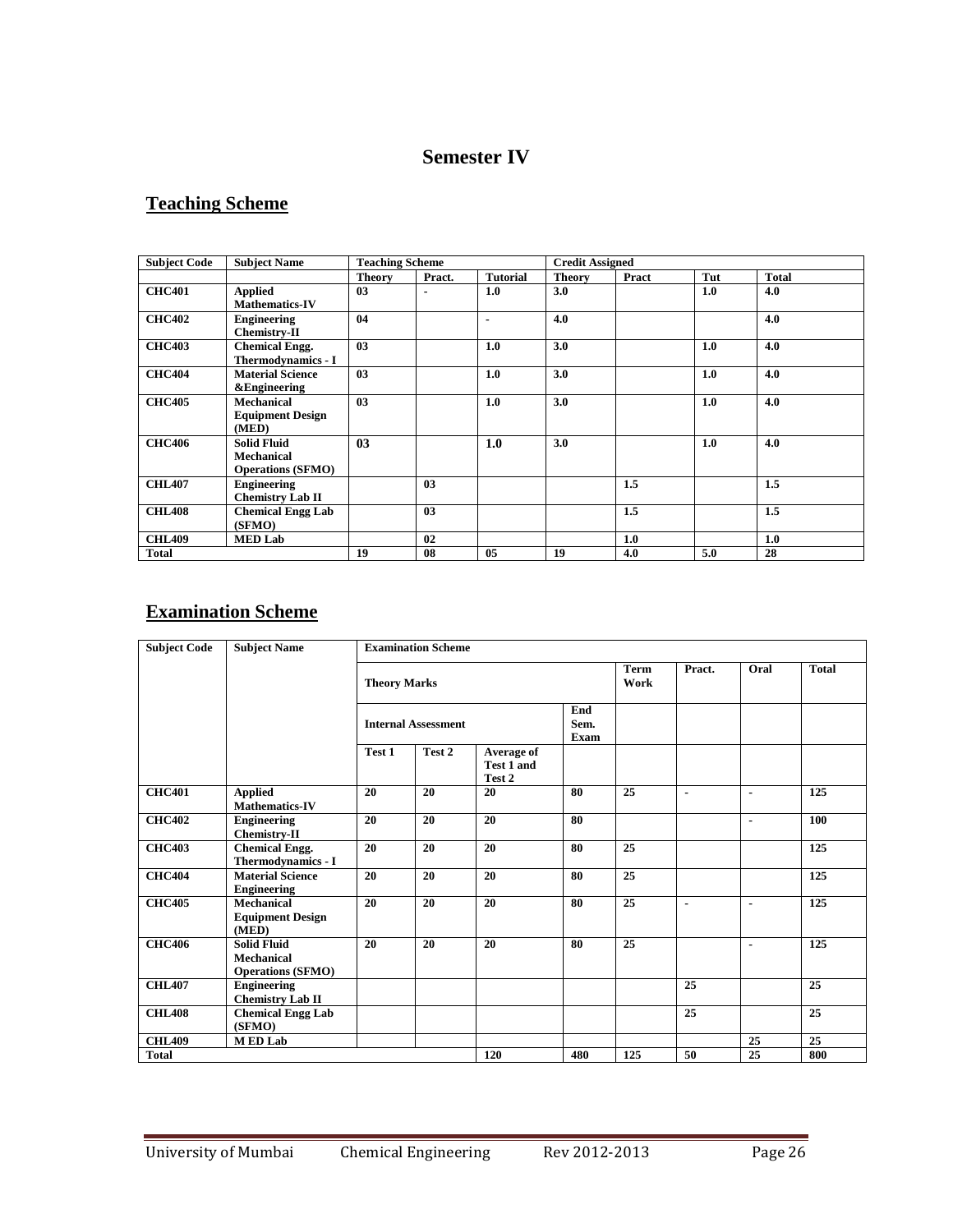| <b>Course Code</b> | <b>Course/Subject Name</b>    | <b>Credits</b> |
|--------------------|-------------------------------|----------------|
| <b>CHC401</b>      | <b>Applied Mathematics-IV</b> | 04             |

- **Vector Calculus**:-Multiple Integral, Partial differentiation, basic knowledge of vectors and their products,Knowledge of spherical and cylindrical coordinate system.
- Partial Differential Equation: Integration, Knowledge of partial derivatives.

## **Course Objectives:**

- The syllabus/module aims to introduce the above topics (to the Learner) so as to equip the learner with mathematic tools to effectively model, analyze and find the solution of various problems in Chemical Engineering processes.
- One can use vector formation and calculus together to describe and solve many problems in two/three dimension. The Fourier Transform and PDE module does the ground work for the techniques required to solve and find the answer for various physiochemical problems.

## **Course Outcomes:**

• It is expected that the learner will develop the proactive approach towards the selection of methods to a solution of Chemical Engineering problems coming across while studying higher level of Chemical Engineering .( Example: Flow of Liquid through Pipes/Gases etc.)

| <b>Module</b> | <b>Contents</b>                                                                                                                                                                                                                    | No. of<br><b>Hours</b> |
|---------------|------------------------------------------------------------------------------------------------------------------------------------------------------------------------------------------------------------------------------------|------------------------|
| 01            | <b>Fourier Series</b><br>Expansion of functions in any interval $(a, b)$ . Half range expansion;<br>Complex form; Parseval's identity theorem; Orthogonal and<br>Orthonormal functions. NO PROOFS REQUIRED.                        | 9                      |
| 02            | Fourier Integrals and Fourier Transform; sine & cosine Integrals, sine &<br>cosine transforms, complex transforms. NO PROOFS REQUIRED.                                                                                             | 10                     |
| 03            | <b>Partial Differential Equations</b><br>Elliptic, Parabolic & Hyperbolic Equations; Laplace's equation; One<br>dimensional Heat & Wave Equation, Two Dimensional wave equation.<br>(ONLY NUMERICAL PROBLEMS. NO PROOFS REQUIRED). | 10                     |
| 04            | <b>Vector Integration</b><br>Green's Theorem in the plain; Conservative & Solenoidal Fields. Gauss<br>Divergence Theorem, Stokes' Theorem. (ONLY NUMERICAL<br>PROBLEMS. NO PROOFS REQUIRED).                                       | 10                     |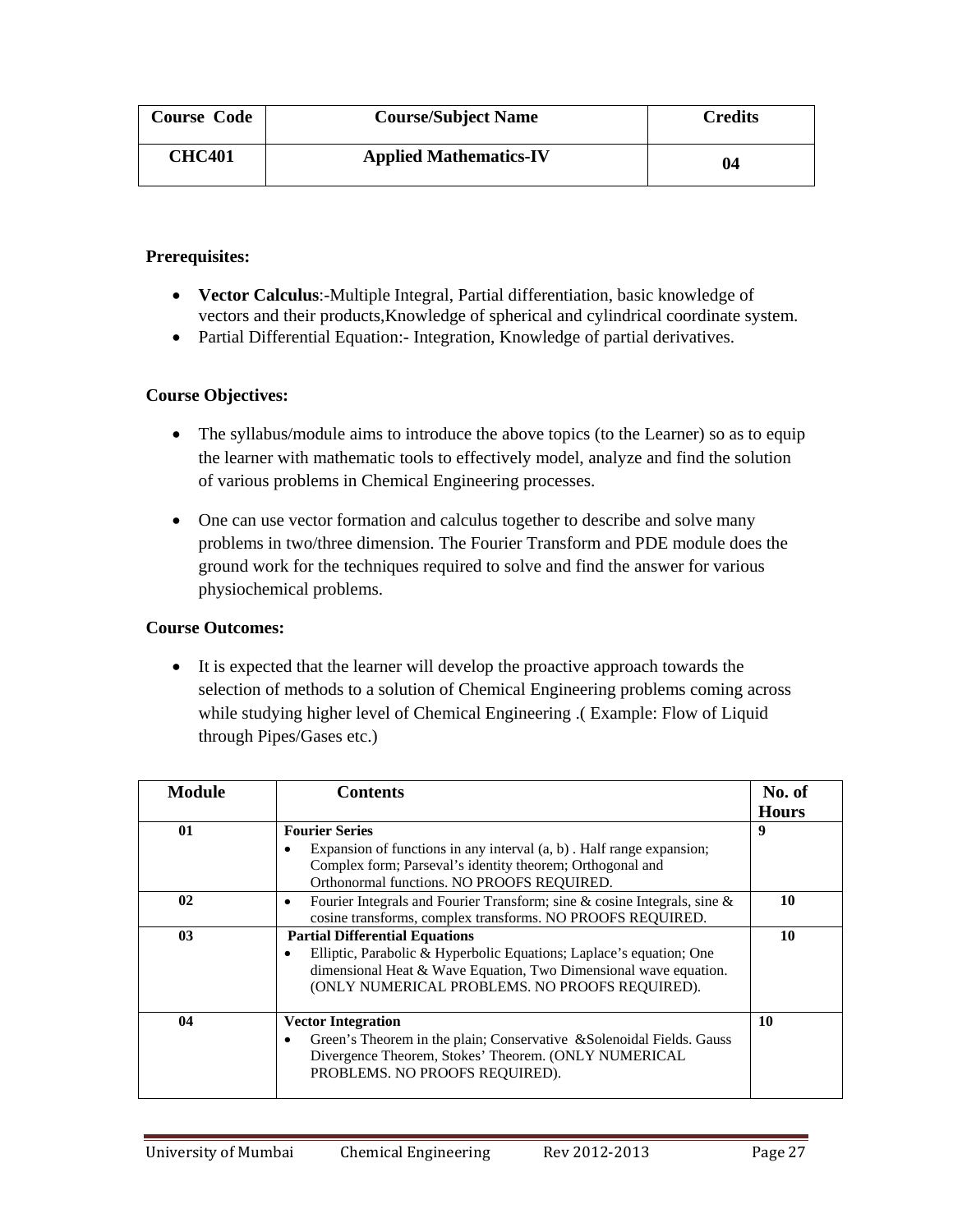- Advanced Engineering Mathematics by *Erwin Kreyszig*, 9TH Edition, Wiley India.
- Schuam's outline series in Fourier series.
- Schuam's outline series in partial differential equations.
- Partial differential equations Vol 1 by Rutherford Aris.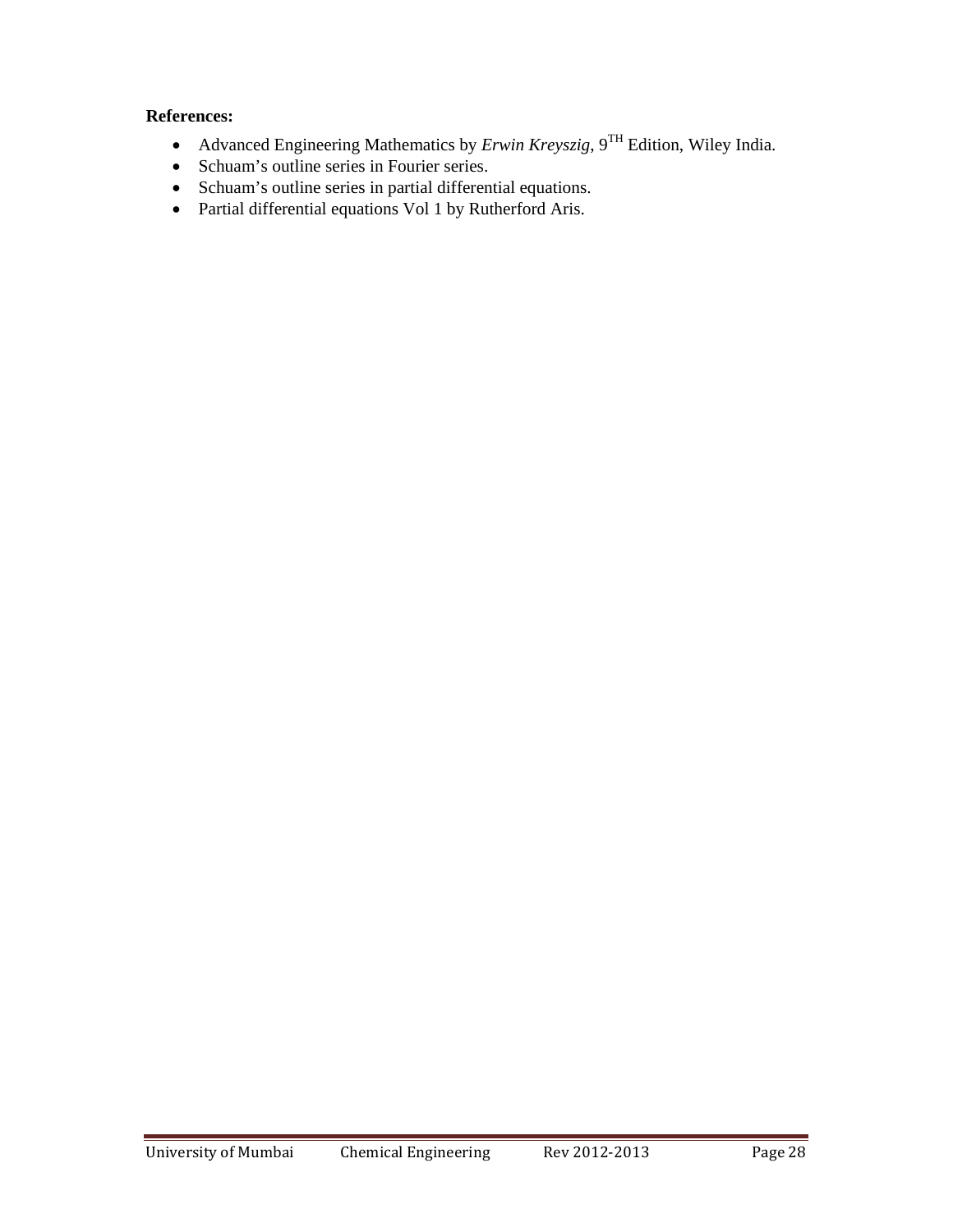| <b>Course Code</b> | <b>Course/Subject Name</b>        | Credits |
|--------------------|-----------------------------------|---------|
| <b>CHC402</b>      | <b>Engineering Chemistry – II</b> | 04      |

• Basic Concepts of Physical Chemistry and Titration Analysis.

#### **Course Objectives:**

- To understand applications of EMF measurement.
- To understand the principles of different instrumental and chromatographic techniques.
- To state and understand Nernstdistribution law in extraction.
- To be able to solve numerical on solvent extraction and ion exchange.
- To understand colloidal phenomenon and its applications.
- To be able to predict the significance of active methylene group.
- To state and understand the Huckel's rule of aromaticity and its application to aromatic hydrocarbons and heterocyclic compounds.
- To understand the effect of various parameters on catalytic reactions.

- Students will understand the concepts of electrochemistry, chromatographic methods, different analytical techniques and the application of surfactants.
- Students will be aware of the significance of active methylene group during organic synthesis and the importance of catalyst. Moreover, on the basis of Huckel's rule, students will be able to differentiate between aromatic and non-aromatic compounds.
- Students will be able to carry out solvent extractions, optical methods and handle different instruments in the laboratory.

| <b>Module</b> | <b>Contents</b>                                                                      | No. of       |
|---------------|--------------------------------------------------------------------------------------|--------------|
|               |                                                                                      | <b>Hours</b> |
| 01            | Electrochemistry                                                                     | 8            |
|               | Conductance, specific conductance, equivalent conductance, molar<br>٠                |              |
|               | conductance. Effect of dilution and temperature on conductance.                      |              |
|               | Transportnumber.DebyeHuckel theory<br>of<br>strong                                   |              |
|               | electrolytes.Concentration cells with and without transference                       |              |
|               | w.r.t. cations.Standardcells.Use of EMF measurement and other                        |              |
|               | technique for determination of solubility product, hydrogen ion                      |              |
|               | concentration.                                                                       |              |
| 02            | <b>Instrumental methods of Analysis</b>                                              | 10           |
|               | Conductometry                                                                        |              |
|               | titrations<br>Principle<br>Acid-base,<br>and<br>types of<br>$\overline{\phantom{a}}$ |              |
|               | precipitationandcomplexometric.                                                      |              |
|               | Potentiometry: Principle and types of titrations - Acid-base,<br>٠                   |              |
|               | precipitationandcomplexometric.                                                      |              |
|               | AmperometryPolarography:Methods and applications.<br>٠                               |              |
|               | Chromatography                                                                       |              |
|               | Adsorption and partition. Study of Paper Chromatography, Thin                        |              |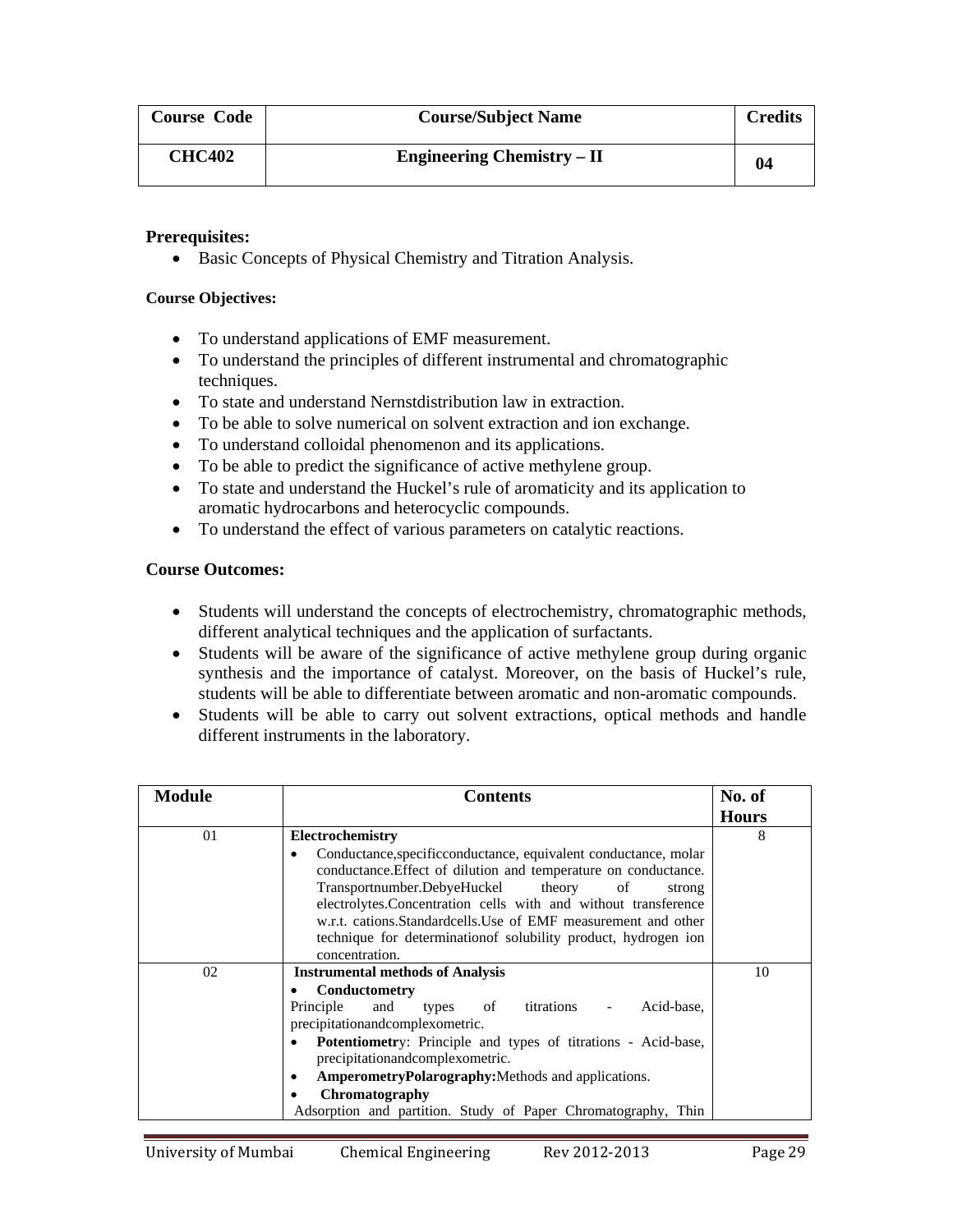|    | Chromatography,<br>High<br>Performance<br>Liquid<br>Layer<br>Chromatography, Gas (Liquid and solid) Chromatography -Principle<br>and their applications. |        |
|----|----------------------------------------------------------------------------------------------------------------------------------------------------------|--------|
|    | <b>Optical Methods</b><br>$\bullet$<br>(Principle, Instrumentation and applications) UV, IR, NMR, GC-MS                                                  |        |
|    | spectroscopy, flame photometry.                                                                                                                          |        |
| 03 | Ion exchange and solvent extraction techniques                                                                                                           | 9      |
|    | Ion exchange resins, cation and anion exchangers. Desalination by                                                                                        |        |
|    | ionexchange and separation of lanthanides.<br>Solvent extraction. Nernstdistribution law. Distribution ratio. Batch,                                     |        |
|    | continuous and counter current extraction. Numericals based on                                                                                           |        |
|    | solventextraction.                                                                                                                                       |        |
| 04 | <b>Colloids and surfactants</b><br>$\bullet$                                                                                                             | 9      |
|    | Origin of charge on colloidal particles. Concept of electrical<br>$\bullet$                                                                              |        |
|    | double layer.<br>Helmholtzand system models. Electro-kinetic Phenomenon-<br>$\bullet$                                                                    |        |
|    | Electrophoresis, electro-osmosis, streaming potential and Dorn                                                                                           |        |
|    | effect (Sedimentation potential).                                                                                                                        |        |
|    | Colloidal electrolytes, Donnam Membrane equilibrium Colloidal<br>$\bullet$                                                                               |        |
|    | electrolytes.<br>$\bullet$                                                                                                                               |        |
|    | Emulsions O/Wand W/O types, emulsifyingagents, surfactants.<br>Applications of surfactants in detergents, pesticide formulations<br>$\bullet$            |        |
|    | and foodindustry.                                                                                                                                        |        |
| 05 | <b>Industrially important esters and Aromaticity</b><br>$\bullet$                                                                                        | $\tau$ |
|    | Synthesis and properties of malonic ester andaceto acetic ester<br>$\bullet$                                                                             |        |
|    | Aromaticityand aromatic character, Huckel's rule of aromaticity,<br>$\bullet$<br>Aromatic<br>character<br>of                                             |        |
|    | Benzene.<br>Naphthalene,<br>Anthracene, Pyrrole, Furan, Thiophene, Pyridine.                                                                             |        |
| 06 | <b>Catalysis</b><br>$\bullet$                                                                                                                            | 9      |
|    |                                                                                                                                                          |        |
|    | Definition. Criteria of catalysis. Types (Homogeneous and<br>$\bullet$                                                                                   |        |
|    | Heterogeneous).                                                                                                                                          |        |
|    | Catalytic promoters, poisons. Negative catalysis and inhibition.<br>$\bullet$<br>Autocatalysis and Induced catalysis. Activation energy and              |        |
|    | catalysis. Intermediate compound formation theory. Adsorption                                                                                            |        |
|    | theory. Acid-Base catalysis and mechanism. Enzyme catalysis.                                                                                             |        |
|    | Characteristics and mechanism of enzyme catalysis.                                                                                                       |        |

- Organic Chemistry I L Finar volume I and II
- Instrumental methods of Analysis Willard, Merritt, CBS publishers and Distributors
- Instrumental Methods of Chemical Analysis -S.M.Khopkar
- A textbook of Physical Chemistry Glasston Samuel, Macmillan India Ltd. (1991)
- Physical chemistry Castellan G.W.AddisonHesly-Haroda Student Edition(1994)
- Inorganic chemistry Huheey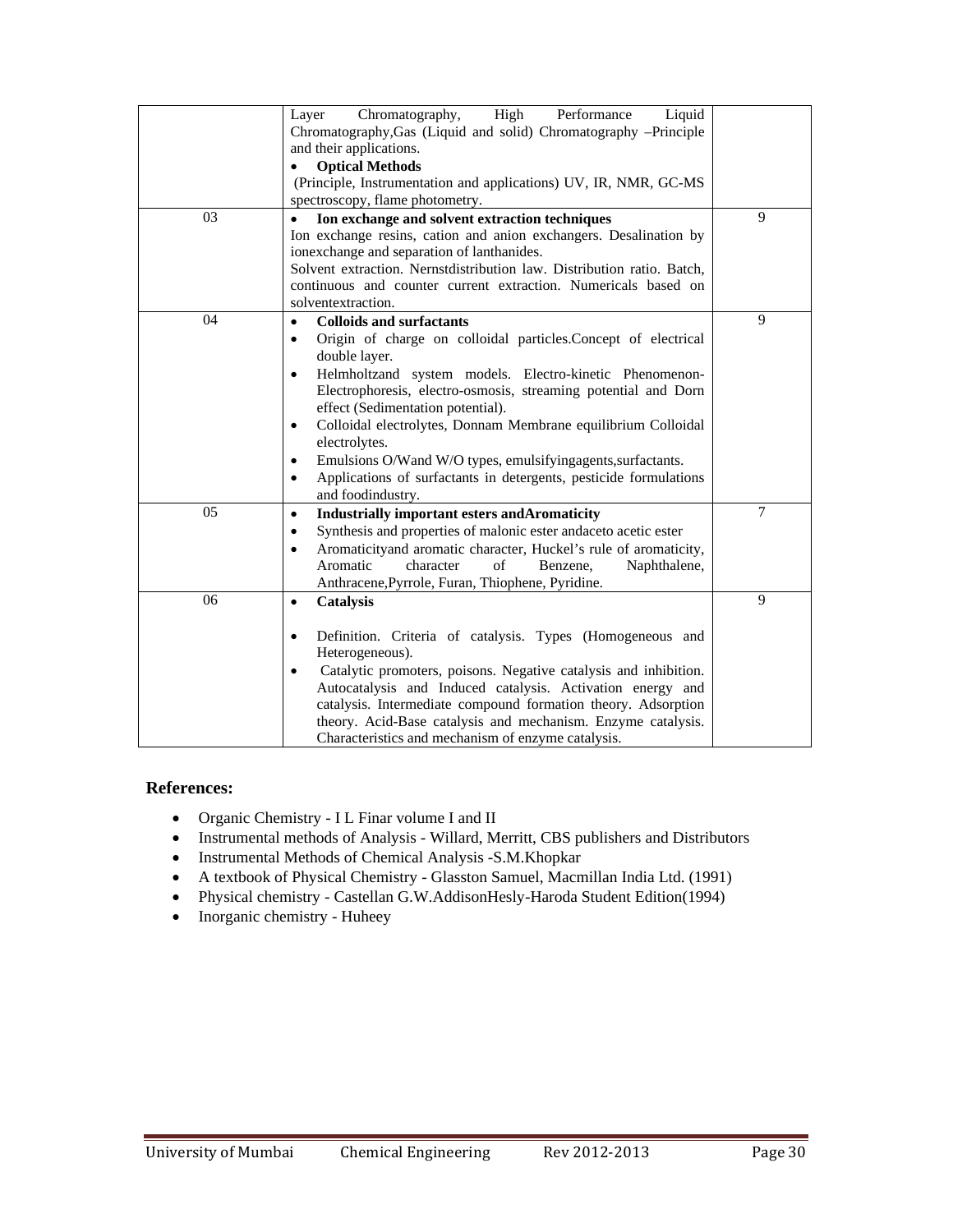| <b>Course Code</b> | <b>Course/Subject Name</b>                   | Credits |
|--------------------|----------------------------------------------|---------|
| <b>CHC403</b>      | <b>Chemical Engineering Thermodynamics-I</b> | 04      |

- Basic thermodynamic properties, laws and equations.
- Differential Equations, Linear Algebraic Equations.

### **Course Objectives:**

- To make students familiar with the basics of Chemical Engineering Thermodynamics.
- To learn to apply to various Chemical Engineering processes.

### **Course Outcomes:**

• The students will be able to apply thermodynamic laws and equations to various Chemical Engineering processes.

| <b>Module</b> | <b>Contents</b>                                                                                                                                                                                                                                                                                                                                                                                                   | No. of |
|---------------|-------------------------------------------------------------------------------------------------------------------------------------------------------------------------------------------------------------------------------------------------------------------------------------------------------------------------------------------------------------------------------------------------------------------|--------|
|               |                                                                                                                                                                                                                                                                                                                                                                                                                   | hours  |
| 01            | Concept of System, Surrounding, Processes, Cycle, State and<br>$\bullet$<br>Path function, heat and work interactions, reversible and irreversible<br>$\bullet$<br>processes                                                                                                                                                                                                                                      | 7      |
|               | Concept of Internal Energy and Enthalpy<br>$\bullet$<br>First Law of Thermodynamics<br>$\bullet$<br>Application of First Law of Thermodynamics to various types of<br>٠<br>processes, reactive processes and cycles<br>Thermodynamic Analysis of Flow Processes<br>٠                                                                                                                                              |        |
| 02            | Second Law of Thermodynamics<br>$\bullet$<br>Concepts of heat engine, heat pump and refrigerator.<br>٠<br>Carnot Cycle and Carnot Principle<br>$\bullet$<br>Clausius Inequality<br>$\bullet$<br>Concept of Entropy and estimation of entropy of reversible<br>$\bullet$<br>and irreversible processes and cycles.<br>Concept of Exergy and Exergy of Chemical Processes<br>$\bullet$                              | 8      |
| 03<br>04      | Ideal Gas and real gas behavior<br>$\bullet$<br>Equation of States-Van der Waals, Berthelot, Redlich-<br>$\bullet$<br>Kwong, Soave RedlichKwong, Virial and Peng Robinson.<br>Applications of above mentioned equations of states to pure<br>$\bullet$<br>fluids as well as to mixtures of gases<br>Helmholtz Energy and Gibbs Energy.<br>$\bullet$<br>Maxwell relations and various thermodynamic relations<br>٠ | 8<br>8 |
| 05            | Joule Thompson effects and estimation of Joule Thompson coefficient<br>$\bullet$<br>for gases.<br>Residual Properties-Residual Enthalpy and Entropy<br>$\bullet$<br>Thermodynamic Charts, Diagrams and their applications<br>Fugacity and fugacity coefficient                                                                                                                                                    | 8      |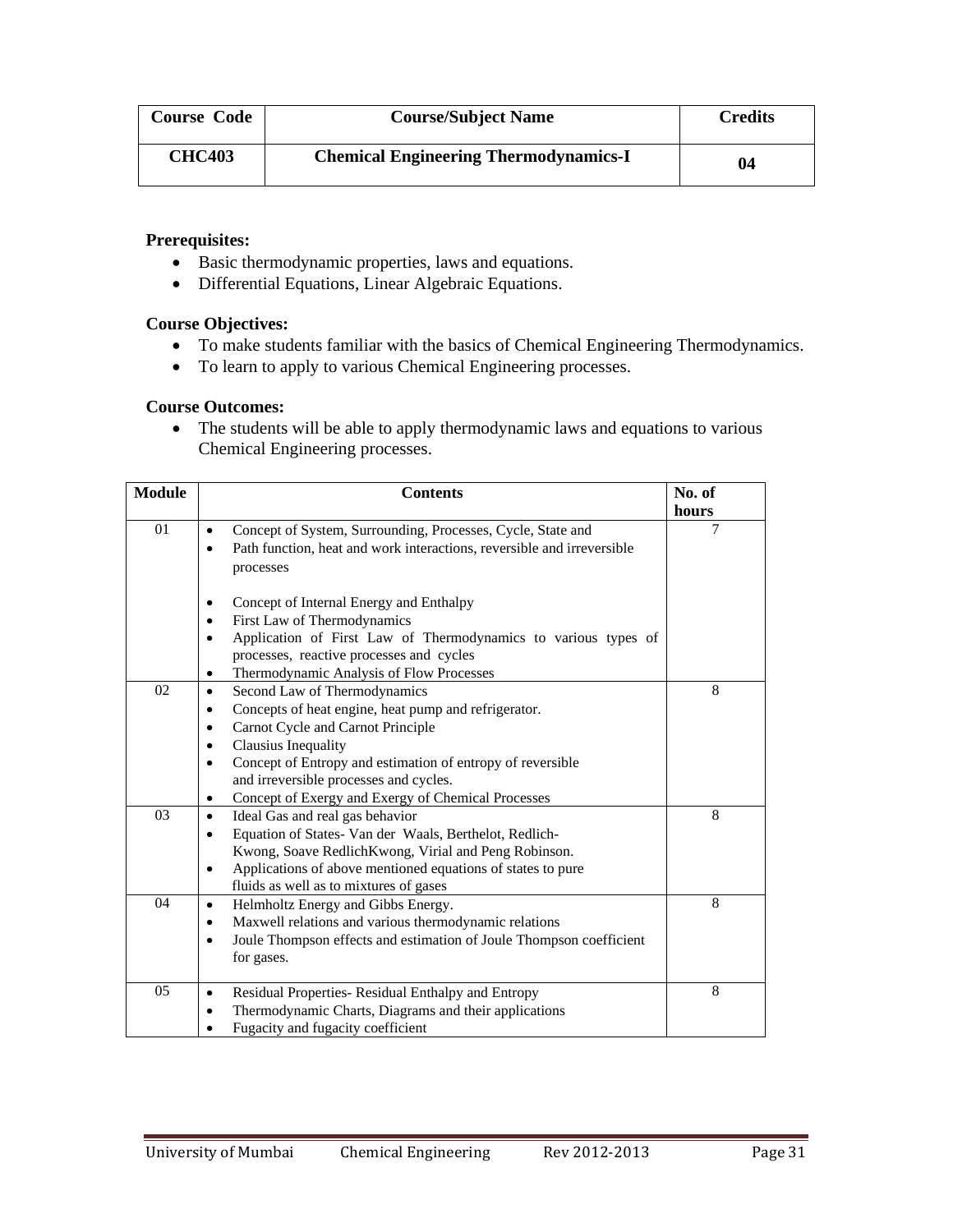- Stanley I Sandler, "Chemical and Engineering Thermodynamics", John Wiley and Sons.
- Richard M Feldar, Ronald W Rousseau, "Elementary Principles of Chemical Processes", Third Edition, Wiley publishers.
- Yunus A Cengel, Michael A Boles, "Thermodynamics- An Engineering Approach", McGraw Hill.
- K.V Narayanan, "A textbook of Chemical Engineering Thermodynamics", PHI learning.
- Rao Y.V.C, "Chemical Engineering Thermodynamics", University Press.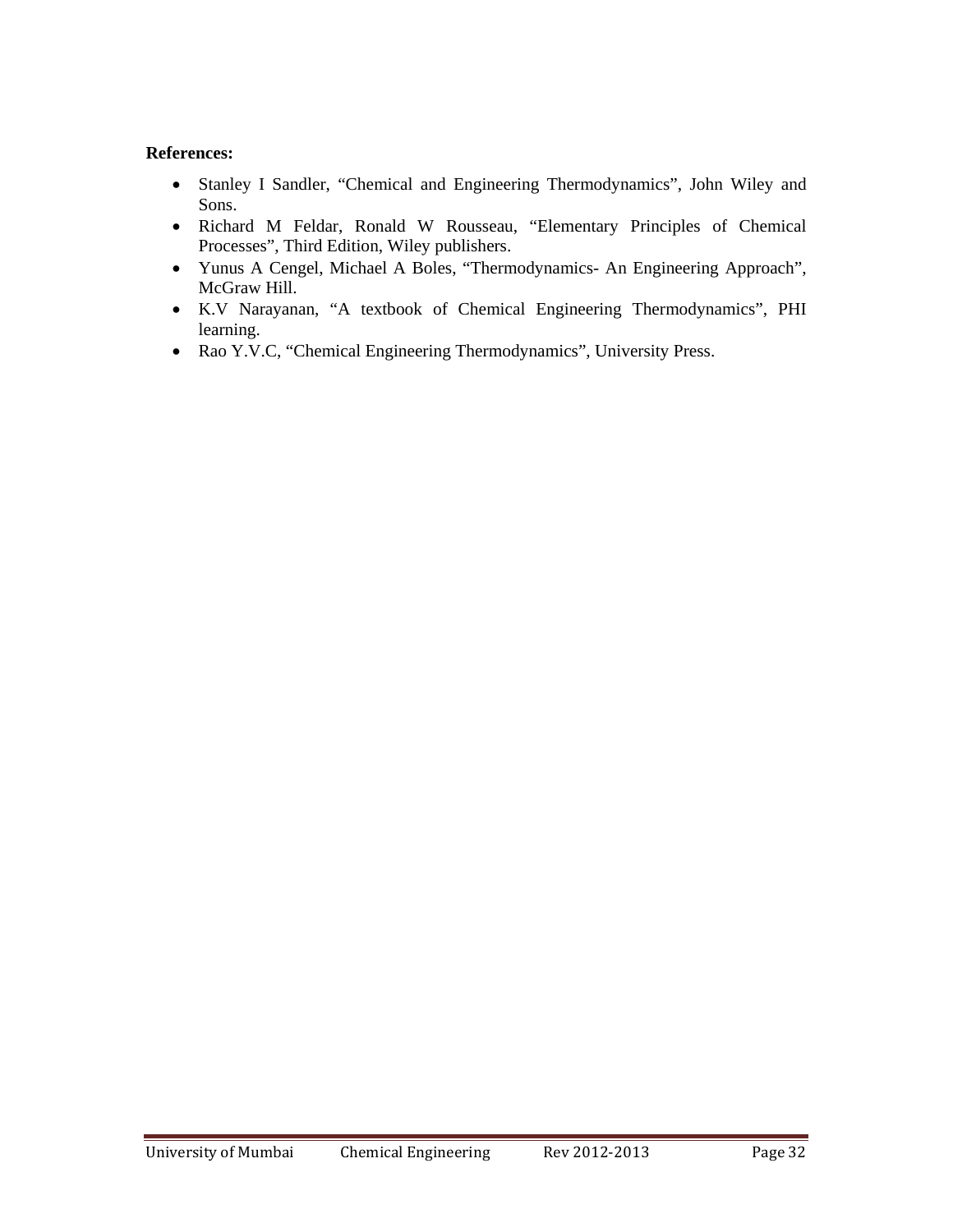| <b>Course Code</b> | <b>Course/Subject Name</b>                | Credits |
|--------------------|-------------------------------------------|---------|
| <b>CHC404</b>      | <b>Material Science &amp; Engineering</b> |         |

- Crystal Structures, X Ray Diffraction, Imperfections in Solids.
- Primary & Secondary Bonding, Types of Alloys, Corrosion & its types.

### **Course Objectives:**

- To understand the basic fundamentals of Science behind Materials on atomic scale and in bulk materials.
- To find various types of Materials and analyze how properties change due to various effects.
- To apply the above knowledge for the selection of materials for process equipments.

- Students would have knowledge about the existence of new materials and their properties.
- The students will be able to choose appropriate material for process equipments.

| <b>Module</b> | <b>Contents</b>                                                                                                                                                                                                                                                                                                                                                                                                                                                                                                                                            | <b>No. of Hours</b> |
|---------------|------------------------------------------------------------------------------------------------------------------------------------------------------------------------------------------------------------------------------------------------------------------------------------------------------------------------------------------------------------------------------------------------------------------------------------------------------------------------------------------------------------------------------------------------------------|---------------------|
| 01            | Scope of Material Science & Engineering and its importance in<br>٠<br>Chemical Engineering Course<br>Introduction of Standard Model of an atom; Young's Double Slit<br>٠<br>for dual nature, Wave nature of electron,<br>Experiment<br>Heisenberg's Uncertainity Principle, De Broglie's Wavelength,<br>Schrodinger's Wave Equation for 1-D Time Dependent.                                                                                                                                                                                                |                     |
| 02            | Introduction to Magnetic Materials, Influence of Temperature<br>on Magnetic Behavior, Magnetic Storage, Superconductivity<br>Energy Band Structures in Solids, Electrical Conduction in<br>٠<br>Ionic Ceramics & in Polymers<br>Light Interaction with solids, Atomic & Electronic<br>Interactions, Optical Properties of Metals, Optical Properties<br>of Non Metals, Opacity & Translucency in Insulators like<br>Glass                                                                                                                                  | 9                   |
| 03            | Iron-Carbon System, Phase diagram for Iron-Carbon System,<br>Cooling curve of Fe, Solid Phase Fe-Fe carbide phase<br>diagram, Development of Microstructures in Iron-Carbon<br>alloys<br>Deformation of Materials & Strengthening Mechanisms<br>٠<br>Elastic Deformation, Plastic Deformation, Mechanisms of<br>٠<br>strengthening in Metals, Recovery, Recrystallization & Grain<br>growth<br><b>Crystal Imperfections</b><br>Theories of Failure - Fatigue (cyclic stresses, S-N Curve,<br>٠<br>Crack Theory), Fracture (Types, Principles & Mechanisms) | 10                  |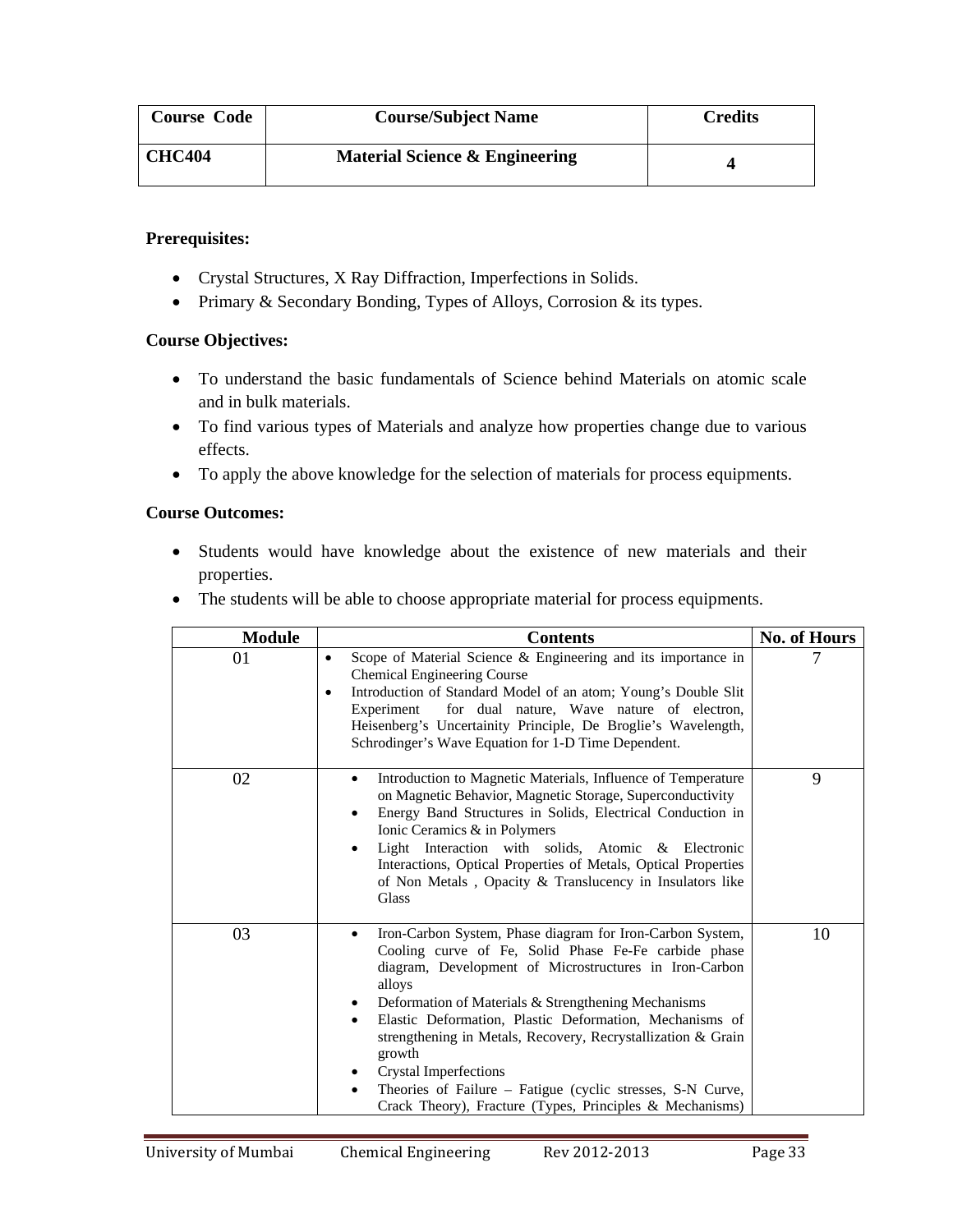|    | $&$ Creep (Types)                                                                                                                                                                                                                                                            |    |
|----|------------------------------------------------------------------------------------------------------------------------------------------------------------------------------------------------------------------------------------------------------------------------------|----|
| 04 | Polymer alloys Difference in properties with their parent<br>polymers) & their applications (ABS- PS, PC-PET, SAN-<br>EPDM, PET-PS), Plastics for Packaging for food, beverages,<br>oil & Detergents<br>Composites (FRP in detail)<br>Graphite, Ceramics, Refractories, Clay | 03 |
| 05 | Mechanism & Factors influencing Corrosion<br><b>Corrosion of Ceramic Materials</b><br>Degradation of Polymers                                                                                                                                                                | 03 |
| 06 | Factors determining choice of Materials<br><b>MOC</b> for Process Equipments<br>MOC for handling chemicals (in reactor, storage vessel and<br>transportation) like Ammonium Chloride, Sulfuric Acid,<br>Chlorine (Dry & Wet)                                                 | 07 |

- W. D. Callister, Fundamentls of Materials Science and Engineering, Wiley
- S.D.Dawande, Process Equipment Design, Denett& Co
- Beiser-Mahajan-Choudhary, Concepts of Modern Physics, McGrawHill
- Michael Ashby-Hugh Shercliff-David Cebon, Materials- Engineering, Science, Processing and Design, BH
- M.G.Fontana, Corrosion Engineering, Tata Mcgraw Hill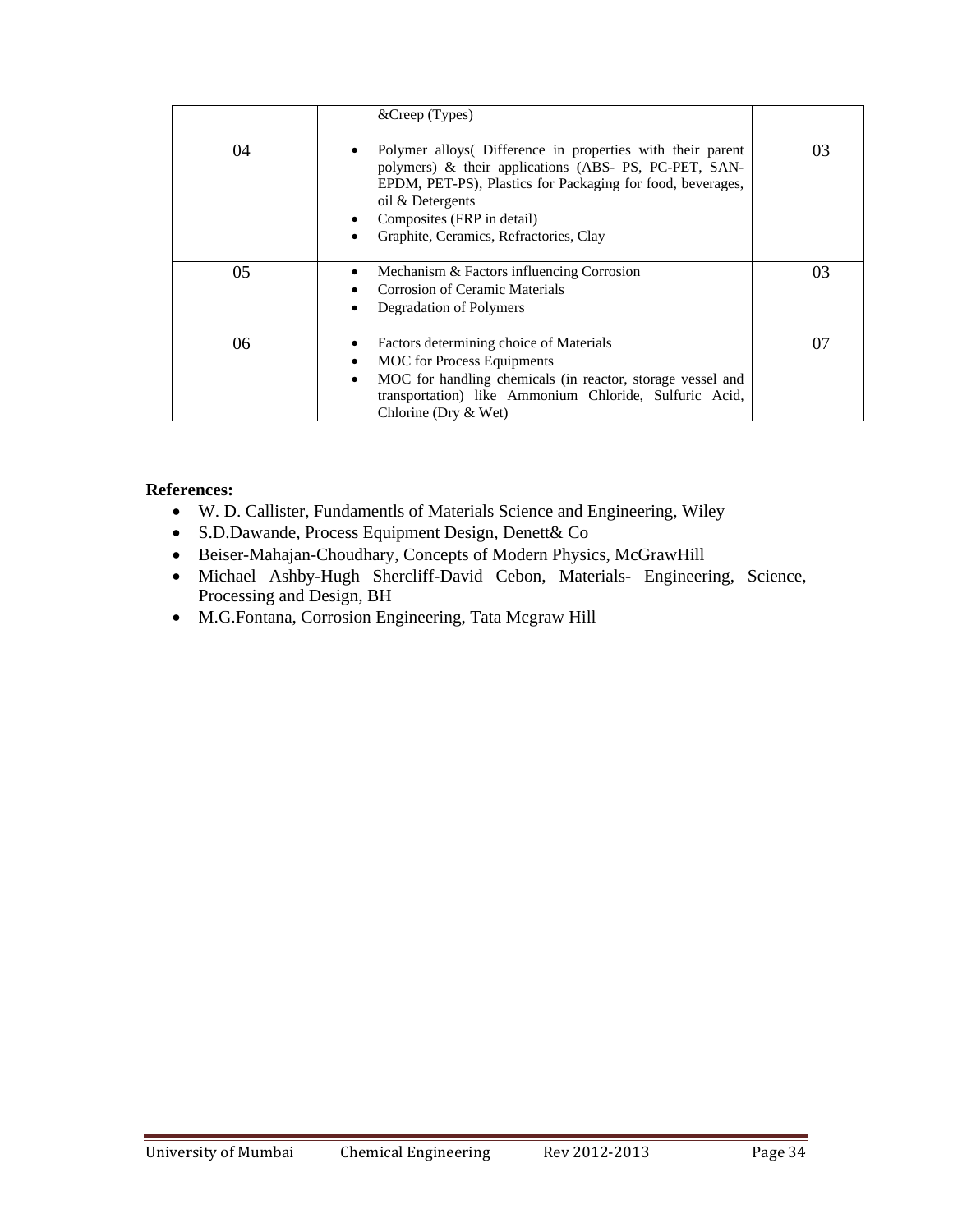| <b>Course Code</b> | <b>Course/Subject Name</b>               | <b>Credits</b> |
|--------------------|------------------------------------------|----------------|
| <b>CHC405</b>      | <b>Mechanical Equipment Design (MED)</b> |                |

- Fundamentals of units
- Elementary theory of engineering mechanics
- Engineering drawing

## **Course Objectives***:*

- To understand the basics for design as per the codes & standards for the mechanical design of equipments used in the process industry.
- Selection of material of construction and stress analysis by determining values of stresses arising out of different loading conditions

- Students will demonstrate ability to design various components of process equipment as heads, shell, flanges and supports and complete design of a chemical equipment
- Students will demonstrate understanding of design of storage vessel
- Students will demonstrate general understanding of fabrication techniques and equipment testing as a designer.

| <b>Module</b>           | <b>Contents</b>                                                                                                                                                                                                                                                                                                                                                                                                                                                                                                                                                                                                                                                                                                          | No. of Hrs. |
|-------------------------|--------------------------------------------------------------------------------------------------------------------------------------------------------------------------------------------------------------------------------------------------------------------------------------------------------------------------------------------------------------------------------------------------------------------------------------------------------------------------------------------------------------------------------------------------------------------------------------------------------------------------------------------------------------------------------------------------------------------------|-------------|
| No.                     |                                                                                                                                                                                                                                                                                                                                                                                                                                                                                                                                                                                                                                                                                                                          |             |
| $\mathbf{1}$            | Introduction to Chemical process Equipment Design:<br>Introduction to Chemical process Equipment Design Nature of process<br>equipment, General design procedure. Basic consideration in process equipment<br>design, Standards, codes $\&$ their significance, equipment classification $\&$ selection,<br>Fundamentals of various stress due to compression, tension, bending, torsion&<br>thermal stresses, Principal stress and theories of failure. Concept of hook's law,<br>material behaviour and poison's ratio, material of construction for chemical process<br>equipment, Design pressure, Design temperature, design stress & design loads,<br>Significance of factor of safety and economic considerations | 4           |
| $\overline{\mathbf{c}}$ | Design of Unfired Pressure Vessels:<br>Type of pressure vessels, code $\&$ standard for pressure vessels (IS:<br>2825:1969), Material of Construction, Selection of corrosion Allowance & weld<br>joint efficiency. Thin cylinder theory for internal pressure<br><b>PART A: Pressure Vessel Subjected to Internal Pressure.</b><br>Complete design of cylindrical pressure vessel as per IS: 2825: 1969<br>Study, selection & design of various heads such as Flat, hemispherical,<br>tori-spherical, elliptical & conical.                                                                                                                                                                                             | 10          |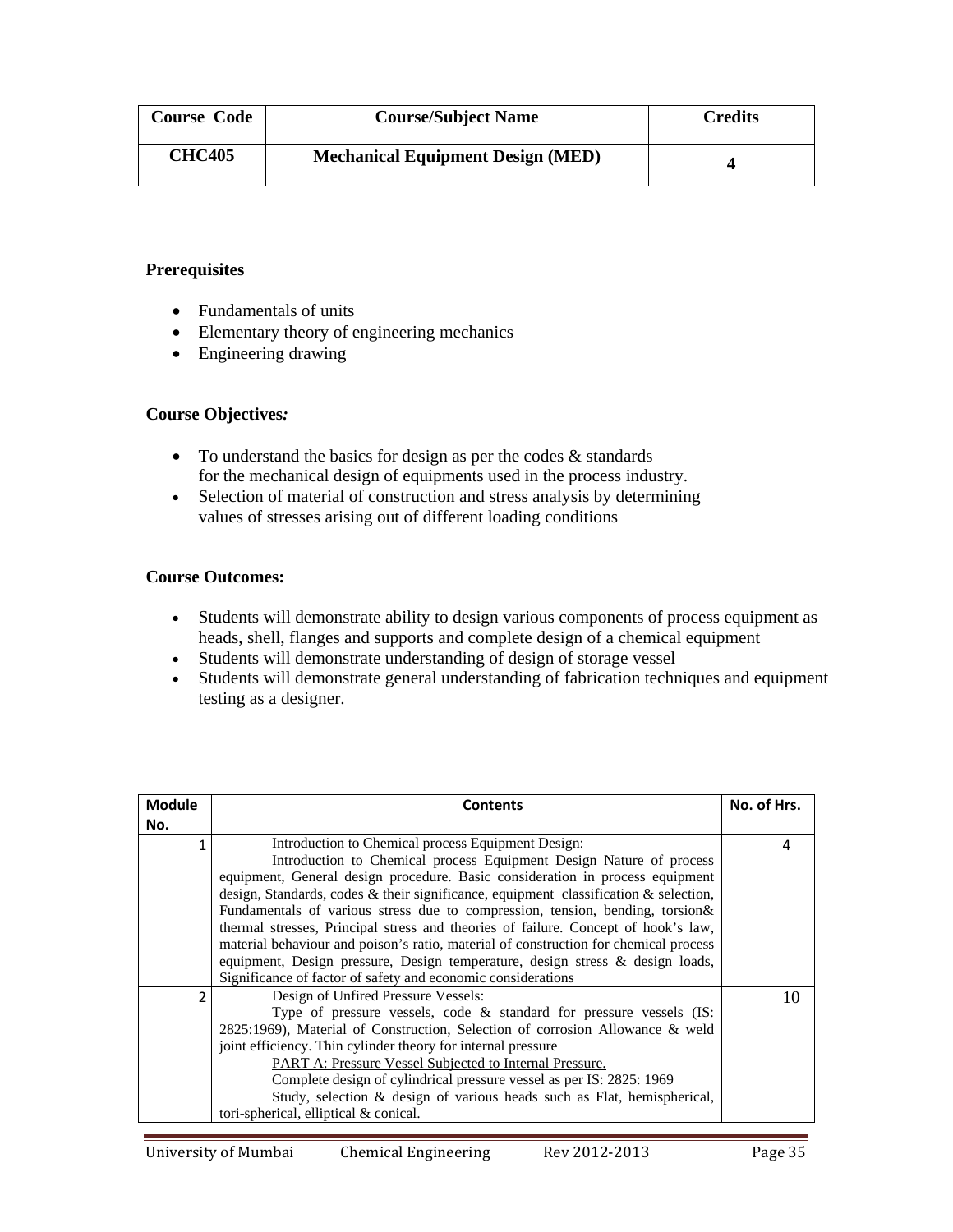|                | Openings/nozzles & manholes etc.<br>Flanged joints:                                                                                               |   |
|----------------|---------------------------------------------------------------------------------------------------------------------------------------------------|---|
|                | Gasket: Types, selection & design.                                                                                                                |   |
|                | Bolt design & selection                                                                                                                           |   |
|                | Flange dimensions & optimization for bolt spacing                                                                                                 |   |
|                | PART B: Pressure Vessel Subjected to External Pressure.                                                                                           |   |
|                | Design of shell, heads nozzles, flanged joints & stiffening rings as per IS                                                                       |   |
|                | 2825: 1969                                                                                                                                        |   |
|                | Appendix F by use of charts.                                                                                                                      |   |
|                | Analytical approach by elastic bucking & plastic deformation.                                                                                     |   |
| 3              | <b>Storage Vessels:</b>                                                                                                                           | 6 |
|                | Study of Various types of storage vessels and application.                                                                                        |   |
|                | Atmospheric vessels, vessels for storing volatile & non-volatile liquids.                                                                         |   |
|                | Storage of gases, Losses in storage vessel. Various types of roofs used for storage                                                               |   |
|                | vessels, Manholes, Nozzles and mounting. Design of cylindrical storage vessels as                                                                 |   |
|                | per IS: 803 should include base plates, shell plates , roof plate and wind girders                                                                |   |
| 4              | Agitators:                                                                                                                                        | 6 |
|                | Study of various types of agitators & their application, Baffling, Power                                                                          |   |
|                | requirement of agitators & their applications, system which includes design of shaft                                                              |   |
|                | based on equivalent twisting moment, equivalent bending moment and critical                                                                       |   |
|                | speed. Design of blades & Blade assembly, key & key ways. Design of rigid flange<br>coupling, Study of seals and design of stuffing box and gland |   |
|                |                                                                                                                                                   |   |
| 5              | <b>Reaction Vessels:</b>                                                                                                                          | 4 |
|                | Introduction, Classification of reaction vessels, Material of Construction,                                                                       |   |
|                | Heating system, Design of vessel, Study & design of various types of jackets like                                                                 |   |
|                | plain and half coil.                                                                                                                              |   |
|                |                                                                                                                                                   |   |
| 6              | <b>Vessel Supports:</b>                                                                                                                           | 5 |
|                | Introduction & classification of support. Design of skirt Support                                                                                 |   |
|                | considering stresses due to dead weight, wind load, Seismic load & period of                                                                      |   |
|                | vibration. Design of base plates, skirt bearing plate, anchor bolt and bolting chair.<br>Introduction to bracket support.                         |   |
|                |                                                                                                                                                   |   |
|                | Design of saddle supports<br>Equipment fabrication and inspection:                                                                                |   |
| $\overline{7}$ | Metal forming techniques (bending, Rolling, Forming) & Metal Joining                                                                              | 4 |
|                | techniques – welding (Gas of Arc & Electric) for various types such as Butt, Lap,                                                                 |   |
|                | fillet, corner.                                                                                                                                   |   |
|                | Inspection of vessel by radiography.                                                                                                              |   |
|                |                                                                                                                                                   |   |

- Machine Drawing by N.D.Bhatt and V.M.Panchal, Charotar publication
- Process Equipment Design by M.V.Joshi and V.V.Mahajani,Macmilan India
- Process Equipment Design and Drawing by KiranGhadyalji,Nandu publication.
- Process Equipment Design- Vessel design by L.E.Brownell and E.H.Young,John Wiley
- Chemical Engineering Volume 6-Design by J.M.Coulson, J.F.Richardson and R.H.Sinnott,Pergamon Press.
- Pressure Vessel Handbook by Eugene F.Megyesy,Pressure vessel company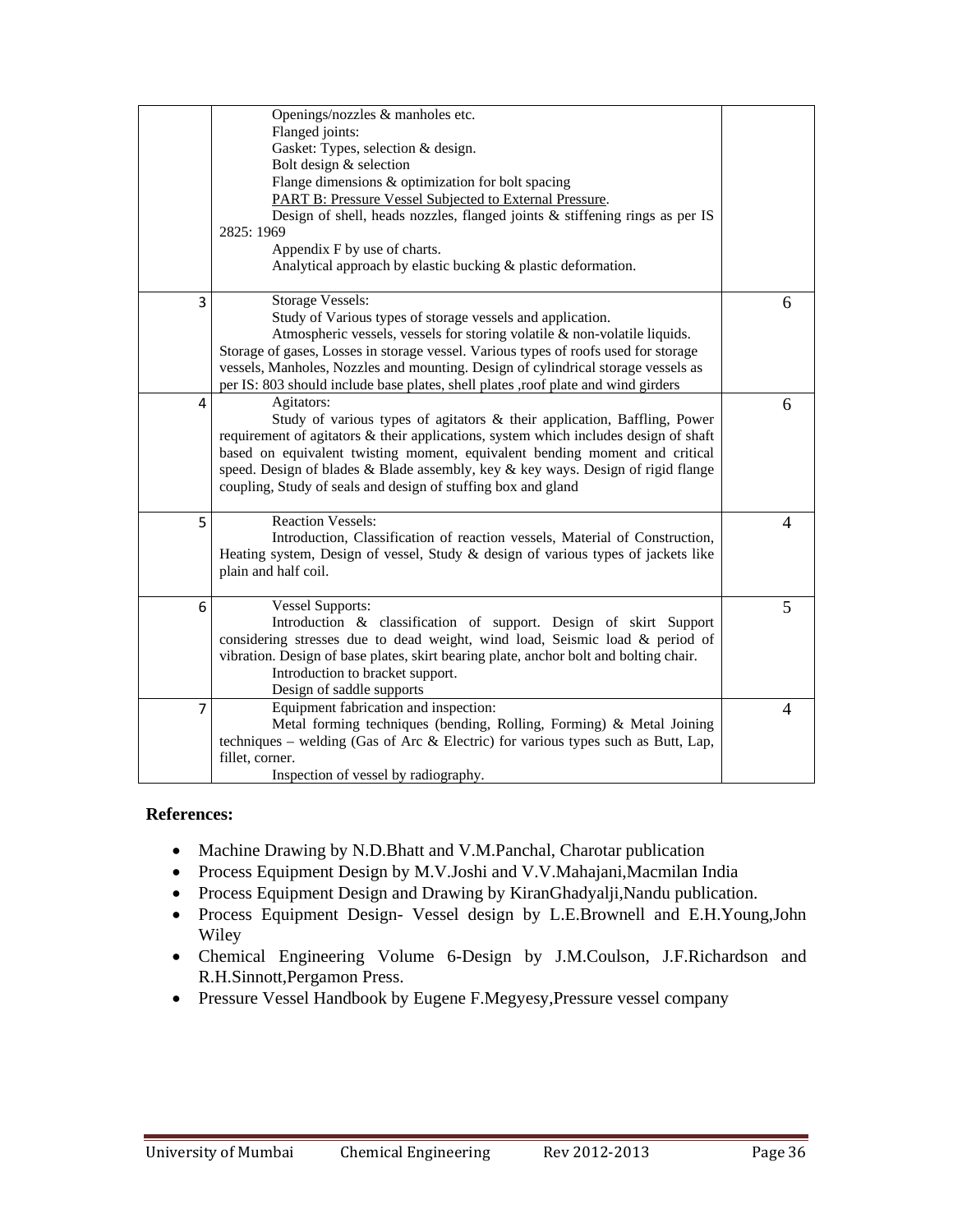| <b>Course Code</b> | <b>Course/Subject Name</b>               | <b>Credits</b> |
|--------------------|------------------------------------------|----------------|
| <b>CHC406</b>      | <b>Solid Fluid Mechanical Operations</b> | 04             |

- Fluid Flow Operations
- Engineering Mechanics
- Differential Equations

## **Course Objectives**

- Understanding basic principles of particlesize measurement and distribution.
- Basic knowledge in particle technology (particle size, shape, specific surface).
- Ability to understand phenomena related to specific surface of particles.
- Understanding concepts of sedimentation, flow through packed bed, filtration.
- Ability to understand solid mixing and solid conveying.

- The student would understand the concept of particle size measurement and distribution.
- The student would understand the concept of hindered settling, sedimentation and particle mechanics.
- The student would understand the concept of solid mixing, solid storage and solid conveying.
- The student would understand the concept of filtration.

| <b>Module</b> | <b>Contents</b>                                                                                                                                                                                                                                                                                                                                                                                                                                                | No. of<br>hours |
|---------------|----------------------------------------------------------------------------------------------------------------------------------------------------------------------------------------------------------------------------------------------------------------------------------------------------------------------------------------------------------------------------------------------------------------------------------------------------------------|-----------------|
| 01            | Introduction:-Scope & Application of Solid Fluid Operation.<br>٠<br>Particle Size Analysis: Particle Size Measurement & distribution.<br>٠<br>Sieve Analysis Screening Equipments, Capacity & Effectiveness.<br>٠                                                                                                                                                                                                                                              | 5               |
| 02            | Introduction to Size Reduction Equipments,<br>٠<br>Their Selection & Power Requirement in Milling Operations.<br>٠                                                                                                                                                                                                                                                                                                                                             | 5               |
| 03            | Storage & Conveying of Solids: - Introduction to Storage Solids, Bins,<br>٠<br>Hoppers & Silos.<br>Jensen's Equation.<br>٠<br>Conveying of Solids: - Introduction to Conveying of Solids, Belt<br>$\bullet$<br>Conveyor, Bucket Conveyor, Pneumatic Conveyor & Elevators.                                                                                                                                                                                      | 7               |
| 04            | Flow through Packed Beds: Characteristics of Packing, Ergen's Equation,<br>٠<br>Flow of a single fluid through a packed bed, Problems of Channeling $\&$<br>Wetting.<br>Fluidization.: - Fluidization Characteristics, aggregative & particulate<br>$\bullet$<br>fluidization, Minimum Fluidization, Voidage & Minimum Fluidization<br>Velocity, Voidage Correlation, Gas-Solid fluidization characteristics<br>Filtration:-Flow through Filter Cakes & Medium | 9               |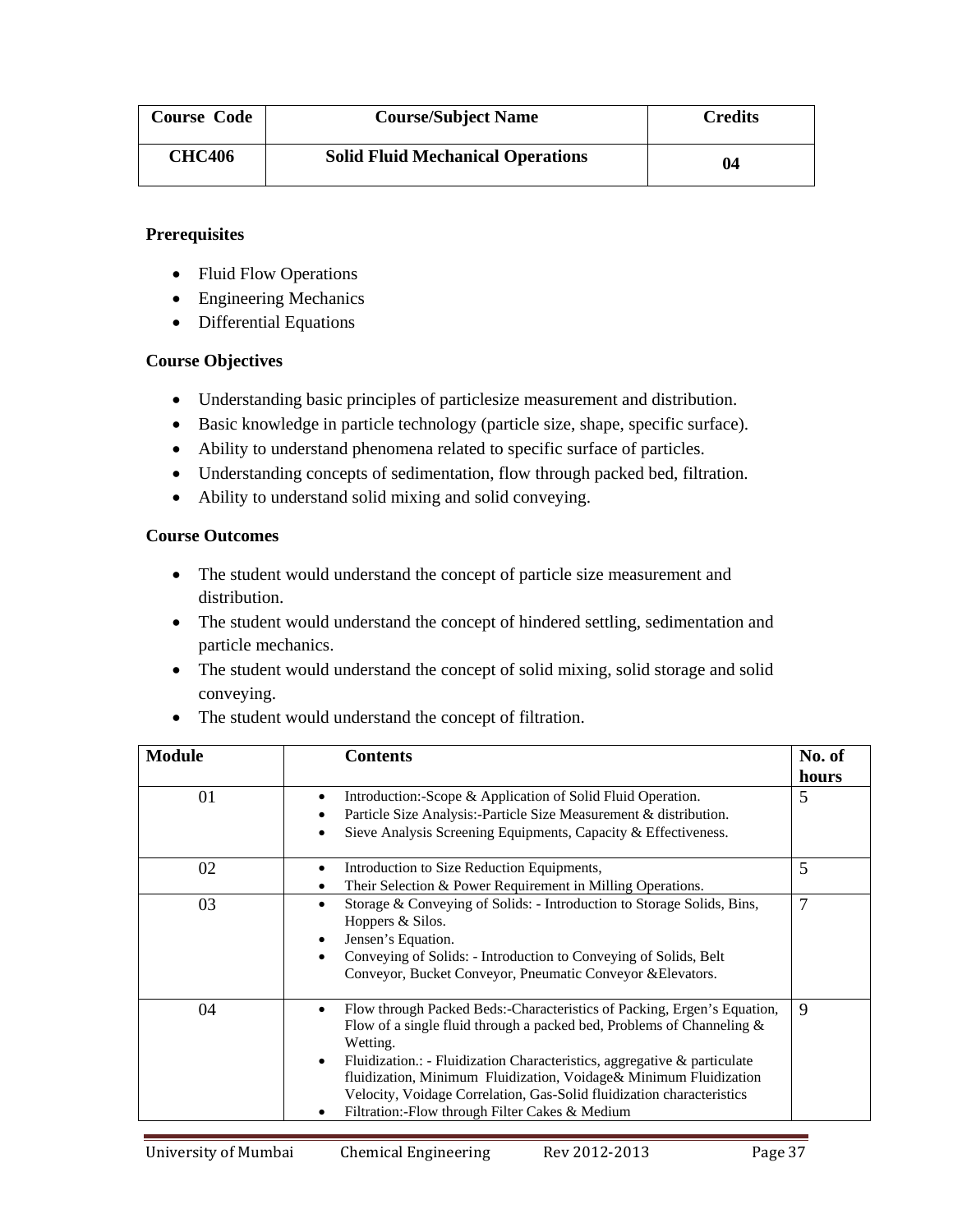|    | Washing (Numerical), Const Rate & Pressure Filtration, Filter aids,<br>Selection of filtration Equipment.                                                                                                                                                                                                                                                    |                |
|----|--------------------------------------------------------------------------------------------------------------------------------------------------------------------------------------------------------------------------------------------------------------------------------------------------------------------------------------------------------------|----------------|
| 05 | Particle Mechanics:-Motion of Particles in fluids, Effect of particle shape,<br>٠<br>Stokes Law, Hindered Settling.<br>Sedimentation: - Gravity Settling, Batch Sedimentation, Kynch Theory of<br>٠<br>Sedimentation.<br>Area & Depth of Thickener.<br>Particle Separation Based on motion of Particles through fluids: - Froth<br>floatation & Elutriation. | 9              |
| 06 | Mixing of Solids & Paste.<br>Gas-Solid Separation Equipment:-Fabric Filter, Cyclone Separator,<br>٠<br>Electrostaticprecipitator                                                                                                                                                                                                                             | $\overline{4}$ |

- Unit Operations of Chemical Engineering, W C McCabe & J C Smith, McGraw Hill.
- Chemical Engineering, Vol. II, J M Coulson and J F Richardson,Pergamon press.
- Perry's Handbook for Chemical Engineers, Robert H. Perry & Don W. Green, 8<sup>th</sup> edition, McGraw Hill.
- Unit Operations by Foust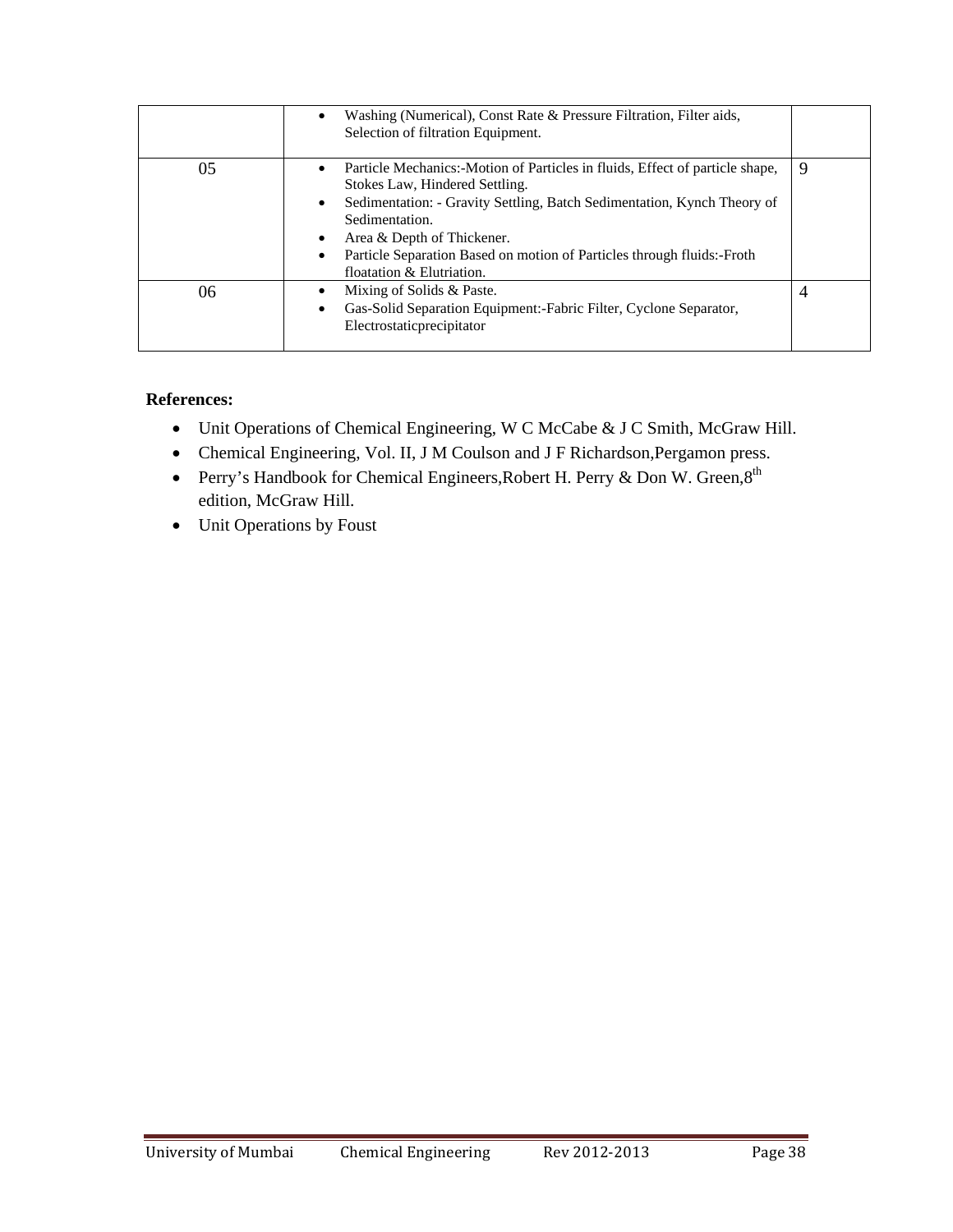| <b>Course Code</b> | <b>Course/Subject Name</b>          | <b>Credits</b> |
|--------------------|-------------------------------------|----------------|
| CHL407             | <b>Engineering Chemistry Lab-II</b> | 1.5            |

- Organic spotting: Identification of organic compounds at least 05.
- Potentiometric titrations.
- Titration of strong acid and strong base potentiometrically.
- Determination of solubility and solubility product of AgCl.
- pH-metry.
- Determination of dissociation constant of dibasic organic acids such as malonicacid,succinic acid.
- Conductometric Titrations.
- Titration of strong acid with strong base.
- Weak acid against strong base.
- Titration of mixture of weak acid and strong acid against strong base.
- Flame photometry.
- Determination of Na / K / Ca present in the given sample.
- Chromatography.
- Estimation of Sodium by Ion Exchange chromatography.
- Paper Chromatography and TLC [Demonstration of techniques].
- Spectro-photometry.
- Estimation of  $\text{Fe}^{3+}$  ions by Spectrophotometry.
- Organic Estimations.
- Estimation of Glucose Iodometrically.
- Estimation of Ester by Hydrolytis.
- Volume strength and amount of  $H_2O_2$ .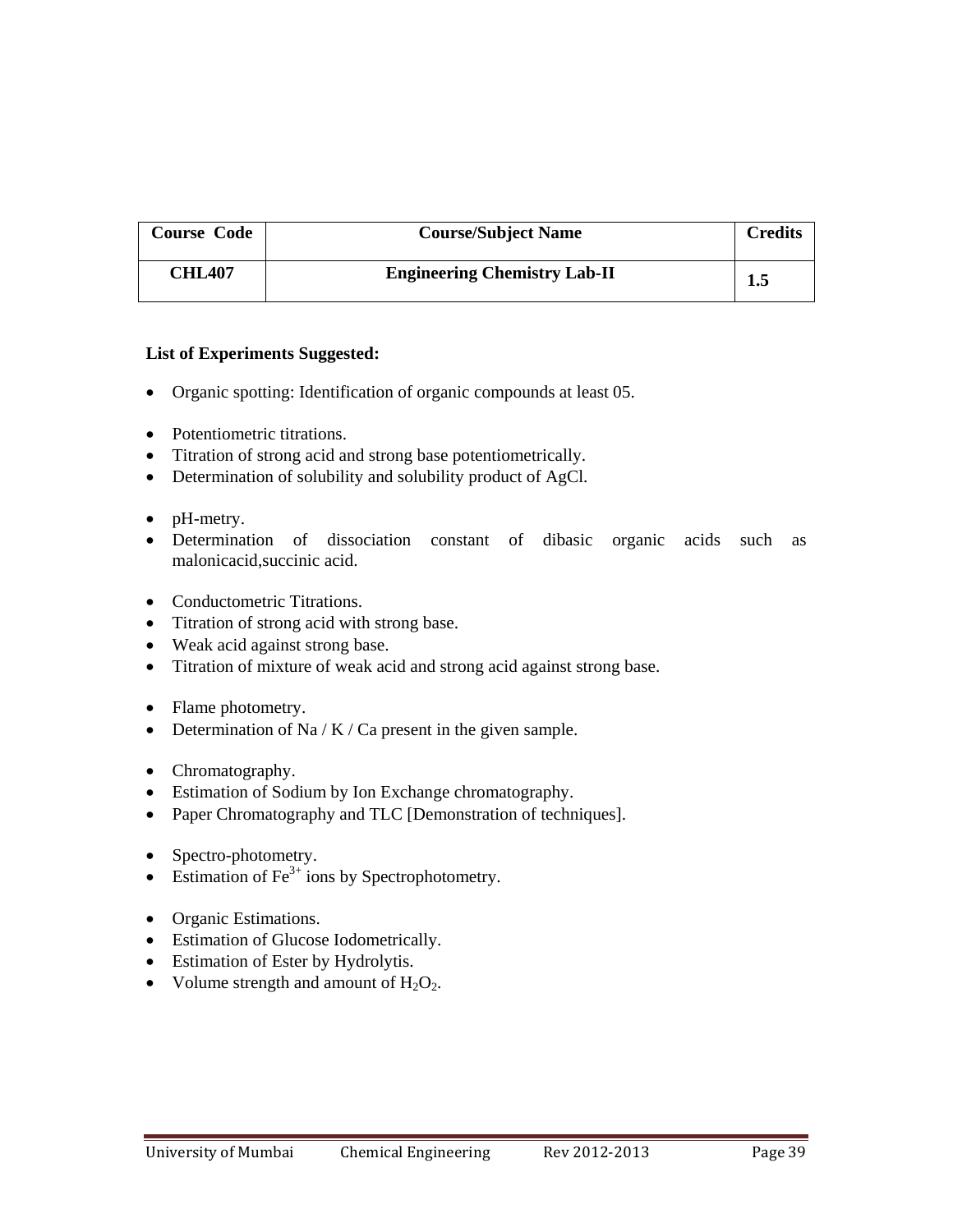| <b>Course Code</b> | <b>Course/Subject Name</b>             | <b>Credits</b> |
|--------------------|----------------------------------------|----------------|
| <b>CHL408</b>      | <b>Chemical Engineering Lab (SFMO)</b> | 1.5            |

- Sieve Analysis
- Effectiveness of Screen
- Size Reduction by Jaw Crusher
- Size Reduction by Hammer Mill
- Size Reduction by Ball Mill
- Batch Sedimentation
- Flow through Packed Bed
- Flow through Fluidized Bed
- Filtration
- Sigma Mixer